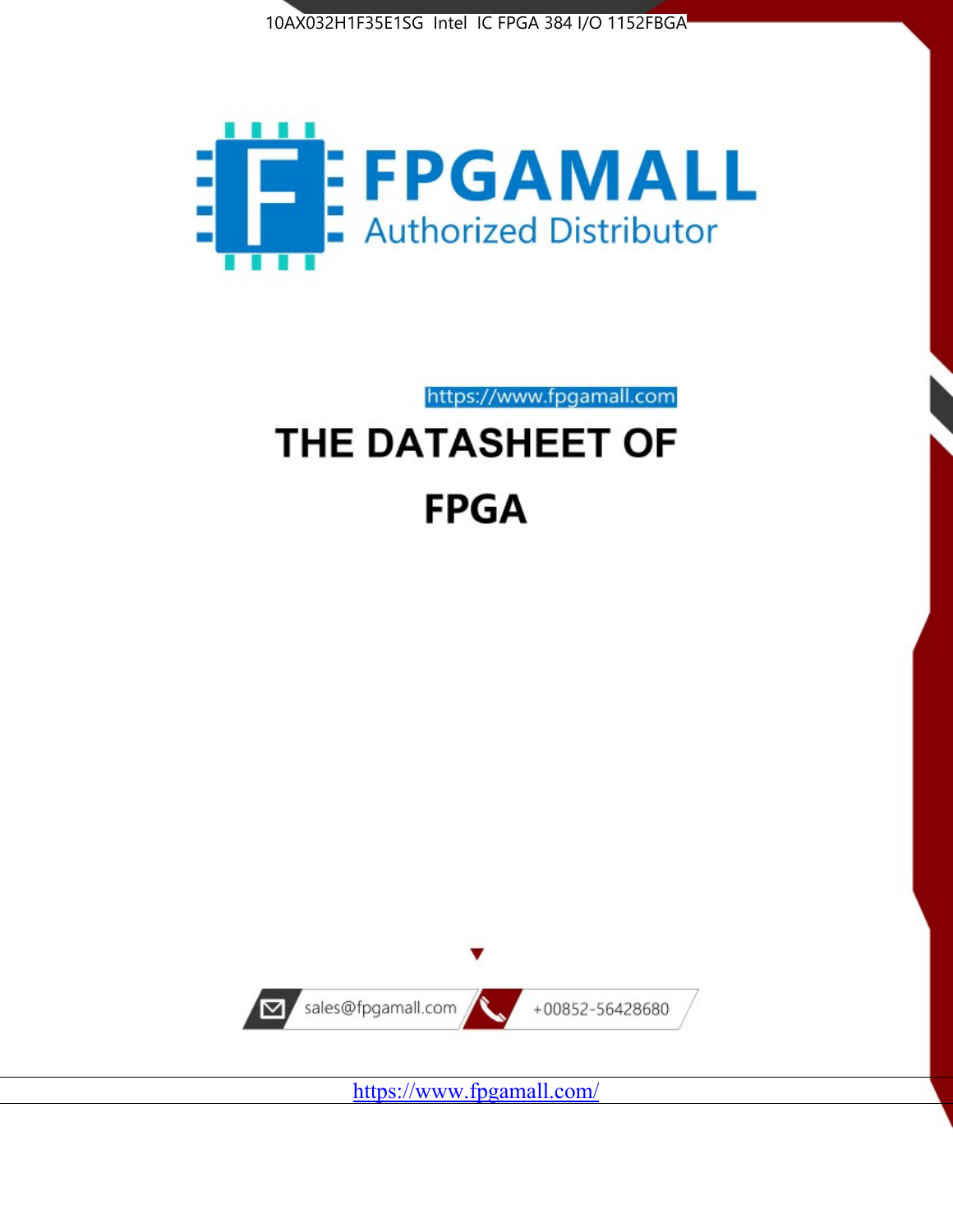10AX032H1F35E1SG Intel IC FPGA 384 I/O 1152FBGA



# **Intel® Arria® 10 Device Overview**



**A10-OVERVIEW | 2018.12.06** Latest document on the web: **[PDF](https://www.intel.com/content/dam/www/programmable/us/en/pdfs/literature/hb/arria-10/a10_overview.pdf)** | **[HTML](https://www.intel.com/content/www/us/en/programmable/documentation/sam1403480274650.html)**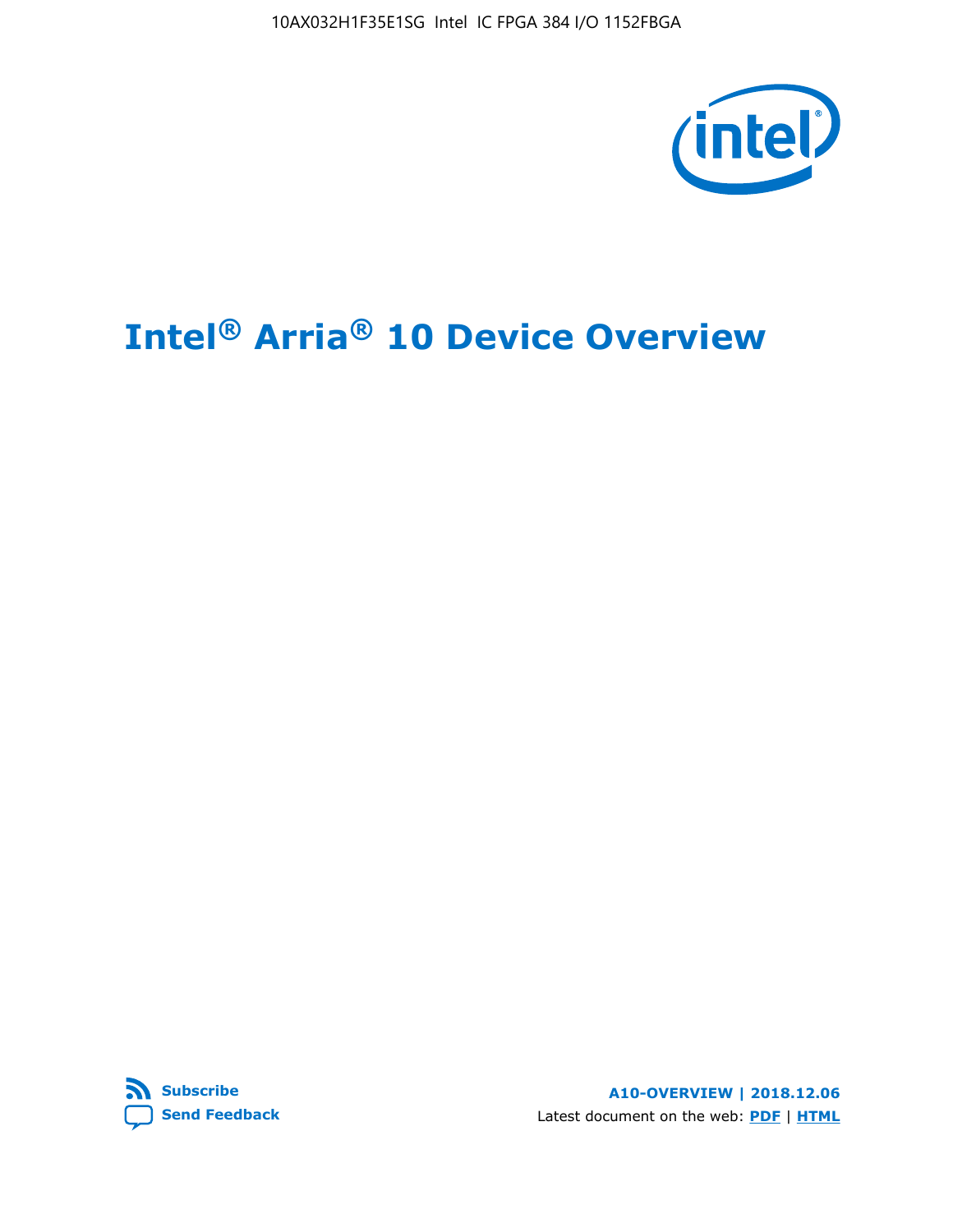

**Contents** 

# **Contents**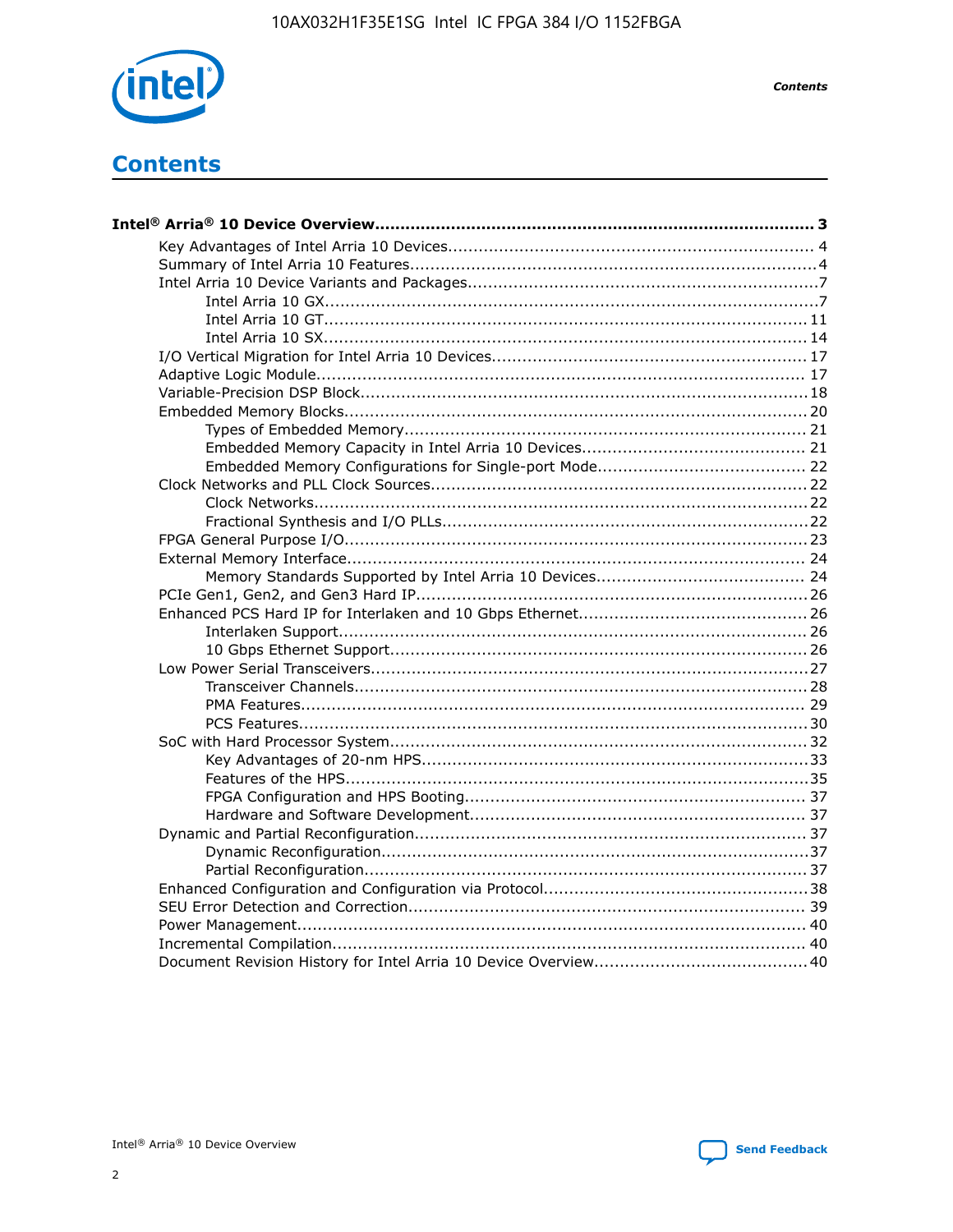**A10-OVERVIEW | 2018.12.06**

**[Send Feedback](mailto:FPGAtechdocfeedback@intel.com?subject=Feedback%20on%20Intel%20Arria%2010%20Device%20Overview%20(A10-OVERVIEW%202018.12.06)&body=We%20appreciate%20your%20feedback.%20In%20your%20comments,%20also%20specify%20the%20page%20number%20or%20paragraph.%20Thank%20you.)**



# **Intel® Arria® 10 Device Overview**

The Intel<sup>®</sup> Arria<sup>®</sup> 10 device family consists of high-performance and power-efficient 20 nm mid-range FPGAs and SoCs.

Intel Arria 10 device family delivers:

- Higher performance than the previous generation of mid-range and high-end FPGAs.
- Power efficiency attained through a comprehensive set of power-saving technologies.

The Intel Arria 10 devices are ideal for high performance, power-sensitive, midrange applications in diverse markets.

| <b>Market</b>         | <b>Applications</b>                                                                                               |
|-----------------------|-------------------------------------------------------------------------------------------------------------------|
| Wireless              | Channel and switch cards in remote radio heads<br>٠<br>Mobile backhaul<br>٠                                       |
| Wireline              | 40G/100G muxponders and transponders<br>٠<br>100G line cards<br>٠<br><b>Bridging</b><br>٠<br>Aggregation<br>٠     |
| <b>Broadcast</b>      | Studio switches<br>٠<br>Servers and transport<br>٠<br>Videoconferencing<br>٠<br>Professional audio and video<br>٠ |
| Computing and Storage | Flash cache<br>٠<br>Cloud computing servers<br>٠<br>Server acceleration<br>٠                                      |
| Medical               | Diagnostic scanners<br>٠<br>Diagnostic imaging<br>٠                                                               |
| Military              | Missile guidance and control<br>٠<br>Radar<br>٠<br>Electronic warfare<br>٠<br>Secure communications<br>٠          |

#### **Table 1. Sample Markets and Ideal Applications for Intel Arria 10 Devices**

#### **Related Information**

- [Intel Arria 10 Device Handbook: Known Issues](http://www.altera.com/support/kdb/solutions/rd07302013_646.html) Lists the planned updates to the *Intel Arria 10 Device Handbook* chapters.
- [Intel Arria 10 GX/GT Device Errata and Design Recommendations](https://www.intel.com/content/www/us/en/programmable/documentation/agz1493851706374.html#yqz1494433888646)
- [Intel Arria 10 SX Device Errata and Design Recommendations](https://www.intel.com/content/www/us/en/programmable/documentation/cru1462832385668.html#cru1462832558642)

Intel Corporation. All rights reserved. Intel, the Intel logo, Altera, Arria, Cyclone, Enpirion, MAX, Nios, Quartus and Stratix words and logos are trademarks of Intel Corporation or its subsidiaries in the U.S. and/or other countries. Intel warrants performance of its FPGA and semiconductor products to current specifications in accordance with Intel's standard warranty, but reserves the right to make changes to any products and services at any time without notice. Intel assumes no responsibility or liability arising out of the application or use of any information, product, or service described herein except as expressly agreed to in writing by Intel. Intel customers are advised to obtain the latest version of device specifications before relying on any published information and before placing orders for products or services. \*Other names and brands may be claimed as the property of others.

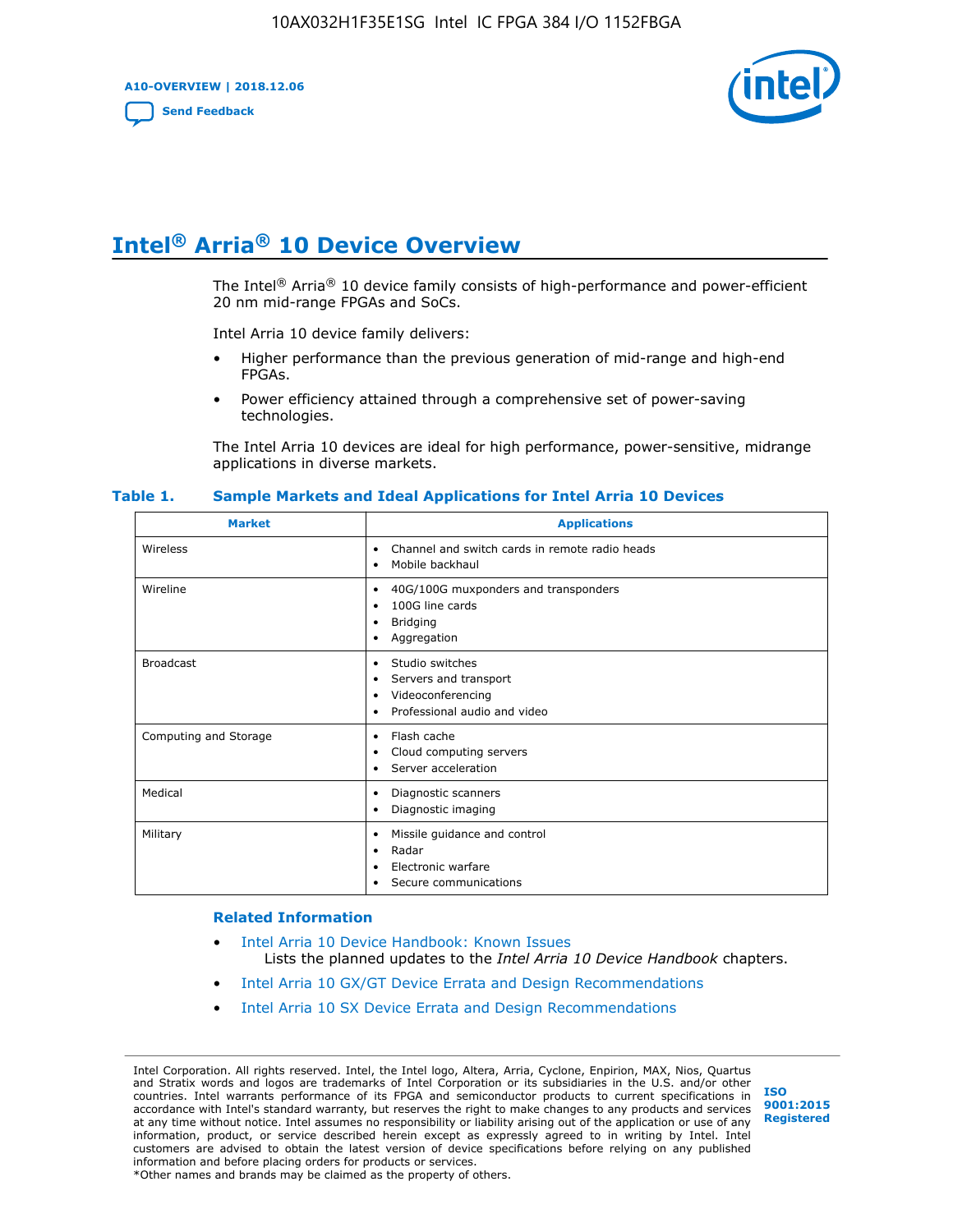

# **Key Advantages of Intel Arria 10 Devices**

## **Table 2. Key Advantages of the Intel Arria 10 Device Family**

| <b>Advantage</b>                                                                                          | <b>Supporting Feature</b>                                                                                                                                                                                                                                                                                                     |
|-----------------------------------------------------------------------------------------------------------|-------------------------------------------------------------------------------------------------------------------------------------------------------------------------------------------------------------------------------------------------------------------------------------------------------------------------------|
| Enhanced core architecture                                                                                | Built on TSMC's 20 nm process technology<br>٠<br>60% higher performance than the previous generation of mid-range FPGAs<br>٠<br>15% higher performance than the fastest previous-generation FPGA<br>٠                                                                                                                         |
| High-bandwidth integrated<br>transceivers                                                                 | Short-reach rates up to 25.8 Gigabits per second (Gbps)<br>٠<br>Backplane capability up to 12.5 Gbps<br>٠<br>Integrated 10GBASE-KR and 40GBASE-KR4 Forward Error Correction (FEC)<br>٠                                                                                                                                        |
| Improved logic integration and<br>hard IP blocks                                                          | 8-input adaptive logic module (ALM)<br>٠<br>Up to 65.6 megabits (Mb) of embedded memory<br>٠<br>Variable-precision digital signal processing (DSP) blocks<br>Fractional synthesis phase-locked loops (PLLs)<br>٠<br>Hard PCI Express Gen3 IP blocks<br>Hard memory controllers and PHY up to 2,400 Megabits per second (Mbps) |
| Second generation hard<br>processor system (HPS) with<br>integrated ARM* Cortex*-A9*<br>MPCore* processor | Tight integration of a dual-core ARM Cortex-A9 MPCore processor, hard IP, and an<br>٠<br>FPGA in a single Intel Arria 10 system-on-a-chip (SoC)<br>Supports over 128 Gbps peak bandwidth with integrated data coherency between<br>$\bullet$<br>the processor and the FPGA fabric                                             |
| Advanced power savings                                                                                    | Comprehensive set of advanced power saving features<br>٠<br>Power-optimized MultiTrack routing and core architecture<br>٠<br>Up to 40% lower power compared to previous generation of mid-range FPGAs<br>٠<br>Up to 60% lower power compared to previous generation of high-end FPGAs                                         |

# **Summary of Intel Arria 10 Features**

## **Table 3. Summary of Features for Intel Arria 10 Devices**

| <b>Feature</b>                  | <b>Description</b>                                                                                                                                                                                                                                                                                                                                                                                 |
|---------------------------------|----------------------------------------------------------------------------------------------------------------------------------------------------------------------------------------------------------------------------------------------------------------------------------------------------------------------------------------------------------------------------------------------------|
| Technology                      | TSMC's 20-nm SoC process technology<br>Allows operation at a lower $V_{\text{CC}}$ level of 0.82 V instead of the 0.9 V standard $V_{\text{CC}}$ core voltage                                                                                                                                                                                                                                      |
| Packaging                       | 1.0 mm ball-pitch Fineline BGA packaging<br>٠<br>0.8 mm ball-pitch Ultra Fineline BGA packaging<br>Multiple devices with identical package footprints for seamless migration between different<br><b>FPGA</b> densities<br>Devices with compatible package footprints allow migration to next generation high-end<br>Stratix $@10$ devices<br>RoHS, leaded $(1)$ , and lead-free (Pb-free) options |
| High-performance<br>FPGA fabric | Enhanced 8-input ALM with four registers<br>Improved multi-track routing architecture to reduce congestion and improve compilation time<br>Hierarchical core clocking architecture<br>Fine-grained partial reconfiguration                                                                                                                                                                         |
| Internal memory<br>blocks       | M20K-20-Kb memory blocks with hard error correction code (ECC)<br>Memory logic array block (MLAB)-640-bit memory                                                                                                                                                                                                                                                                                   |
|                                 | continued                                                                                                                                                                                                                                                                                                                                                                                          |



<sup>(1)</sup> Contact Intel for availability.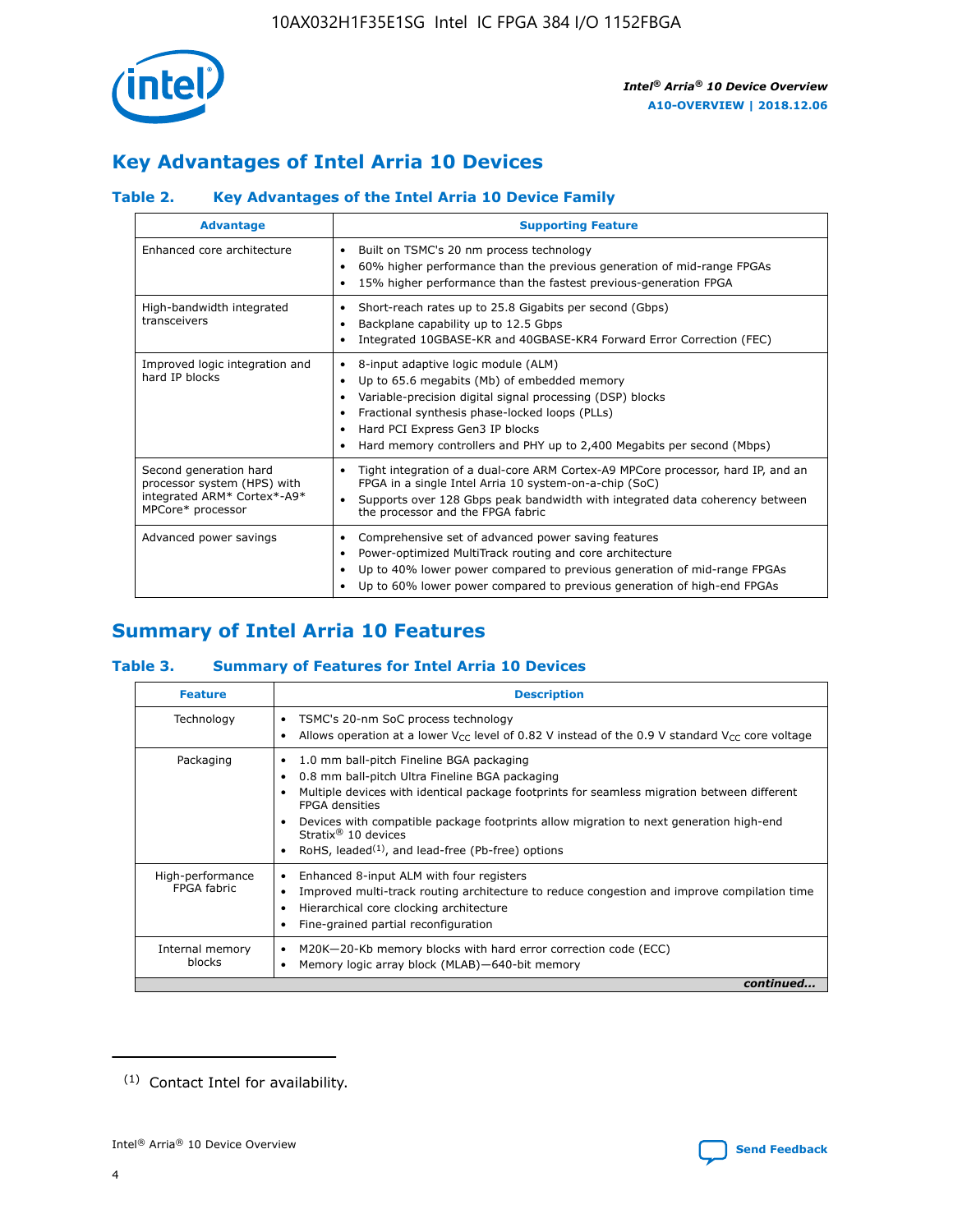$\mathbf{r}$ 



| <b>Feature</b>                         |                                                                                                                                                                                                                                                                                                                                   | <b>Description</b>                                                                                                                                                                                                                                                                                                                                                                                                                                                                                                                                                                                                                                                                                                                                                                                                                                               |  |  |  |  |  |
|----------------------------------------|-----------------------------------------------------------------------------------------------------------------------------------------------------------------------------------------------------------------------------------------------------------------------------------------------------------------------------------|------------------------------------------------------------------------------------------------------------------------------------------------------------------------------------------------------------------------------------------------------------------------------------------------------------------------------------------------------------------------------------------------------------------------------------------------------------------------------------------------------------------------------------------------------------------------------------------------------------------------------------------------------------------------------------------------------------------------------------------------------------------------------------------------------------------------------------------------------------------|--|--|--|--|--|
| Embedded Hard IP<br>blocks             | Variable-precision DSP                                                                                                                                                                                                                                                                                                            | Native support for signal processing precision levels from $18 \times 19$ to<br>$\bullet$<br>54 x 54<br>Native support for 27 x 27 multiplier mode<br>$\bullet$<br>64-bit accumulator and cascade for systolic finite impulse responses<br>(FIRs)<br>Internal coefficient memory banks<br>$\bullet$<br>Preadder/subtractor for improved efficiency<br>Additional pipeline register to increase performance and reduce<br>power<br>Supports floating point arithmetic:<br>- Perform multiplication, addition, subtraction, multiply-add,<br>multiply-subtract, and complex multiplication.<br>- Supports multiplication with accumulation capability, cascade<br>summation, and cascade subtraction capability.<br>- Dynamic accumulator reset control.<br>- Support direct vector dot and complex multiplication chaining<br>multiply floating point DSP blocks. |  |  |  |  |  |
|                                        | Memory controller                                                                                                                                                                                                                                                                                                                 | DDR4, DDR3, and DDR3L                                                                                                                                                                                                                                                                                                                                                                                                                                                                                                                                                                                                                                                                                                                                                                                                                                            |  |  |  |  |  |
|                                        | PCI Express*                                                                                                                                                                                                                                                                                                                      | PCI Express (PCIe*) Gen3 (x1, x2, x4, or x8), Gen2 (x1, x2, x4, or x8)<br>and Gen1 (x1, x2, x4, or x8) hard IP with complete protocol stack,<br>endpoint, and root port                                                                                                                                                                                                                                                                                                                                                                                                                                                                                                                                                                                                                                                                                          |  |  |  |  |  |
|                                        | Transceiver I/O                                                                                                                                                                                                                                                                                                                   | 10GBASE-KR/40GBASE-KR4 Forward Error Correction (FEC)<br>PCS hard IPs that support:<br>- 10-Gbps Ethernet (10GbE)<br>- PCIe PIPE interface<br>- Interlaken<br>- Gbps Ethernet (GbE)<br>- Common Public Radio Interface (CPRI) with deterministic latency<br>support<br>- Gigabit-capable passive optical network (GPON) with fast lock-<br>time support<br>13.5G JESD204b<br>$\bullet$<br>8B/10B, 64B/66B, 64B/67B encoders and decoders<br>Custom mode support for proprietary protocols                                                                                                                                                                                                                                                                                                                                                                        |  |  |  |  |  |
| Core clock networks                    | $\bullet$                                                                                                                                                                                                                                                                                                                         | Up to 800 MHz fabric clocking, depending on the application:<br>- 667 MHz external memory interface clocking with 2,400 Mbps DDR4 interface<br>- 800 MHz LVDS interface clocking with 1,600 Mbps LVDS interface<br>Global, regional, and peripheral clock networks<br>Clock networks that are not used can be gated to reduce dynamic power                                                                                                                                                                                                                                                                                                                                                                                                                                                                                                                      |  |  |  |  |  |
| Phase-locked loops<br>(PLLs)           | High-resolution fractional synthesis PLLs:<br>$\bullet$<br>Integer PLLs:<br>- Adjacent to general purpose I/Os                                                                                                                                                                                                                    | - Precision clock synthesis, clock delay compensation, and zero delay buffering (ZDB)<br>- Support integer mode and fractional mode<br>- Fractional mode support with third-order delta-sigma modulation<br>- Support external memory and LVDS interfaces                                                                                                                                                                                                                                                                                                                                                                                                                                                                                                                                                                                                        |  |  |  |  |  |
| FPGA General-purpose<br>$I/Os$ (GPIOs) | On-chip termination (OCT)<br>$\bullet$                                                                                                                                                                                                                                                                                            | 1.6 Gbps LVDS-every pair can be configured as receiver or transmitter                                                                                                                                                                                                                                                                                                                                                                                                                                                                                                                                                                                                                                                                                                                                                                                            |  |  |  |  |  |
| <b>External Memory</b><br>Interface    | 1.2 V to 3.0 V single-ended LVTTL/LVCMOS interfacing<br>Hard memory controller- DDR4, DDR3, and DDR3L support<br>$\bullet$<br>$-$ DDR4-speeds up to 1,200 MHz/2,400 Mbps<br>- DDR3-speeds up to 1,067 MHz/2,133 Mbps<br>Soft memory controller—provides support for RLDRAM $3^{(2)}$ , QDR IV $^{(2)}$ , and QDR II+<br>continued |                                                                                                                                                                                                                                                                                                                                                                                                                                                                                                                                                                                                                                                                                                                                                                                                                                                                  |  |  |  |  |  |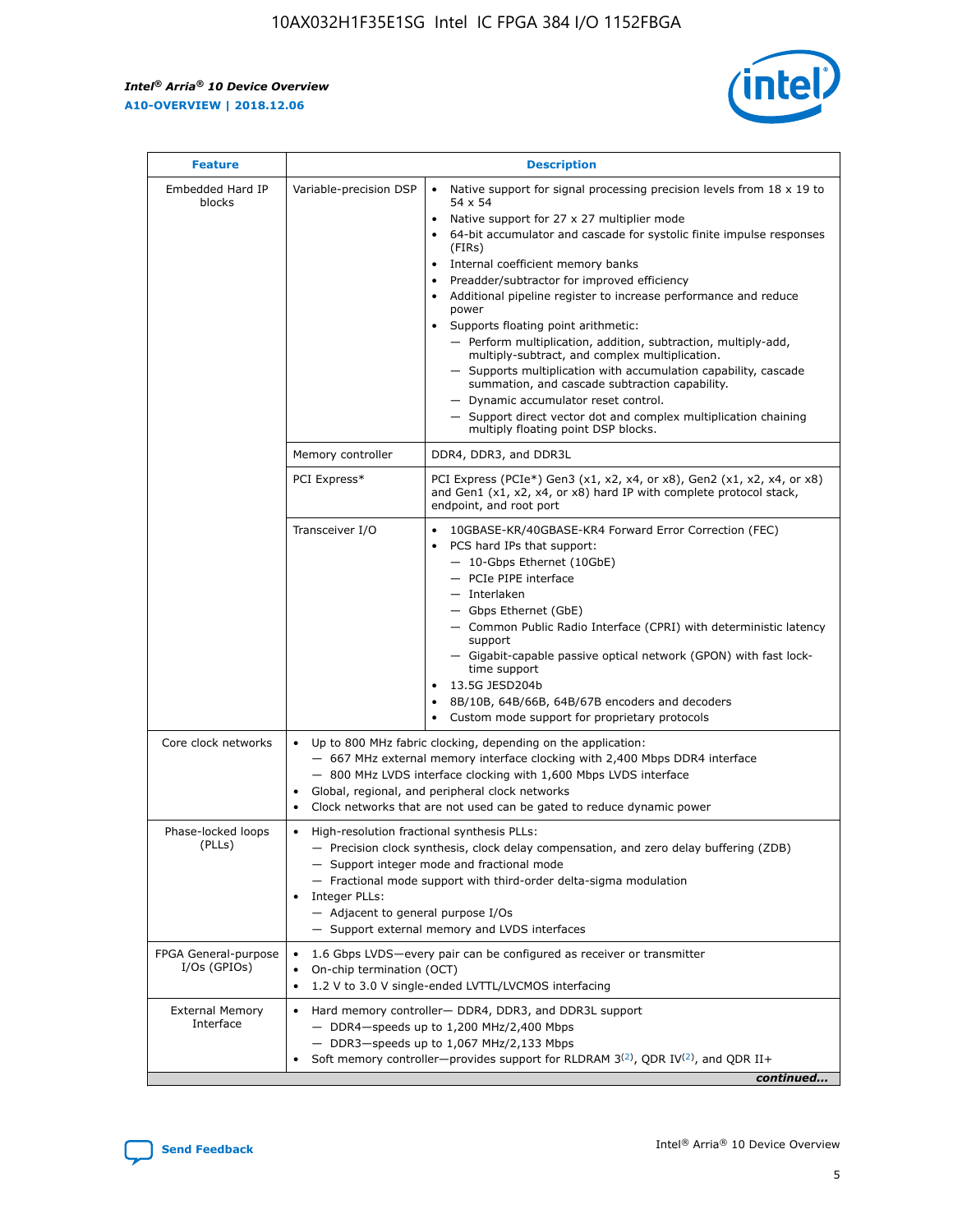

| <b>Feature</b>                                    | <b>Description</b>                                                                                                                                                                                                                                                                                                                                                                                                                                                                                                                                                                                                                                  |
|---------------------------------------------------|-----------------------------------------------------------------------------------------------------------------------------------------------------------------------------------------------------------------------------------------------------------------------------------------------------------------------------------------------------------------------------------------------------------------------------------------------------------------------------------------------------------------------------------------------------------------------------------------------------------------------------------------------------|
| Low-power serial<br>transceivers                  | • Continuous operating range:<br>- Intel Arria 10 GX-1 Gbps to 17.4 Gbps<br>- Intel Arria 10 GT-1 Gbps to 25.8 Gbps<br>Backplane support:<br>- Intel Arria 10 GX-up to 12.5<br>- Intel Arria 10 GT-up to 12.5<br>Extended range down to 125 Mbps with oversampling<br>ATX transmit PLLs with user-configurable fractional synthesis capability<br>Electronic Dispersion Compensation (EDC) support for XFP, SFP+, QSFP, and CFP optical<br>module<br>Adaptive linear and decision feedback equalization<br>$\bullet$<br>Transmitter pre-emphasis and de-emphasis<br>$\bullet$<br>Dynamic partial reconfiguration of individual transceiver channels |
| <b>HPS</b><br>(Intel Arria 10 SX<br>devices only) | Dual-core ARM Cortex-A9 MPCore processor-1.2 GHz CPU with<br>Processor and system<br>$\bullet$<br>1.5 GHz overdrive capability<br>256 KB on-chip RAM and 64 KB on-chip ROM<br>System peripherals—general-purpose timers, watchdog timers, direct<br>memory access (DMA) controller, FPGA configuration manager, and<br>clock and reset managers<br>Security features-anti-tamper, secure boot, Advanced Encryption<br>Standard (AES) and authentication (SHA)<br>ARM CoreSight* JTAG debug access port, trace port, and on-chip<br>trace storage                                                                                                    |
|                                                   | <b>External interfaces</b><br>Hard memory interface-Hard memory controller (2,400 Mbps DDR4,<br>$\bullet$<br>and 2,133 Mbps DDR3), Quad serial peripheral interface (QSPI) flash<br>controller, NAND flash controller, direct memory access (DMA)<br>controller, Secure Digital/MultiMediaCard (SD/MMC) controller<br>Communication interface-10/100/1000 Ethernet media access<br>control (MAC), USB On-The-GO (OTG) controllers, I <sup>2</sup> C controllers,<br>UART 16550, serial peripheral interface (SPI), and up to 62<br>HPS GPIO interfaces (48 direct-share I/Os)                                                                       |
|                                                   | High-performance ARM AMBA* AXI bus bridges that support<br>Interconnects to core<br>$\bullet$<br>simultaneous read and write<br>HPS-FPGA bridges-include the FPGA-to-HPS, HPS-to-FPGA, and<br>$\bullet$<br>lightweight HPS-to-FPGA bridges that allow the FPGA fabric to issue<br>transactions to slaves in the HPS, and vice versa<br>Configuration bridge that allows HPS configuration manager to<br>configure the core logic via dedicated 32-bit configuration port<br>FPGA-to-HPS SDRAM controller bridge-provides configuration<br>interfaces for the multiport front end (MPFE) of the HPS SDRAM<br>controller                              |
| Configuration                                     | Tamper protection—comprehensive design protection to protect your valuable IP investments<br>Enhanced 256-bit advanced encryption standard (AES) design security with authentication<br>٠<br>Configuration via protocol (CvP) using PCIe Gen1, Gen2, or Gen3<br>continued                                                                                                                                                                                                                                                                                                                                                                           |

<sup>(2)</sup> Intel Arria 10 devices support this external memory interface using hard PHY with soft memory controller.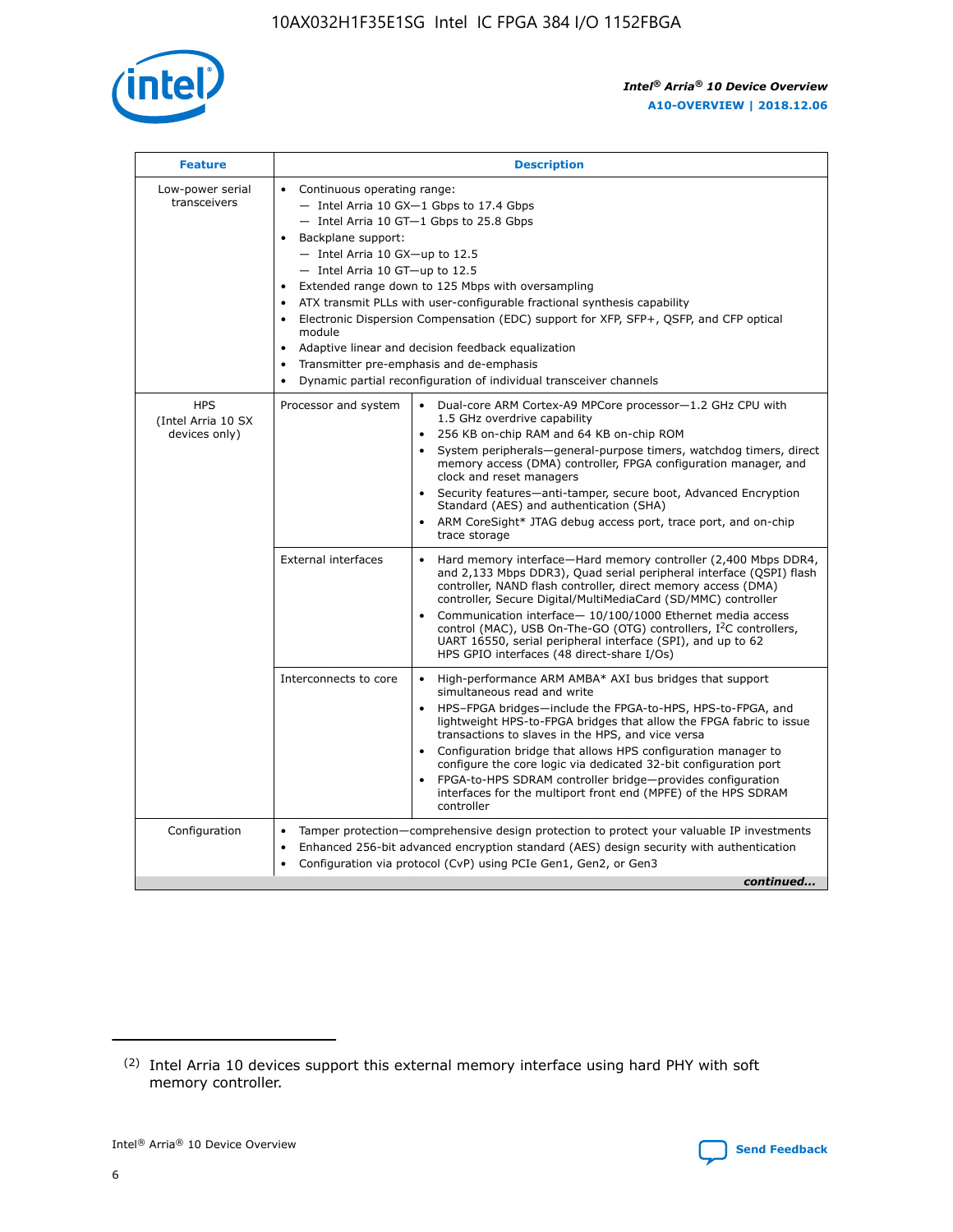

| <b>Feature</b>     | <b>Description</b>                                                                                                                                                                                               |
|--------------------|------------------------------------------------------------------------------------------------------------------------------------------------------------------------------------------------------------------|
|                    | Dynamic reconfiguration of the transceivers and PLLs<br>Fine-grained partial reconfiguration of the core fabric<br>Active Serial x4 Interface<br>$\bullet$                                                       |
| Power management   | SmartVID<br>Low static power device options<br>Programmable Power Technology<br>Intel Quartus <sup>®</sup> Prime integrated power analysis                                                                       |
| Software and tools | Intel Quartus Prime design suite<br>Transceiver toolkit<br>Platform Designer system integration tool<br>DSP Builder for Intel FPGAs<br>OpenCL <sup>™</sup> support<br>Intel SoC FPGA Embedded Design Suite (EDS) |

## **Related Information**

[Intel Arria 10 Transceiver PHY Overview](https://www.intel.com/content/www/us/en/programmable/documentation/nik1398707230472.html#nik1398706768037) Provides details on Intel Arria 10 transceivers.

## **Intel Arria 10 Device Variants and Packages**

#### **Table 4. Device Variants for the Intel Arria 10 Device Family**

| <b>Variant</b>    | <b>Description</b>                                                                                                                                                                                                     |
|-------------------|------------------------------------------------------------------------------------------------------------------------------------------------------------------------------------------------------------------------|
| Intel Arria 10 GX | FPGA featuring 17.4 Gbps transceivers for short reach applications with 12.5 backplane driving<br>capability.                                                                                                          |
| Intel Arria 10 GT | FPGA featuring:<br>17.4 Gbps transceivers for short reach applications with 12.5 backplane driving capability.<br>25.8 Gbps transceivers for supporting CAUI-4 and CEI-25G applications with CFP2 and CFP4<br>modules. |
| Intel Arria 10 SX | SoC integrating ARM-based HPS and FPGA featuring 17.4 Gbps transceivers for short reach<br>applications with 12.5 backplane driving capability.                                                                        |

## **Intel Arria 10 GX**

This section provides the available options, maximum resource counts, and package plan for the Intel Arria 10 GX devices.

The information in this section is correct at the time of publication. For the latest information and to get more details, refer to the Intel FPGA Product Selector.

#### **Related Information**

#### [Intel FPGA Product Selector](http://www.altera.com/products/selector/psg-selector.html) Provides the latest information on Intel products.

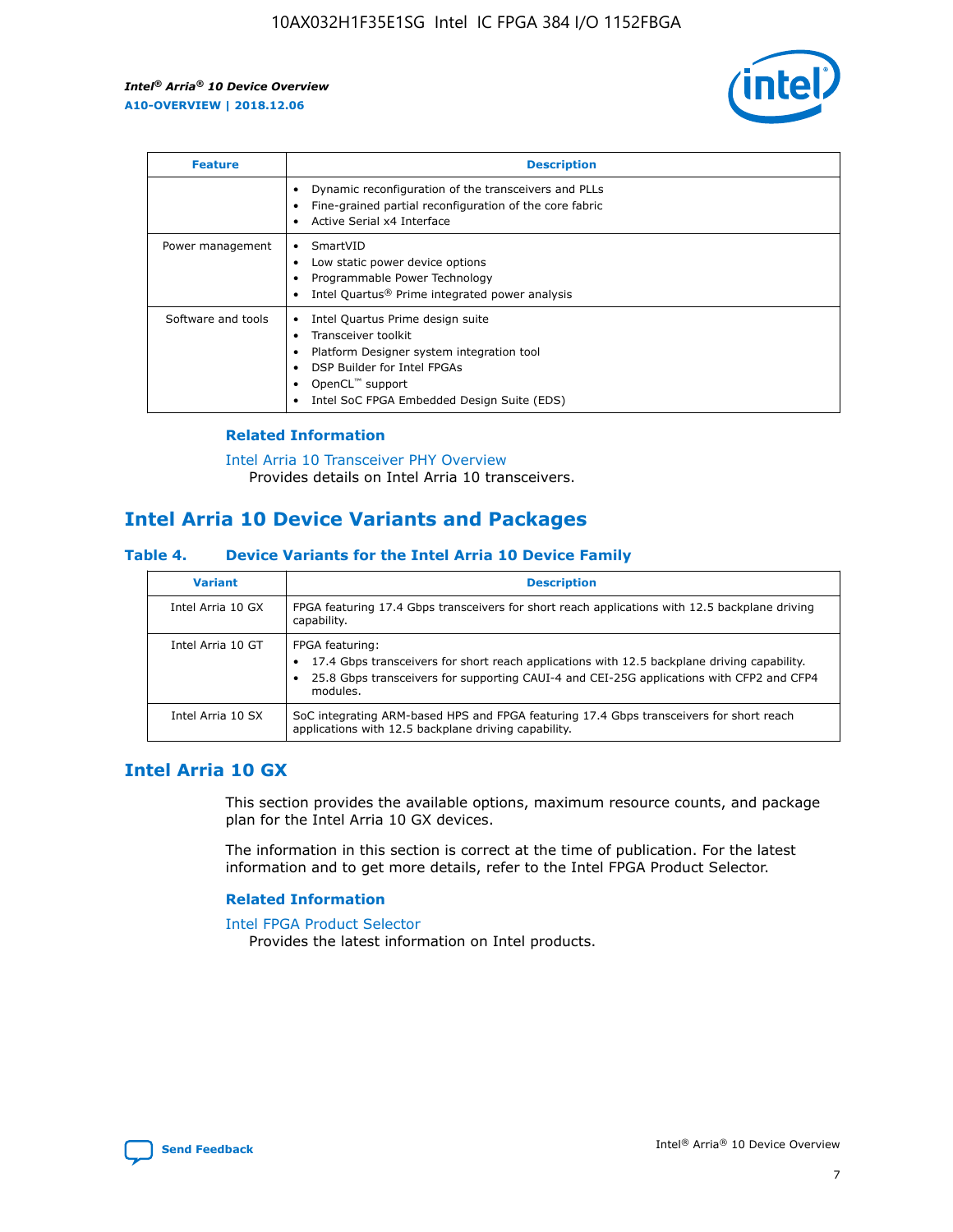

## **Available Options**





#### **Related Information**

[Transceiver Performance for Intel Arria 10 GX/SX Devices](https://www.intel.com/content/www/us/en/programmable/documentation/mcn1413182292568.html#mcn1413213965502) Provides more information about the transceiver speed grade.

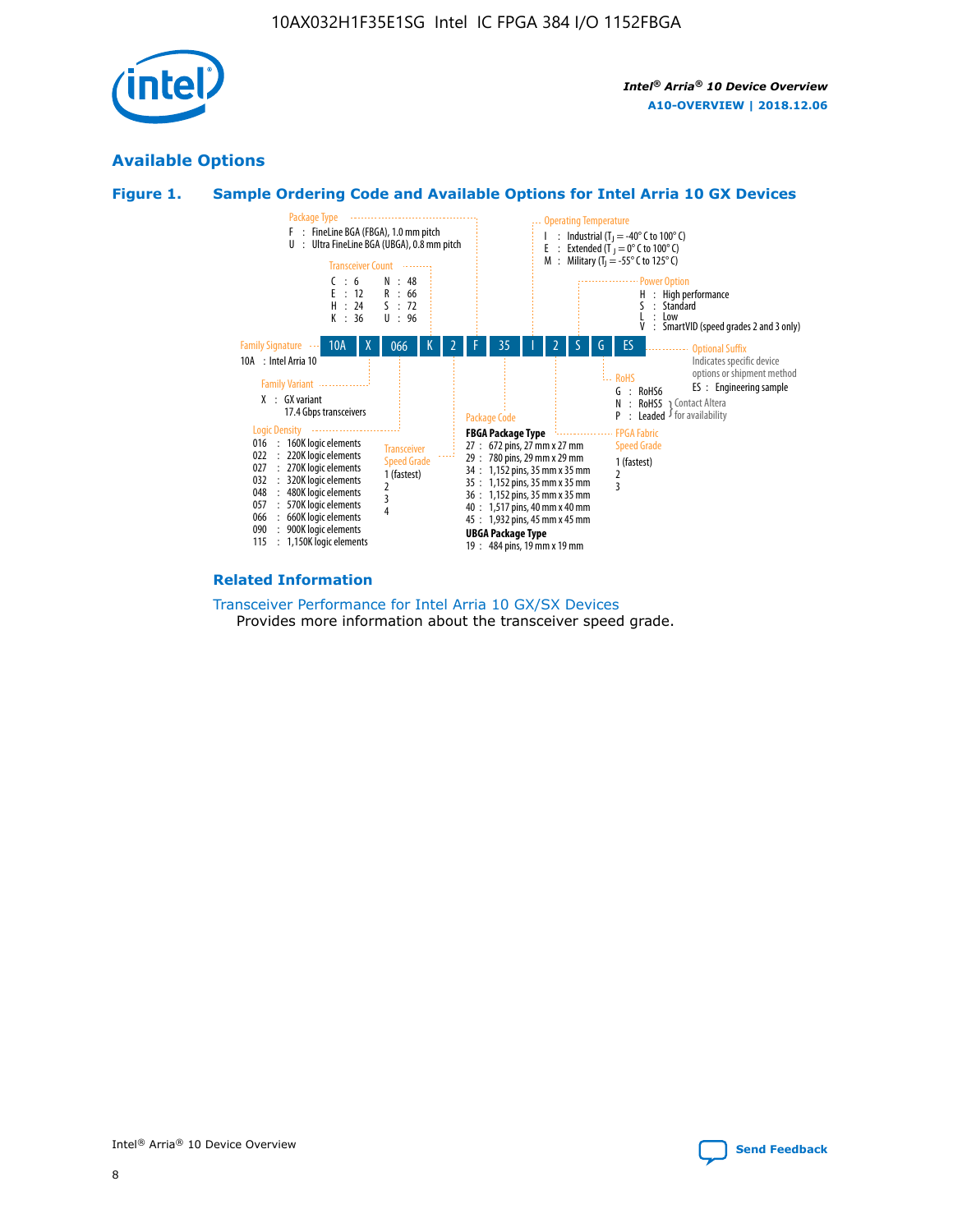

## **Maximum Resources**

#### **Table 5. Maximum Resource Counts for Intel Arria 10 GX Devices (GX 160, GX 220, GX 270, GX 320, and GX 480)**

| <b>Resource</b>              |                         | <b>Product Line</b> |                                                 |                |                |                |  |  |
|------------------------------|-------------------------|---------------------|-------------------------------------------------|----------------|----------------|----------------|--|--|
|                              |                         | <b>GX 160</b>       | <b>GX 220</b><br><b>GX 270</b><br><b>GX 320</b> |                |                | <b>GX 480</b>  |  |  |
| Logic Elements (LE) (K)      |                         | 160                 | 220                                             | 270            | 320            | 480            |  |  |
| <b>ALM</b>                   |                         | 61,510              | 80,330                                          | 101,620        | 119,900        | 183,590        |  |  |
| Register                     |                         | 246,040             | 406,480<br>321,320                              |                | 479,600        | 734,360        |  |  |
| Memory (Kb)                  | M <sub>20</sub> K       | 8,800               | 11,740                                          | 15,000         | 17,820         | 28,620         |  |  |
|                              | <b>MLAB</b>             | 1,050               | 1,690                                           | 2,452          | 2,727          | 4,164          |  |  |
| Variable-precision DSP Block |                         | 156                 | 192                                             | 830            | 985            | 1,368          |  |  |
| 18 x 19 Multiplier           |                         | 312                 | 384                                             | 1,970<br>1,660 |                | 2,736          |  |  |
| PLL                          | Fractional<br>Synthesis | 6                   | 6                                               | 8              | 8              | 12             |  |  |
|                              | I/O                     | 6                   | 6                                               | 8              | 8              | 12             |  |  |
| 17.4 Gbps Transceiver        |                         | 12                  | 12                                              | 24             | 24             | 36             |  |  |
| GPIO <sup>(3)</sup>          |                         | 288                 | 288                                             | 384            | 384            |                |  |  |
| LVDS Pair $(4)$              |                         | 120                 | 120                                             | 168            | 168            | 222            |  |  |
| PCIe Hard IP Block           |                         | 1                   | 1                                               | 2              | $\overline{2}$ | $\overline{2}$ |  |  |
| Hard Memory Controller       |                         | 6                   | 6                                               | 8              | 8              | 12             |  |  |

<sup>(4)</sup> Each LVDS I/O pair can be used as differential input or output.



<sup>(3)</sup> The number of GPIOs does not include transceiver I/Os. In the Intel Quartus Prime software, the number of user I/Os includes transceiver I/Os.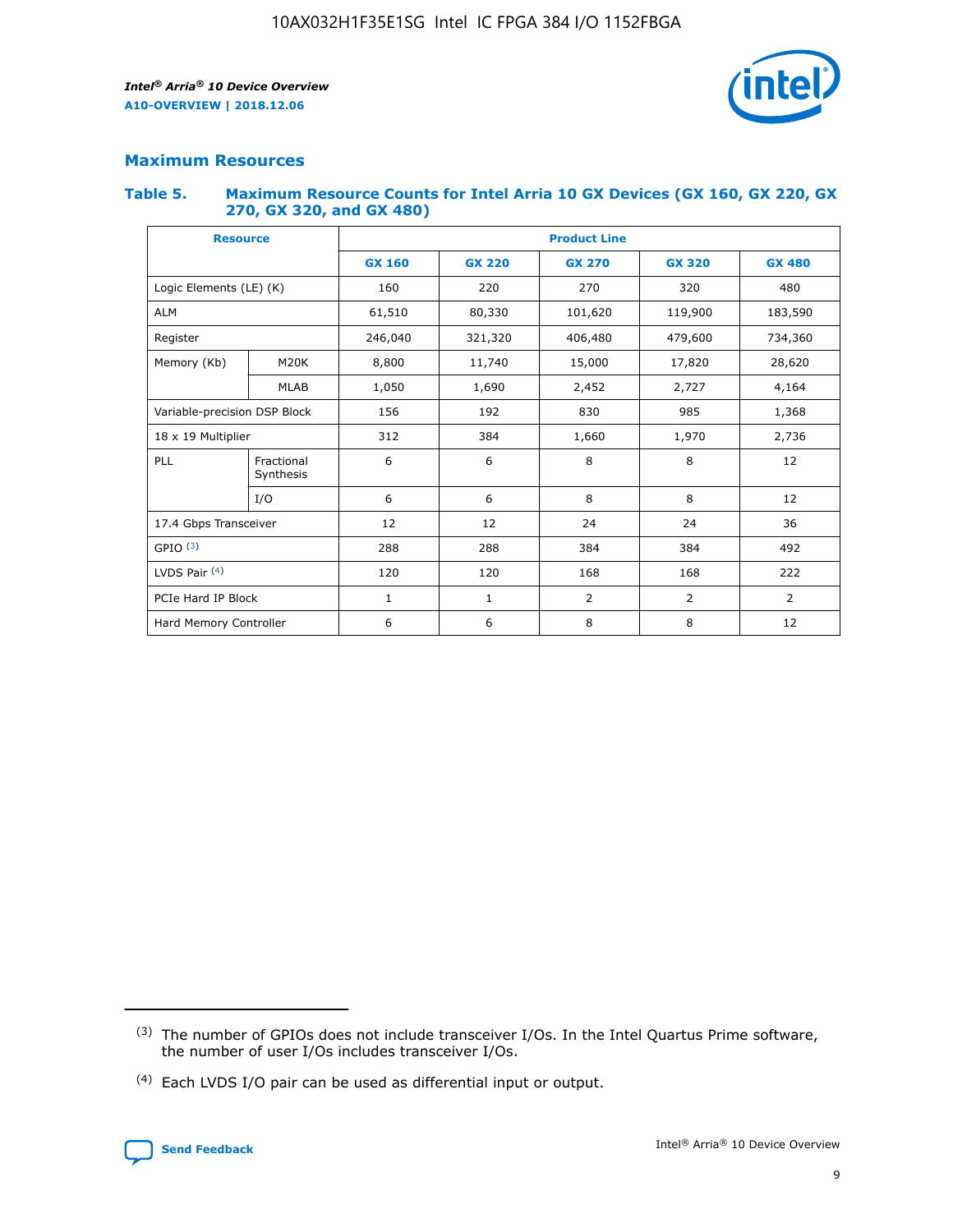

## **Table 6. Maximum Resource Counts for Intel Arria 10 GX Devices (GX 570, GX 660, GX 900, and GX 1150)**

|                              | <b>Resource</b>         | <b>Product Line</b> |                        |                |                |  |  |  |
|------------------------------|-------------------------|---------------------|------------------------|----------------|----------------|--|--|--|
|                              |                         | <b>GX 570</b>       | <b>GX 660</b>          | <b>GX 900</b>  | <b>GX 1150</b> |  |  |  |
| Logic Elements (LE) (K)      |                         | 570                 | 660                    | 900            | 1,150          |  |  |  |
| <b>ALM</b>                   |                         | 217,080             | 251,680                | 339,620        | 427,200        |  |  |  |
| Register                     |                         | 868,320             | 1,006,720<br>1,358,480 |                | 1,708,800      |  |  |  |
| Memory (Kb)                  | <b>M20K</b>             | 36,000              | 42,620                 | 48,460         | 54,260         |  |  |  |
|                              | <b>MLAB</b>             | 5,096               | 5,788                  | 9,386          | 12,984         |  |  |  |
| Variable-precision DSP Block |                         | 1,523               | 1,687                  | 1,518          | 1,518          |  |  |  |
| $18 \times 19$ Multiplier    |                         | 3,046               | 3,374                  | 3,036          | 3,036          |  |  |  |
| PLL                          | Fractional<br>Synthesis | 16                  | 16                     | 32             | 32             |  |  |  |
|                              | I/O                     | 16                  | 16                     | 16             | 16             |  |  |  |
| 17.4 Gbps Transceiver        |                         | 48                  | 48<br>96               |                | 96             |  |  |  |
| GPIO <sup>(3)</sup>          |                         | 696                 | 696                    | 768            | 768            |  |  |  |
| LVDS Pair $(4)$              |                         | 324                 | 324                    | 384            | 384            |  |  |  |
| PCIe Hard IP Block           |                         | 2                   | $\overline{2}$         | $\overline{4}$ | 4              |  |  |  |
| Hard Memory Controller       |                         | 16                  | 16                     | 16             | 16             |  |  |  |

## **Package Plan**

## **Table 7. Package Plan for Intel Arria 10 GX Devices (U19, F27, and F29)**

Refer to I/O and High Speed I/O in Intel Arria 10 Devices chapter for the number of 3 V I/O, LVDS I/O, and LVDS channels in each device package.

| <b>Product Line</b> | <b>U19</b><br>$(19 \text{ mm} \times 19 \text{ mm})$<br>484-pin UBGA) |          |             | <b>F27</b><br>(27 mm × 27 mm,<br>672-pin FBGA) |                 |             | <b>F29</b><br>(29 mm × 29 mm,<br>780-pin FBGA) |          |             |  |
|---------------------|-----------------------------------------------------------------------|----------|-------------|------------------------------------------------|-----------------|-------------|------------------------------------------------|----------|-------------|--|
|                     | 3 V I/O                                                               | LVDS I/O | <b>XCVR</b> | 3 V I/O                                        | <b>LVDS I/O</b> | <b>XCVR</b> | 3 V I/O                                        | LVDS I/O | <b>XCVR</b> |  |
| GX 160              | 48                                                                    | 192      | 6           | 48                                             | 192             | 12          | 48                                             | 240      | 12          |  |
| GX 220              | 48                                                                    | 192      | 6           | 48                                             | 192             | 12          | 48                                             | 240      | 12          |  |
| GX 270              |                                                                       |          |             | 48                                             | 192             | 12          | 48                                             | 312      | 12          |  |
| GX 320              |                                                                       |          |             | 48                                             | 192             | 12          | 48                                             | 312      | 12          |  |
| GX 480              |                                                                       |          |             |                                                |                 |             | 48                                             | 312      | 12          |  |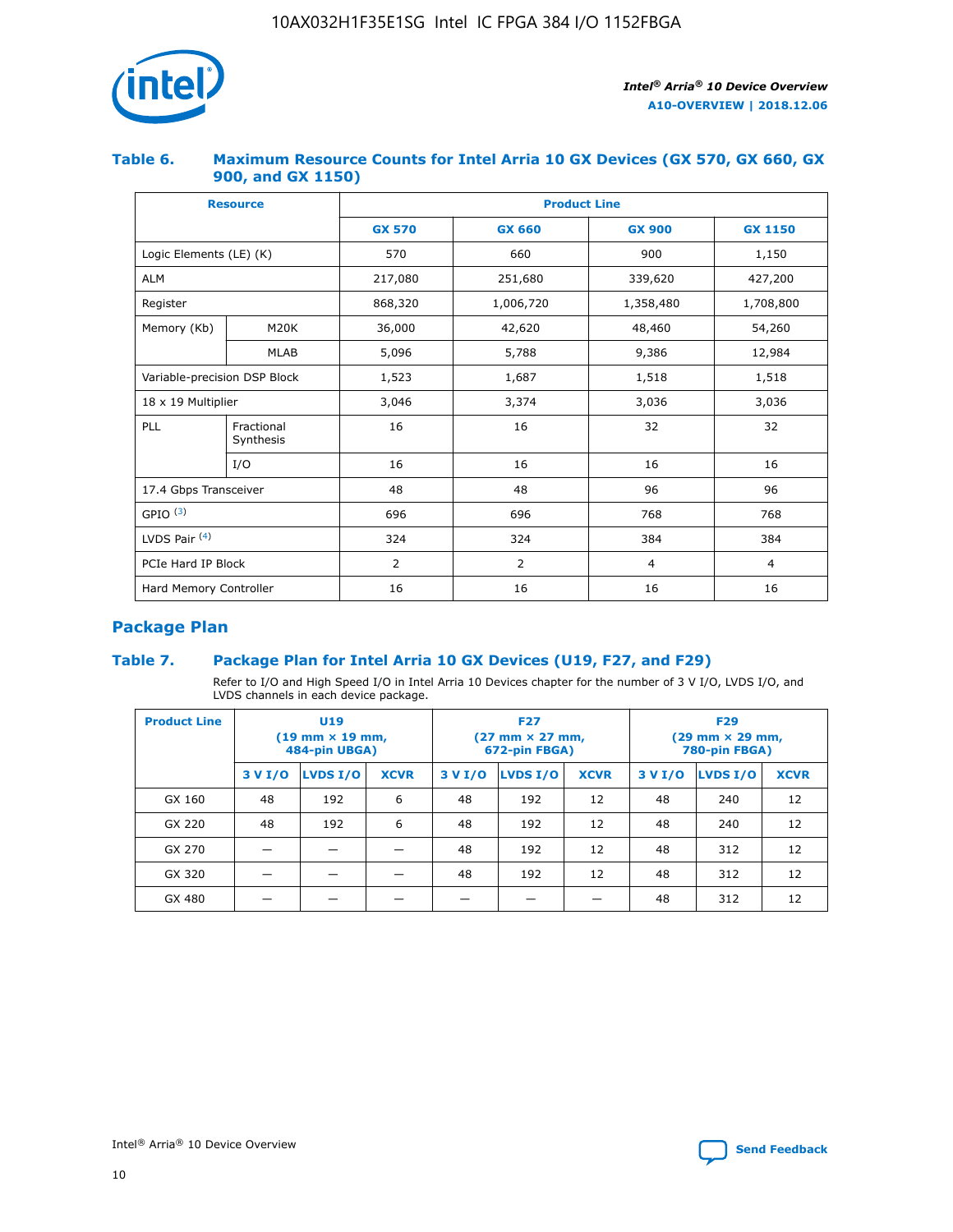

#### **Table 8. Package Plan for Intel Arria 10 GX Devices (F34, F35, NF40, and KF40)**

Refer to I/O and High Speed I/O in Intel Arria 10 Devices chapter for the number of 3 V I/O, LVDS I/O, and LVDS channels in each device package.

| <b>Product Line</b> | <b>F34</b><br>$(35 \text{ mm} \times 35 \text{ mm})$<br><b>1152-pin FBGA)</b> |                    | <b>F35</b><br>$(35 \text{ mm} \times 35 \text{ mm})$<br><b>1152-pin FBGA)</b> |           | <b>KF40</b><br>$(40$ mm $\times$ 40 mm,<br>1517-pin FBGA) |             |           | <b>NF40</b><br>$(40 \text{ mm} \times 40 \text{ mm})$<br>1517-pin FBGA) |             |           |                    |             |
|---------------------|-------------------------------------------------------------------------------|--------------------|-------------------------------------------------------------------------------|-----------|-----------------------------------------------------------|-------------|-----------|-------------------------------------------------------------------------|-------------|-----------|--------------------|-------------|
|                     | 3V<br>I/O                                                                     | <b>LVDS</b><br>I/O | <b>XCVR</b>                                                                   | 3V<br>I/O | <b>LVDS</b><br>I/O                                        | <b>XCVR</b> | 3V<br>I/O | <b>LVDS</b><br>I/O                                                      | <b>XCVR</b> | 3V<br>I/O | <b>LVDS</b><br>I/O | <b>XCVR</b> |
| GX 270              | 48                                                                            | 336                | 24                                                                            | 48        | 336                                                       | 24          |           |                                                                         |             |           |                    |             |
| GX 320              | 48                                                                            | 336                | 24                                                                            | 48        | 336                                                       | 24          |           |                                                                         |             |           |                    |             |
| GX 480              | 48                                                                            | 444                | 24                                                                            | 48        | 348                                                       | 36          |           |                                                                         |             |           |                    |             |
| GX 570              | 48                                                                            | 444                | 24                                                                            | 48        | 348                                                       | 36          | 96        | 600                                                                     | 36          | 48        | 540                | 48          |
| GX 660              | 48                                                                            | 444                | 24                                                                            | 48        | 348                                                       | 36          | 96        | 600                                                                     | 36          | 48        | 540                | 48          |
| GX 900              |                                                                               | 504                | 24                                                                            | –         |                                                           | -           |           |                                                                         |             |           | 600                | 48          |
| GX 1150             |                                                                               | 504                | 24                                                                            |           |                                                           |             |           |                                                                         |             |           | 600                | 48          |

#### **Table 9. Package Plan for Intel Arria 10 GX Devices (RF40, NF45, SF45, and UF45)**

Refer to I/O and High Speed I/O in Intel Arria 10 Devices chapter for the number of 3 V I/O, LVDS I/O, and LVDS channels in each device package.

| <b>Product Line</b> | <b>RF40</b><br>$(40$ mm $\times$ 40 mm,<br>1517-pin FBGA) |                    |             | <b>NF45</b><br>$(45 \text{ mm} \times 45 \text{ mm})$<br><b>1932-pin FBGA)</b> |                    |             | <b>SF45</b><br>$(45 \text{ mm} \times 45 \text{ mm})$<br><b>1932-pin FBGA)</b> |                    |             | <b>UF45</b><br>$(45 \text{ mm} \times 45 \text{ mm})$<br><b>1932-pin FBGA)</b> |                    |             |
|---------------------|-----------------------------------------------------------|--------------------|-------------|--------------------------------------------------------------------------------|--------------------|-------------|--------------------------------------------------------------------------------|--------------------|-------------|--------------------------------------------------------------------------------|--------------------|-------------|
|                     | 3V<br>I/O                                                 | <b>LVDS</b><br>I/O | <b>XCVR</b> | 3 V<br>I/O                                                                     | <b>LVDS</b><br>I/O | <b>XCVR</b> | 3 V<br>I/O                                                                     | <b>LVDS</b><br>I/O | <b>XCVR</b> | 3V<br>I/O                                                                      | <b>LVDS</b><br>I/O | <b>XCVR</b> |
| GX 900              |                                                           | 342                | 66          | _                                                                              | 768                | 48          |                                                                                | 624                | 72          |                                                                                | 480                | 96          |
| GX 1150             |                                                           | 342                | 66          | _                                                                              | 768                | 48          |                                                                                | 624                | 72          |                                                                                | 480                | 96          |

## **Related Information**

[I/O and High-Speed Differential I/O Interfaces in Intel Arria 10 Devices chapter, Intel](https://www.intel.com/content/www/us/en/programmable/documentation/sam1403482614086.html#sam1403482030321) [Arria 10 Device Handbook](https://www.intel.com/content/www/us/en/programmable/documentation/sam1403482614086.html#sam1403482030321)

Provides the number of 3 V and LVDS I/Os, and LVDS channels for each Intel Arria 10 device package.

## **Intel Arria 10 GT**

This section provides the available options, maximum resource counts, and package plan for the Intel Arria 10 GT devices.

The information in this section is correct at the time of publication. For the latest information and to get more details, refer to the Intel FPGA Product Selector.

#### **Related Information**

#### [Intel FPGA Product Selector](http://www.altera.com/products/selector/psg-selector.html)

Provides the latest information on Intel products.

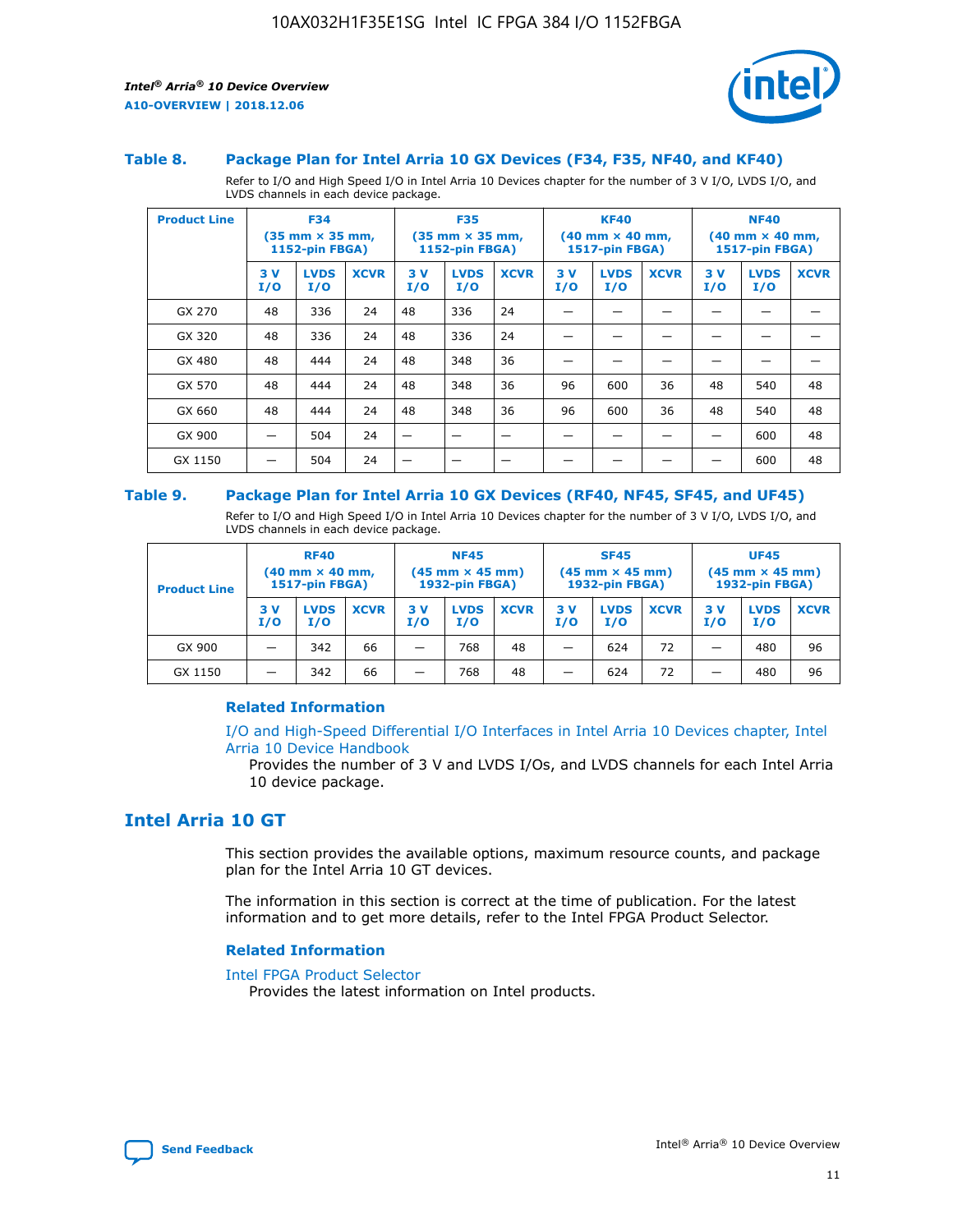

## **Available Options**

## **Figure 2. Sample Ordering Code and Available Options for Intel Arria 10 GT Devices**

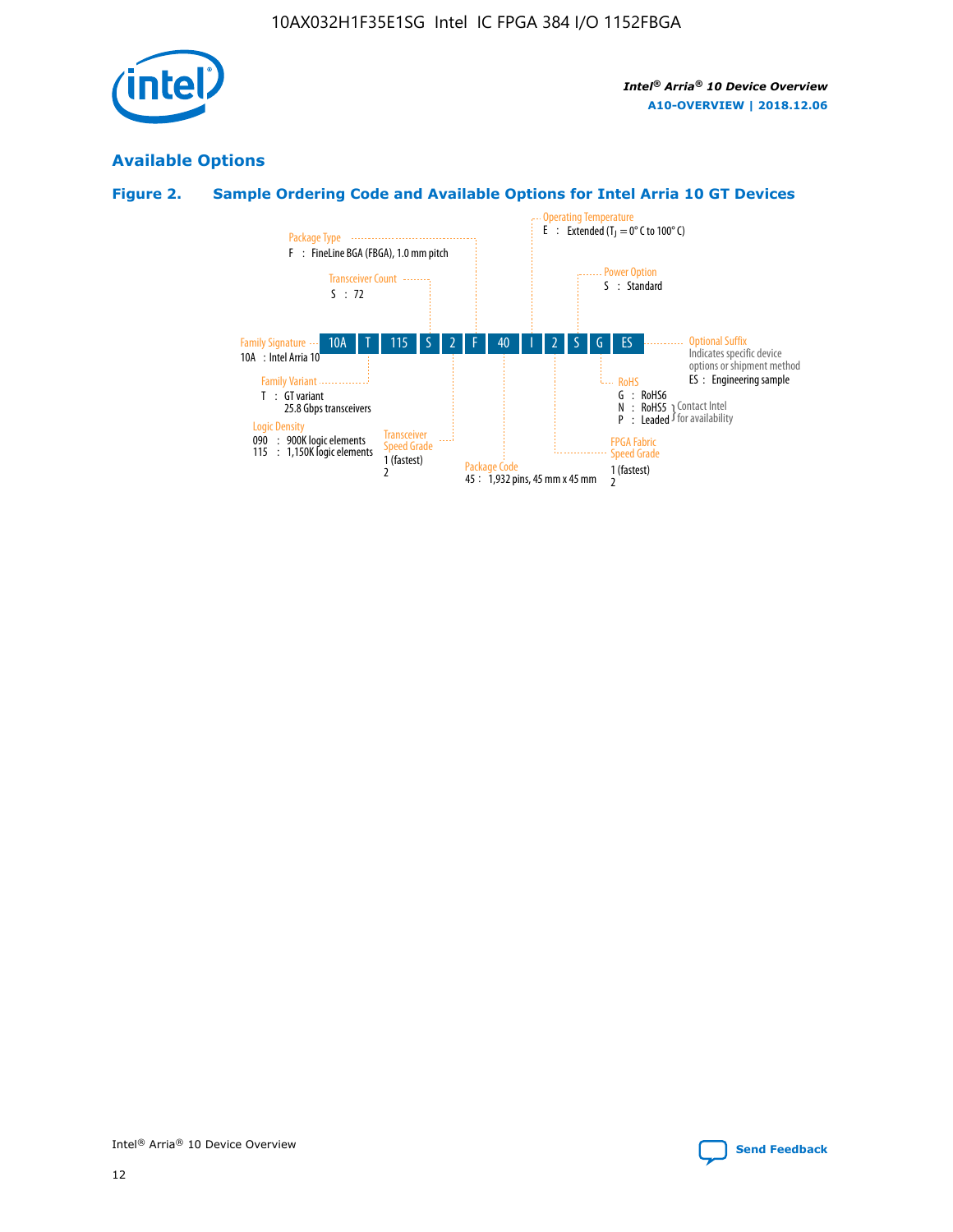

## **Maximum Resources**

#### **Table 10. Maximum Resource Counts for Intel Arria 10 GT Devices**

| <b>Resource</b>              |                      |                | <b>Product Line</b> |  |
|------------------------------|----------------------|----------------|---------------------|--|
|                              |                      | <b>GT 900</b>  | <b>GT 1150</b>      |  |
| Logic Elements (LE) (K)      |                      | 900            | 1,150               |  |
| <b>ALM</b>                   |                      | 339,620        | 427,200             |  |
| Register                     |                      | 1,358,480      | 1,708,800           |  |
| Memory (Kb)                  | M20K                 | 48,460         | 54,260              |  |
|                              | <b>MLAB</b>          | 9,386          | 12,984              |  |
| Variable-precision DSP Block |                      | 1,518          | 1,518               |  |
| 18 x 19 Multiplier           |                      | 3,036          | 3,036               |  |
| <b>PLL</b>                   | Fractional Synthesis | 32             | 32                  |  |
|                              | I/O                  | 16             | 16                  |  |
| Transceiver                  | 17.4 Gbps            | 72(5)          | 72(5)               |  |
|                              | 25.8 Gbps            | 6              | 6                   |  |
| GPIO <sup>(6)</sup>          |                      | 624            | 624                 |  |
| LVDS Pair $(7)$              |                      | 312            | 312                 |  |
| PCIe Hard IP Block           |                      | $\overline{4}$ | $\overline{4}$      |  |
| Hard Memory Controller       |                      | 16             | 16                  |  |

## **Related Information**

#### [Intel Arria 10 GT Channel Usage](https://www.intel.com/content/www/us/en/programmable/documentation/nik1398707230472.html#nik1398707008178)

Configuring GT/GX channels in Intel Arria 10 GT devices.

## **Package Plan**

## **Table 11. Package Plan for Intel Arria 10 GT Devices**

Refer to I/O and High Speed I/O in Intel Arria 10 Devices chapter for the number of 3 V I/O, LVDS I/O, and LVDS channels in each device package.

| <b>Product Line</b> | <b>SF45</b><br>(45 mm × 45 mm, 1932-pin FBGA) |                 |             |  |  |  |
|---------------------|-----------------------------------------------|-----------------|-------------|--|--|--|
|                     | 3 V I/O                                       | <b>LVDS I/O</b> | <b>XCVR</b> |  |  |  |
| GT 900              |                                               | 624             | 72          |  |  |  |
| GT 1150             |                                               | 624             | 72          |  |  |  |

<sup>(7)</sup> Each LVDS I/O pair can be used as differential input or output.



 $(5)$  If all 6 GT channels are in use, 12 of the GX channels are not usable.

<sup>(6)</sup> The number of GPIOs does not include transceiver I/Os. In the Intel Quartus Prime software, the number of user I/Os includes transceiver I/Os.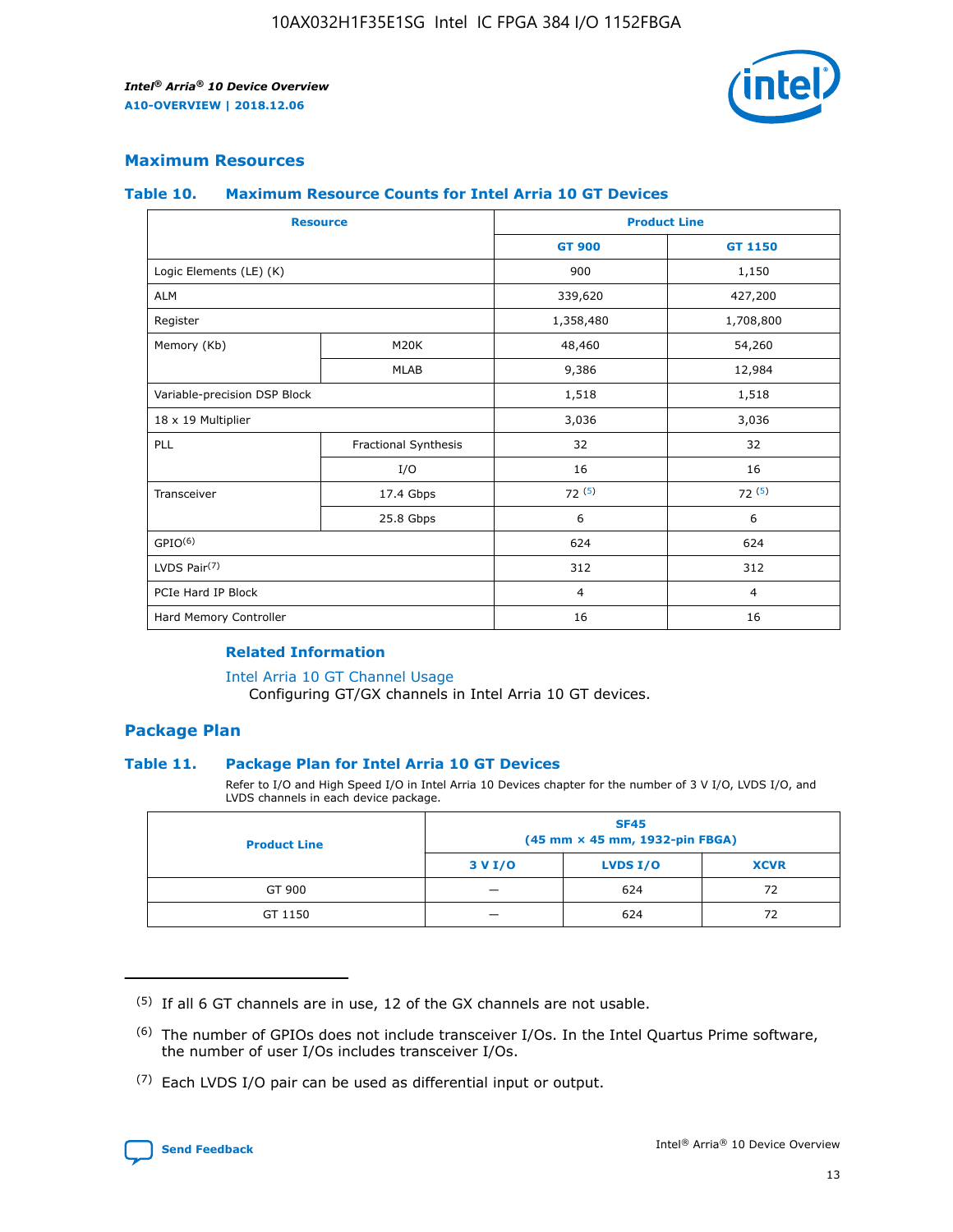

#### **Related Information**

[I/O and High-Speed Differential I/O Interfaces in Intel Arria 10 Devices chapter, Intel](https://www.intel.com/content/www/us/en/programmable/documentation/sam1403482614086.html#sam1403482030321) [Arria 10 Device Handbook](https://www.intel.com/content/www/us/en/programmable/documentation/sam1403482614086.html#sam1403482030321)

Provides the number of 3 V and LVDS I/Os, and LVDS channels for each Intel Arria 10 device package.

## **Intel Arria 10 SX**

This section provides the available options, maximum resource counts, and package plan for the Intel Arria 10 SX devices.

The information in this section is correct at the time of publication. For the latest information and to get more details, refer to the Intel FPGA Product Selector.

#### **Related Information**

[Intel FPGA Product Selector](http://www.altera.com/products/selector/psg-selector.html) Provides the latest information on Intel products.

## **Available Options**

#### **Figure 3. Sample Ordering Code and Available Options for Intel Arria 10 SX Devices**



#### **Related Information**

[Transceiver Performance for Intel Arria 10 GX/SX Devices](https://www.intel.com/content/www/us/en/programmable/documentation/mcn1413182292568.html#mcn1413213965502) Provides more information about the transceiver speed grade.

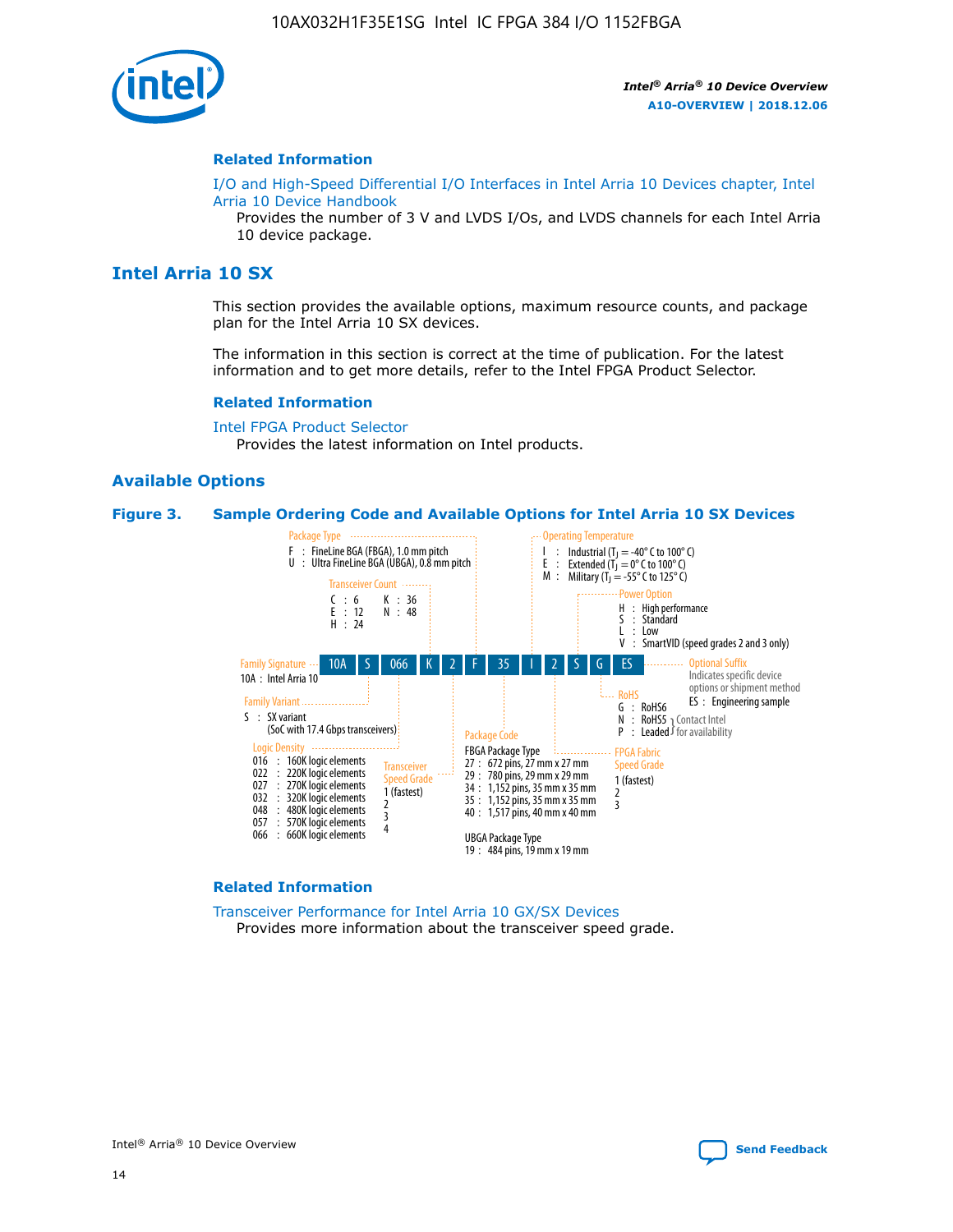

## **Maximum Resources**

#### **Table 12. Maximum Resource Counts for Intel Arria 10 SX Devices**

|                                   | <b>Resource</b>         | <b>Product Line</b> |               |                |                |                |                |                |  |  |  |
|-----------------------------------|-------------------------|---------------------|---------------|----------------|----------------|----------------|----------------|----------------|--|--|--|
|                                   |                         | <b>SX 160</b>       | <b>SX 220</b> | <b>SX 270</b>  | <b>SX 320</b>  | <b>SX 480</b>  | <b>SX 570</b>  | <b>SX 660</b>  |  |  |  |
| Logic Elements (LE) (K)           |                         | 160                 | 220           | 270            | 320            | 480            | 570            | 660            |  |  |  |
| <b>ALM</b>                        |                         | 61,510              | 80,330        | 101,620        | 119,900        | 183,590        | 217,080        | 251,680        |  |  |  |
| Register                          |                         | 246,040             | 321,320       | 406,480        | 479,600        | 734,360        | 868,320        | 1,006,720      |  |  |  |
| Memory (Kb)                       | M <sub>20</sub> K       | 8,800               | 11,740        | 15,000         | 17,820         | 28,620         | 36,000         | 42,620         |  |  |  |
|                                   | <b>MLAB</b>             | 1,050               | 1,690         | 2,452          | 2,727          | 4,164          | 5,096          | 5,788          |  |  |  |
| Variable-precision DSP Block      |                         | 156                 | 192           | 830            | 985            | 1,368          | 1,523          | 1,687          |  |  |  |
|                                   | 18 x 19 Multiplier      |                     | 384           | 1,660          | 1,970          | 2,736          | 3,046          | 3,374          |  |  |  |
| <b>PLL</b>                        | Fractional<br>Synthesis | 6                   | 6             | 8              | 8              | 12             | 16             | 16             |  |  |  |
|                                   | I/O                     | 6                   | 6             | 8              | 8              | 12             | 16             | 16             |  |  |  |
| 17.4 Gbps Transceiver             |                         | 12                  | 12            | 24             | 24             | 36             | 48             | 48             |  |  |  |
| GPIO <sup>(8)</sup>               |                         | 288                 | 288           | 384            | 384            | 492            | 696            | 696            |  |  |  |
| LVDS Pair $(9)$                   |                         | 120                 | 120           | 168            | 168            | 174            | 324            | 324            |  |  |  |
| PCIe Hard IP Block                |                         | $\mathbf{1}$        | $\mathbf{1}$  | $\overline{2}$ | $\overline{2}$ | $\overline{2}$ | $\overline{2}$ | $\overline{2}$ |  |  |  |
| Hard Memory Controller            |                         | 6                   | 6             | 8              | 8              | 12             | 16             | 16             |  |  |  |
| ARM Cortex-A9 MPCore<br>Processor |                         | Yes                 | Yes           | Yes            | Yes            | Yes            | Yes            | Yes            |  |  |  |

## **Package Plan**

## **Table 13. Package Plan for Intel Arria 10 SX Devices (U19, F27, F29, and F34)**

Refer to I/O and High Speed I/O in Intel Arria 10 Devices chapter for the number of 3 V I/O, LVDS I/O, and LVDS channels in each device package.

| <b>Product Line</b> | U19<br>$(19 \text{ mm} \times 19 \text{ mm})$<br>484-pin UBGA) |                    |             | <b>F27</b><br>$(27 \text{ mm} \times 27 \text{ mm})$ .<br>672-pin FBGA) |                    | <b>F29</b><br>$(29 \text{ mm} \times 29 \text{ mm})$ .<br>780-pin FBGA) |            |                    | <b>F34</b><br>$(35 \text{ mm} \times 35 \text{ mm})$<br><b>1152-pin FBGA)</b> |           |                    |             |
|---------------------|----------------------------------------------------------------|--------------------|-------------|-------------------------------------------------------------------------|--------------------|-------------------------------------------------------------------------|------------|--------------------|-------------------------------------------------------------------------------|-----------|--------------------|-------------|
|                     | 3V<br>I/O                                                      | <b>LVDS</b><br>I/O | <b>XCVR</b> | 3V<br>I/O                                                               | <b>LVDS</b><br>I/O | <b>XCVR</b>                                                             | 3 V<br>I/O | <b>LVDS</b><br>I/O | <b>XCVR</b>                                                                   | 3V<br>I/O | <b>LVDS</b><br>I/O | <b>XCVR</b> |
| SX 160              | 48                                                             | 144                | 6           | 48                                                                      | 192                | 12                                                                      | 48         | 240                | 12                                                                            |           |                    |             |
| SX 220              | 48                                                             | 144                | 6           | 48                                                                      | 192                | 12                                                                      | 48         | 240                | 12                                                                            |           |                    |             |
| SX 270              |                                                                |                    |             | 48                                                                      | 192                | 12                                                                      | 48         | 312                | 12                                                                            | 48        | 336                | 24          |
| SX 320              |                                                                |                    |             | 48                                                                      | 192                | 12                                                                      | 48         | 312                | 12                                                                            | 48        | 336                | 24          |
|                     |                                                                | continued          |             |                                                                         |                    |                                                                         |            |                    |                                                                               |           |                    |             |

 $(8)$  The number of GPIOs does not include transceiver I/Os. In the Intel Quartus Prime software, the number of user I/Os includes transceiver I/Os.

 $(9)$  Each LVDS I/O pair can be used as differential input or output.

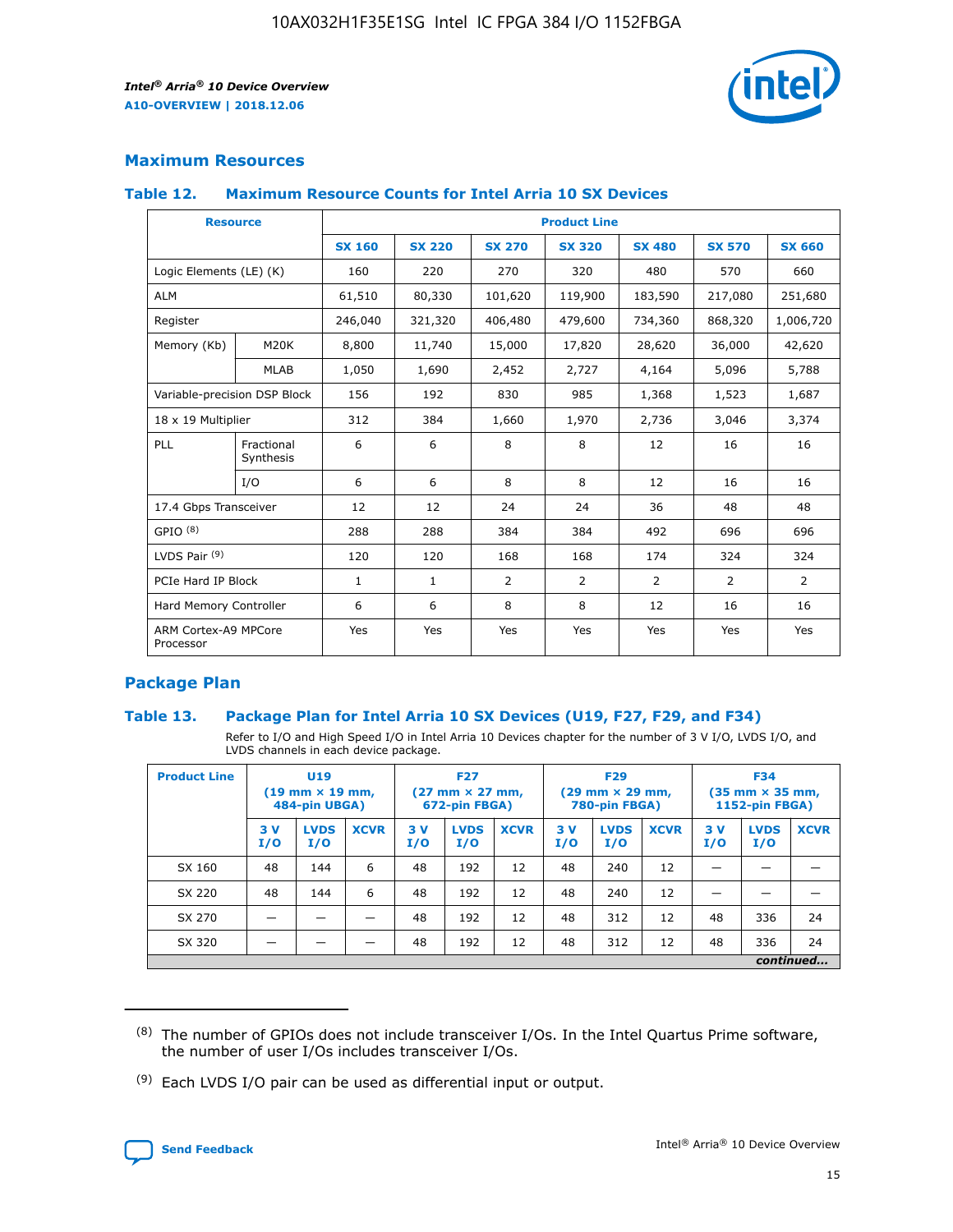

| <b>Product Line</b> | U <sub>19</sub><br>$(19$ mm $\times$ 19 mm,<br>484-pin UBGA) |                    | <b>F27</b><br>$(27 \text{ mm} \times 27 \text{ mm})$<br>672-pin FBGA) |           |                    | <b>F29</b><br>$(29 \text{ mm} \times 29 \text{ mm})$<br>780-pin FBGA) |           |                    | <b>F34</b><br>$(35$ mm $\times$ 35 mm,<br>1152-pin FBGA) |           |                    |             |
|---------------------|--------------------------------------------------------------|--------------------|-----------------------------------------------------------------------|-----------|--------------------|-----------------------------------------------------------------------|-----------|--------------------|----------------------------------------------------------|-----------|--------------------|-------------|
|                     | 3 V<br>I/O                                                   | <b>LVDS</b><br>I/O | <b>XCVR</b>                                                           | 3V<br>I/O | <b>LVDS</b><br>I/O | <b>XCVR</b>                                                           | 3V<br>I/O | <b>LVDS</b><br>I/O | <b>XCVR</b>                                              | 3V<br>I/O | <b>LVDS</b><br>I/O | <b>XCVR</b> |
| SX 480              |                                                              |                    |                                                                       |           |                    |                                                                       | 48        | 312                | 12                                                       | 48        | 444                | 24          |
| SX 570              |                                                              |                    |                                                                       |           |                    |                                                                       |           |                    |                                                          | 48        | 444                | 24          |
| SX 660              |                                                              |                    |                                                                       |           |                    |                                                                       |           |                    |                                                          | 48        | 444                | 24          |

## **Table 14. Package Plan for Intel Arria 10 SX Devices (F35, KF40, and NF40)**

Refer to I/O and High Speed I/O in Intel Arria 10 Devices chapter for the number of 3 V I/O, LVDS I/O, and LVDS channels in each device package.

| <b>Product Line</b> | <b>F35</b><br>$(35 \text{ mm} \times 35 \text{ mm})$<br><b>1152-pin FBGA)</b> |          |             |                                           | <b>KF40</b><br>(40 mm × 40 mm,<br>1517-pin FBGA) |    | <b>NF40</b><br>$(40 \text{ mm} \times 40 \text{ mm})$<br>1517-pin FBGA) |          |             |  |
|---------------------|-------------------------------------------------------------------------------|----------|-------------|-------------------------------------------|--------------------------------------------------|----|-------------------------------------------------------------------------|----------|-------------|--|
|                     | 3 V I/O                                                                       | LVDS I/O | <b>XCVR</b> | <b>LVDS I/O</b><br><b>XCVR</b><br>3 V I/O |                                                  |    | 3 V I/O                                                                 | LVDS I/O | <b>XCVR</b> |  |
| SX 270              | 48                                                                            | 336      | 24          |                                           |                                                  |    |                                                                         |          |             |  |
| SX 320              | 48                                                                            | 336      | 24          |                                           |                                                  |    |                                                                         |          |             |  |
| SX 480              | 48                                                                            | 348      | 36          |                                           |                                                  |    |                                                                         |          |             |  |
| SX 570              | 48                                                                            | 348      | 36          | 96                                        | 600                                              | 36 | 48                                                                      | 540      | 48          |  |
| SX 660              | 48                                                                            | 348      | 36          | 96                                        | 600                                              | 36 | 48                                                                      | 540      | 48          |  |

## **Related Information**

[I/O and High-Speed Differential I/O Interfaces in Intel Arria 10 Devices chapter, Intel](https://www.intel.com/content/www/us/en/programmable/documentation/sam1403482614086.html#sam1403482030321) [Arria 10 Device Handbook](https://www.intel.com/content/www/us/en/programmable/documentation/sam1403482614086.html#sam1403482030321)

Provides the number of 3 V and LVDS I/Os, and LVDS channels for each Intel Arria 10 device package.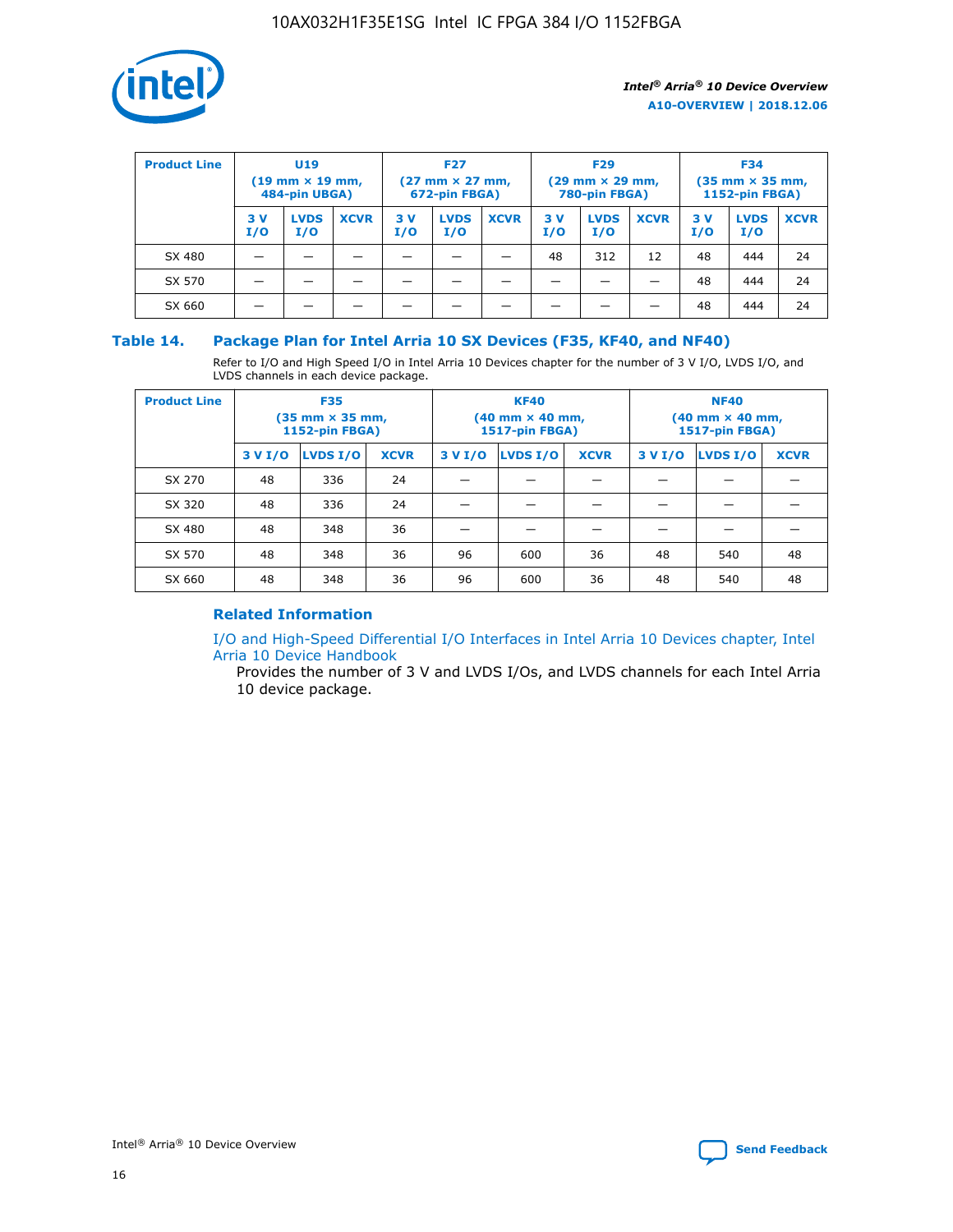

# **I/O Vertical Migration for Intel Arria 10 Devices**

#### **Figure 4. Migration Capability Across Intel Arria 10 Product Lines**

- The arrows indicate the migration paths. The devices included in each vertical migration path are shaded. Devices with fewer resources in the same path have lighter shades.
- To achieve the full I/O migration across product lines in the same migration path, restrict I/Os and transceivers usage to match the product line with the lowest I/O and transceiver counts.
- An LVDS I/O bank in the source device may be mapped to a 3 V I/O bank in the target device. To use memory interface clock frequency higher than 533 MHz, assign external memory interface pins only to banks that are LVDS I/O in both devices.
- There may be nominal 0.15 mm package height difference between some product lines in the same package type.
	- **Variant Product Line Package U19 F27 F29 F34 F35 KF40 NF40 RF40 NF45 SF45 UF45** Intel® Arria® 10 GX GX 160 GX 220 GX 270 GX 320 GX 480 GX 570 GX 660 GX 900 GX 1150 Intel Arria 10 GT GT 900 GT 1150 Intel Arria 10 SX SX 160 SX 220 SX 270 SX 320 SX 480 SX 570 SX 660
- Some migration paths are not shown in the Intel Quartus Prime software **Pin Migration View**.

*Note:* To verify the pin migration compatibility, use the **Pin Migration View** window in the Intel Quartus Prime software Pin Planner.

## **Adaptive Logic Module**

Intel Arria 10 devices use a 20 nm ALM as the basic building block of the logic fabric.

The ALM architecture is the same as the previous generation FPGAs, allowing for efficient implementation of logic functions and easy conversion of IP between the device generations.

The ALM, as shown in following figure, uses an 8-input fracturable look-up table (LUT) with four dedicated registers to help improve timing closure in register-rich designs and achieve an even higher design packing capability than the traditional two-register per LUT architecture.

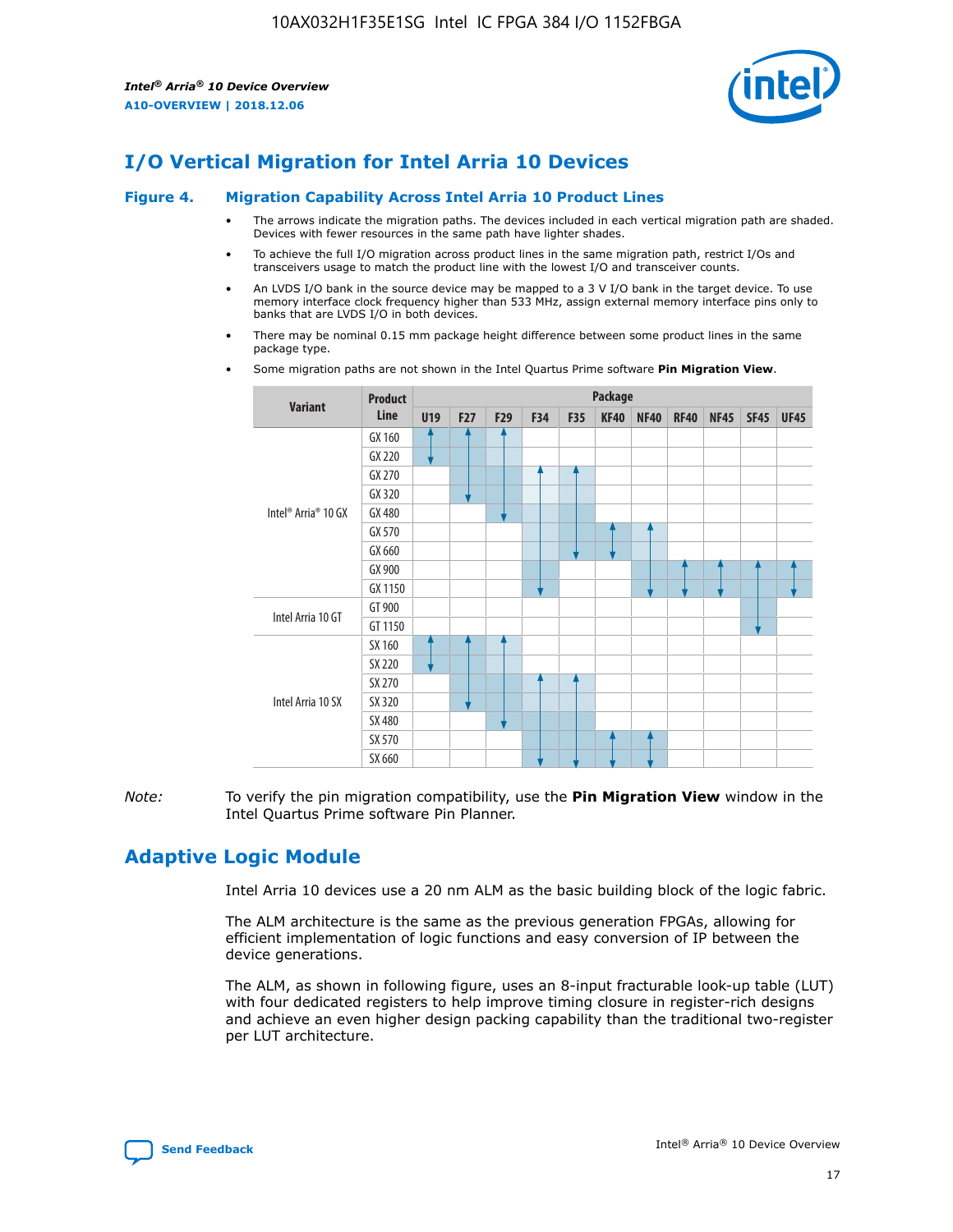

**Figure 5. ALM for Intel Arria 10 Devices**



The Intel Quartus Prime software optimizes your design according to the ALM logic structure and automatically maps legacy designs into the Intel Arria 10 ALM architecture.

## **Variable-Precision DSP Block**

The Intel Arria 10 variable precision DSP blocks support fixed-point arithmetic and floating-point arithmetic.

Features for fixed-point arithmetic:

- High-performance, power-optimized, and fully registered multiplication operations
- 18-bit and 27-bit word lengths
- Two 18 x 19 multipliers or one 27 x 27 multiplier per DSP block
- Built-in addition, subtraction, and 64-bit double accumulation register to combine multiplication results
- Cascading 19-bit or 27-bit when pre-adder is disabled and cascading 18-bit when pre-adder is used to form the tap-delay line for filtering applications
- Cascading 64-bit output bus to propagate output results from one block to the next block without external logic support
- Hard pre-adder supported in 19-bit and 27-bit modes for symmetric filters
- Internal coefficient register bank in both 18-bit and 27-bit modes for filter implementation
- 18-bit and 27-bit systolic finite impulse response (FIR) filters with distributed output adder
- Biased rounding support

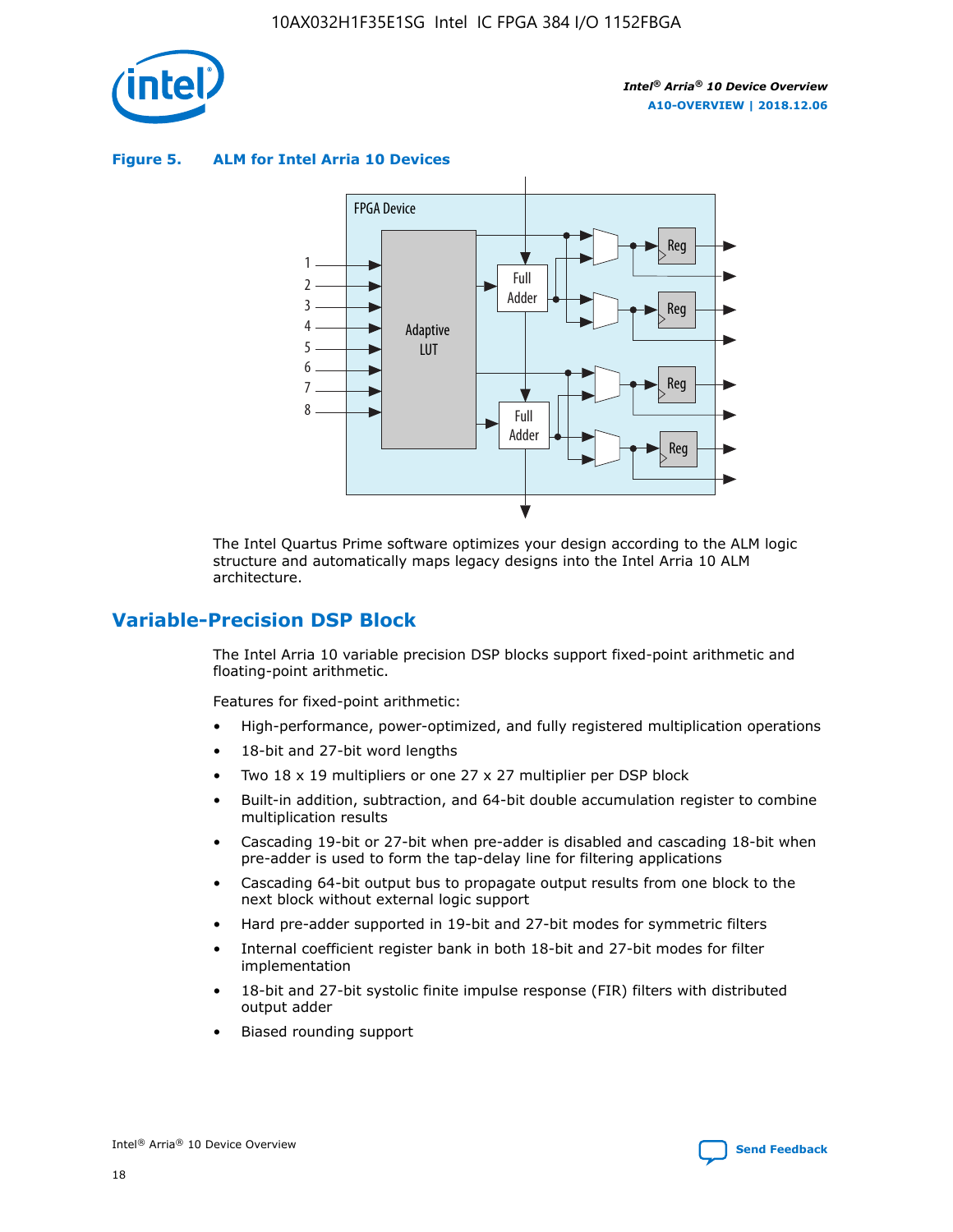

Features for floating-point arithmetic:

- A completely hardened architecture that supports multiplication, addition, subtraction, multiply-add, and multiply-subtract
- Multiplication with accumulation capability and a dynamic accumulator reset control
- Multiplication with cascade summation capability
- Multiplication with cascade subtraction capability
- Complex multiplication
- Direct vector dot product
- Systolic FIR filter

## **Table 15. Variable-Precision DSP Block Configurations for Intel Arria 10 Devices**

| <b>Usage Example</b>                                       | <b>Multiplier Size (Bit)</b>    | <b>DSP Block Resources</b> |
|------------------------------------------------------------|---------------------------------|----------------------------|
| Medium precision fixed point                               | Two 18 x 19                     |                            |
| High precision fixed or Single precision<br>floating point | One 27 x 27                     |                            |
| Fixed point FFTs                                           | One 19 x 36 with external adder |                            |
| Very high precision fixed point                            | One 36 x 36 with external adder |                            |
| Double precision floating point                            | One 54 x 54 with external adder | 4                          |

#### **Table 16. Resources for Fixed-Point Arithmetic in Intel Arria 10 Devices**

The table lists the variable-precision DSP resources by bit precision for each Intel Arria 10 device.

| <b>Variant</b>        | <b>Product Line</b> | <b>Variable-</b><br>precision<br><b>DSP Block</b> | <b>Independent Input and Output</b><br><b>Multiplications Operator</b> |                                     | 18 x 19<br><b>Multiplier</b><br><b>Adder Sum</b> | $18 \times 18$<br><b>Multiplier</b><br><b>Adder</b> |
|-----------------------|---------------------|---------------------------------------------------|------------------------------------------------------------------------|-------------------------------------|--------------------------------------------------|-----------------------------------------------------|
|                       |                     |                                                   | 18 x 19<br><b>Multiplier</b>                                           | $27 \times 27$<br><b>Multiplier</b> | <b>Mode</b>                                      | <b>Summed with</b><br>36 bit Input                  |
| AIntel Arria 10<br>GX | GX 160              | 156                                               | 312                                                                    | 156                                 | 156                                              | 156                                                 |
|                       | GX 220              | 192                                               | 384                                                                    | 192                                 | 192                                              | 192                                                 |
|                       | GX 270              | 830                                               | 1,660                                                                  | 830                                 | 830                                              | 830                                                 |
|                       | GX 320              | 984                                               | 1,968                                                                  | 984                                 | 984                                              | 984                                                 |
|                       | GX 480              | 1,368                                             | 2,736                                                                  | 1,368                               | 1,368                                            | 1,368                                               |
|                       | GX 570              | 1,523                                             | 3,046                                                                  | 1,523                               | 1,523                                            | 1,523                                               |
|                       | GX 660              | 1,687                                             | 3,374                                                                  | 1,687                               | 1,687                                            | 1,687                                               |
|                       | GX 900              | 1,518                                             | 3,036                                                                  | 1,518                               | 1,518                                            | 1,518                                               |
|                       | GX 1150             | 1,518                                             | 3,036                                                                  | 1,518                               | 1,518                                            | 1,518                                               |
| Intel Arria 10        | GT 900              | 1,518                                             | 3,036                                                                  | 1,518                               | 1,518                                            | 1,518                                               |
| GT                    | GT 1150             | 1,518                                             | 3,036                                                                  | 1,518                               | 1,518                                            | 1,518                                               |
| Intel Arria 10        | SX 160              | 156                                               | 312                                                                    | 156                                 | 156                                              | 156                                                 |
| <b>SX</b>             | SX 220              | 192                                               | 384                                                                    | 192                                 | 192                                              | 192                                                 |
|                       | SX 270              | 830                                               | 1,660                                                                  | 830                                 | 830                                              | 830                                                 |
|                       |                     |                                                   |                                                                        |                                     |                                                  | continued                                           |

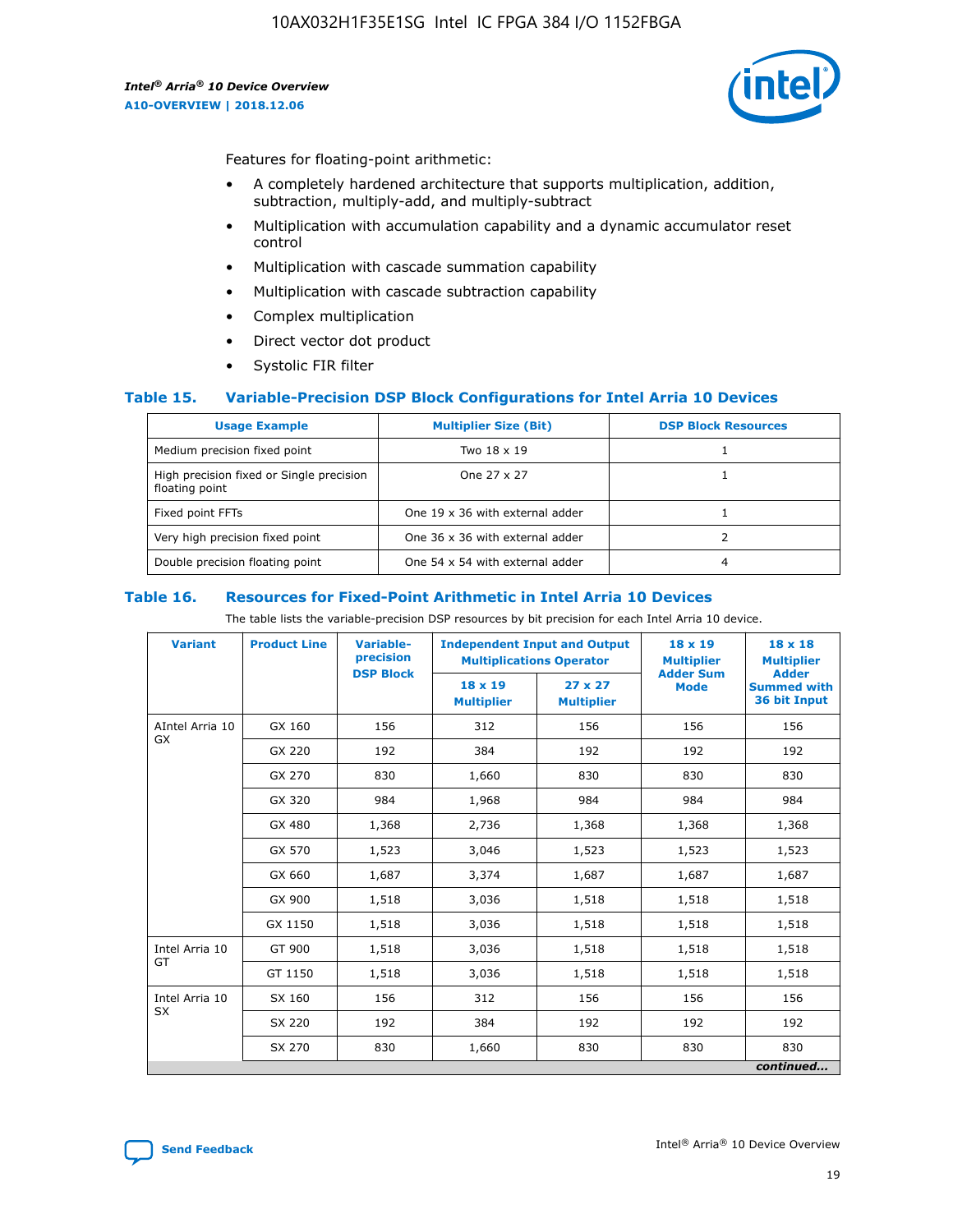

| <b>Variant</b> | <b>Product Line</b> | <b>Variable-</b><br>precision<br><b>DSP Block</b> | <b>Independent Input and Output</b><br><b>Multiplications Operator</b> |                                     | $18 \times 19$<br><b>Multiplier</b><br><b>Adder Sum</b> | $18 \times 18$<br><b>Multiplier</b><br><b>Adder</b> |  |
|----------------|---------------------|---------------------------------------------------|------------------------------------------------------------------------|-------------------------------------|---------------------------------------------------------|-----------------------------------------------------|--|
|                |                     |                                                   | $18 \times 19$<br><b>Multiplier</b>                                    | $27 \times 27$<br><b>Multiplier</b> | <b>Mode</b>                                             | <b>Summed with</b><br>36 bit Input                  |  |
|                | SX 320              | 984                                               | 1,968                                                                  | 984                                 | 984                                                     | 984                                                 |  |
|                | SX 480              | 1,368                                             | 2,736                                                                  | 1,368                               | 1,368                                                   | 1,368                                               |  |
|                | SX 570              | 1,523                                             | 3,046                                                                  | 1,523                               | 1,523                                                   | 1,523                                               |  |
|                | SX 660              | 1,687                                             | 3,374                                                                  | 1,687                               | 1,687                                                   | 1,687                                               |  |

## **Table 17. Resources for Floating-Point Arithmetic in Intel Arria 10 Devices**

The table lists the variable-precision DSP resources by bit precision for each Intel Arria 10 device.

| <b>Variant</b>              | <b>Product Line</b> | <b>Variable-</b><br>precision<br><b>DSP Block</b> | <b>Single</b><br><b>Precision</b><br><b>Floating-Point</b><br><b>Multiplication</b><br><b>Mode</b> | <b>Single-Precision</b><br><b>Floating-Point</b><br><b>Adder Mode</b> | Single-<br><b>Precision</b><br><b>Floating-Point</b><br><b>Multiply</b><br><b>Accumulate</b><br><b>Mode</b> | <b>Peak</b><br><b>Giga Floating-</b><br><b>Point</b><br><b>Operations</b><br>per Second<br>(GFLOPs) |
|-----------------------------|---------------------|---------------------------------------------------|----------------------------------------------------------------------------------------------------|-----------------------------------------------------------------------|-------------------------------------------------------------------------------------------------------------|-----------------------------------------------------------------------------------------------------|
| Intel Arria 10<br>GX        | GX 160              | 156                                               | 156                                                                                                | 156                                                                   | 156                                                                                                         | 140                                                                                                 |
|                             | GX 220              | 192                                               | 192                                                                                                | 192                                                                   | 192                                                                                                         | 173                                                                                                 |
|                             | GX 270              | 830                                               | 830                                                                                                | 830                                                                   | 830                                                                                                         | 747                                                                                                 |
|                             | GX 320              | 984                                               | 984                                                                                                | 984                                                                   | 984                                                                                                         | 886                                                                                                 |
|                             | GX 480              | 1,369                                             | 1,368                                                                                              | 1,368                                                                 | 1,368                                                                                                       | 1,231                                                                                               |
|                             | GX 570              | 1,523                                             | 1,523                                                                                              | 1,523                                                                 | 1,523                                                                                                       | 1,371                                                                                               |
|                             | GX 660              | 1,687                                             | 1,687                                                                                              | 1,687                                                                 | 1,687                                                                                                       | 1,518                                                                                               |
|                             | GX 900              | 1,518                                             | 1,518                                                                                              | 1,518                                                                 | 1,518                                                                                                       | 1,366                                                                                               |
|                             | GX 1150             | 1,518                                             | 1,518                                                                                              | 1,518                                                                 | 1,518                                                                                                       | 1,366                                                                                               |
| Intel Arria 10              | GT 900              | 1,518                                             | 1,518                                                                                              | 1,518                                                                 | 1,518                                                                                                       | 1,366                                                                                               |
| GT                          | GT 1150             | 1,518                                             | 1,518                                                                                              | 1,518                                                                 | 1,518                                                                                                       | 1,366                                                                                               |
| Intel Arria 10<br><b>SX</b> | SX 160              | 156                                               | 156                                                                                                | 156                                                                   | 156                                                                                                         | 140                                                                                                 |
|                             | SX 220              | 192                                               | 192                                                                                                | 192                                                                   | 192                                                                                                         | 173                                                                                                 |
|                             | SX 270              | 830                                               | 830                                                                                                | 830                                                                   | 830                                                                                                         | 747                                                                                                 |
|                             | SX 320              | 984                                               | 984                                                                                                | 984                                                                   | 984                                                                                                         | 886                                                                                                 |
|                             | SX 480              | 1,369                                             | 1,368                                                                                              | 1,368                                                                 | 1,368                                                                                                       | 1,231                                                                                               |
|                             | SX 570              | 1,523                                             | 1,523                                                                                              | 1,523                                                                 | 1,523                                                                                                       | 1,371                                                                                               |
|                             | SX 660              | 1,687                                             | 1,687                                                                                              | 1,687                                                                 | 1,687                                                                                                       | 1,518                                                                                               |

# **Embedded Memory Blocks**

The embedded memory blocks in the devices are flexible and designed to provide an optimal amount of small- and large-sized memory arrays to fit your design requirements.

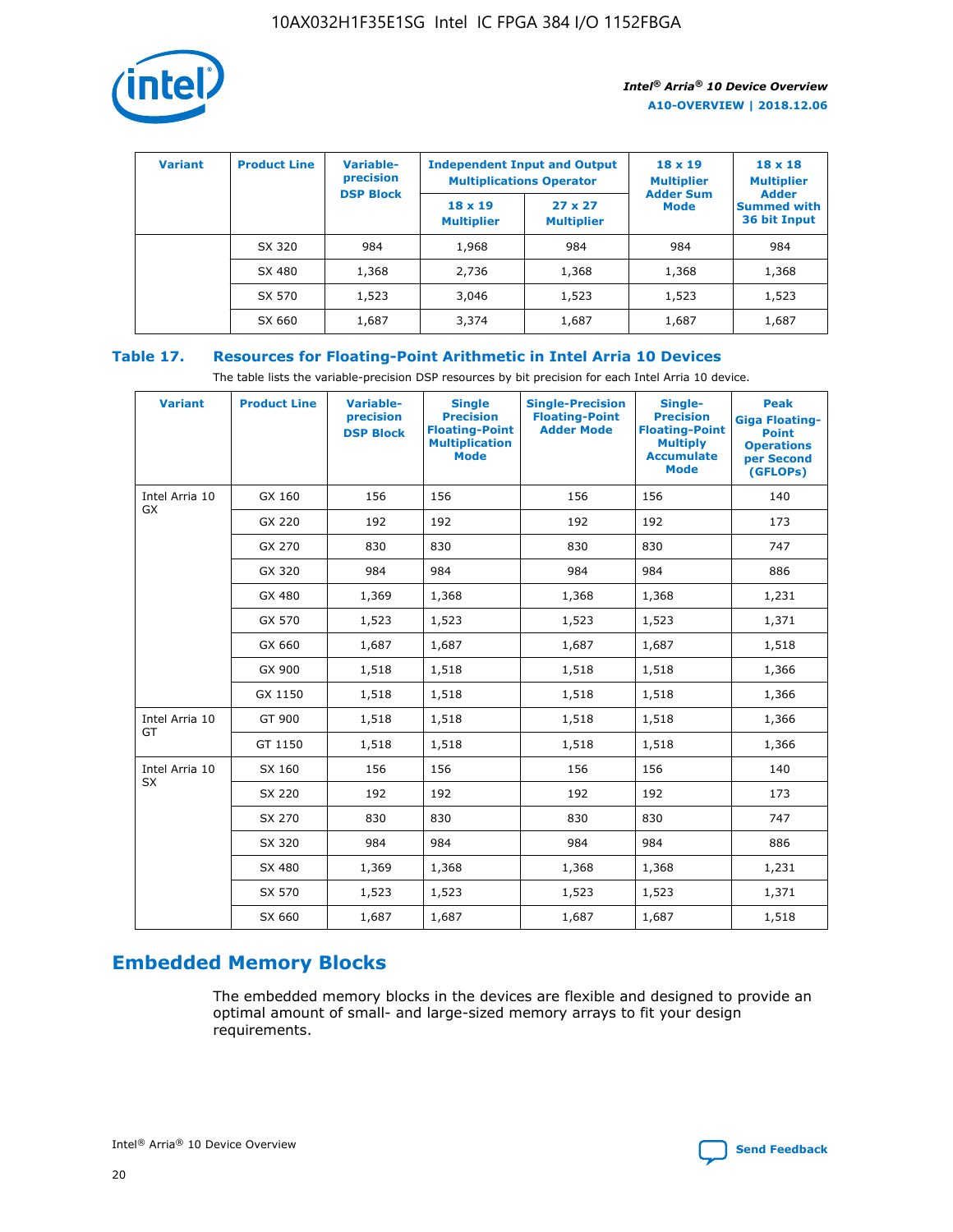

## **Types of Embedded Memory**

The Intel Arria 10 devices contain two types of memory blocks:

- 20 Kb M20K blocks—blocks of dedicated memory resources. The M20K blocks are ideal for larger memory arrays while still providing a large number of independent ports.
- 640 bit memory logic array blocks (MLABs)—enhanced memory blocks that are configured from dual-purpose logic array blocks (LABs). The MLABs are ideal for wide and shallow memory arrays. The MLABs are optimized for implementation of shift registers for digital signal processing (DSP) applications, wide and shallow FIFO buffers, and filter delay lines. Each MLAB is made up of ten adaptive logic modules (ALMs). In the Intel Arria 10 devices, you can configure these ALMs as ten 32 x 2 blocks, giving you one 32 x 20 simple dual-port SRAM block per MLAB.

## **Embedded Memory Capacity in Intel Arria 10 Devices**

|                   | <b>Product</b> |              | <b>M20K</b>         | <b>MLAB</b>  |                     | <b>Total RAM Bit</b> |
|-------------------|----------------|--------------|---------------------|--------------|---------------------|----------------------|
| <b>Variant</b>    | Line           | <b>Block</b> | <b>RAM Bit (Kb)</b> | <b>Block</b> | <b>RAM Bit (Kb)</b> | (Kb)                 |
| Intel Arria 10 GX | GX 160         | 440          | 8,800               | 1,680        | 1,050               | 9,850                |
|                   | GX 220         | 587          | 11,740              | 2,703        | 1,690               | 13,430               |
|                   | GX 270         | 750          | 15,000              | 3,922        | 2,452               | 17,452               |
|                   | GX 320         | 891          | 17,820              | 4,363        | 2,727               | 20,547               |
|                   | GX 480         | 1,431        | 28,620              | 6,662        | 4,164               | 32,784               |
|                   | GX 570         | 1,800        | 36,000              | 8,153        | 5,096               | 41,096               |
|                   | GX 660         | 2,131        | 42,620              | 9,260        | 5,788               | 48,408               |
|                   | GX 900         | 2,423        | 48,460              | 15,017       | 9,386               | 57,846               |
|                   | GX 1150        | 2,713        | 54,260              | 20,774       | 12,984              | 67,244               |
| Intel Arria 10 GT | GT 900         | 2,423        | 48,460              | 15,017       | 9,386               | 57,846               |
|                   | GT 1150        | 2,713        | 54,260              | 20,774       | 12,984              | 67,244               |
| Intel Arria 10 SX | SX 160         | 440          | 8,800               | 1,680        | 1,050               | 9,850                |
|                   | SX 220         | 587          | 11,740              | 2,703        | 1,690               | 13,430               |
|                   | SX 270         | 750          | 15,000              | 3,922        | 2,452               | 17,452               |
|                   | SX 320         | 891          | 17,820              | 4,363        | 2,727               | 20,547               |
|                   | SX 480         | 1,431        | 28,620              | 6,662        | 4,164               | 32,784               |
|                   | SX 570         | 1,800        | 36,000              | 8,153        | 5,096               | 41,096               |
|                   | SX 660         | 2,131        | 42,620              | 9,260        | 5,788               | 48,408               |

#### **Table 18. Embedded Memory Capacity and Distribution in Intel Arria 10 Devices**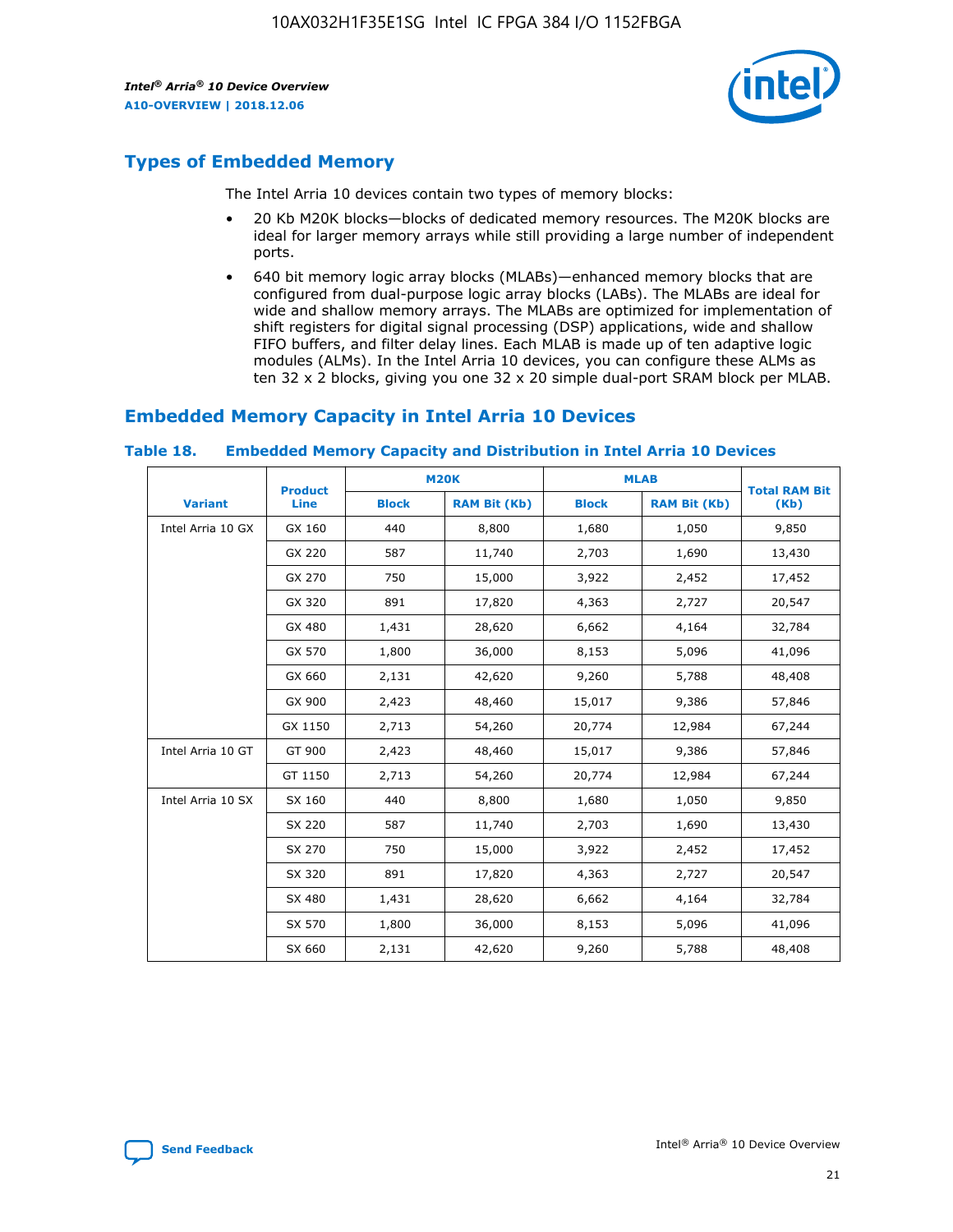

## **Embedded Memory Configurations for Single-port Mode**

#### **Table 19. Single-port Embedded Memory Configurations for Intel Arria 10 Devices**

This table lists the maximum configurations supported for single-port RAM and ROM modes.

| <b>Memory Block</b> | Depth (bits) | <b>Programmable Width</b> |
|---------------------|--------------|---------------------------|
| MLAB                | 32           | x16, x18, or x20          |
|                     | 64(10)       | x8, x9, x10               |
| M20K                | 512          | x40, x32                  |
|                     | 1K           | x20, x16                  |
|                     | 2K           | x10, x8                   |
|                     | 4K           | x5, x4                    |
|                     | 8K           | x2                        |
|                     | 16K          | x1                        |

## **Clock Networks and PLL Clock Sources**

The clock network architecture is based on Intel's global, regional, and peripheral clock structure. This clock structure is supported by dedicated clock input pins, fractional clock synthesis PLLs, and integer I/O PLLs.

## **Clock Networks**

The Intel Arria 10 core clock networks are capable of up to 800 MHz fabric operation across the full industrial temperature range. For the external memory interface, the clock network supports the hard memory controller with speeds up to 2,400 Mbps in a quarter-rate transfer.

To reduce power consumption, the Intel Quartus Prime software identifies all unused sections of the clock network and powers them down.

## **Fractional Synthesis and I/O PLLs**

Intel Arria 10 devices contain up to 32 fractional synthesis PLLs and up to 16 I/O PLLs that are available for both specific and general purpose uses in the core:

- Fractional synthesis PLLs—located in the column adjacent to the transceiver blocks
- I/O PLLs—located in each bank of the 48 I/Os

## **Fractional Synthesis PLLs**

You can use the fractional synthesis PLLs to:

- Reduce the number of oscillators that are required on your board
- Reduce the number of clock pins that are used in the device by synthesizing multiple clock frequencies from a single reference clock source

<sup>(10)</sup> Supported through software emulation and consumes additional MLAB blocks.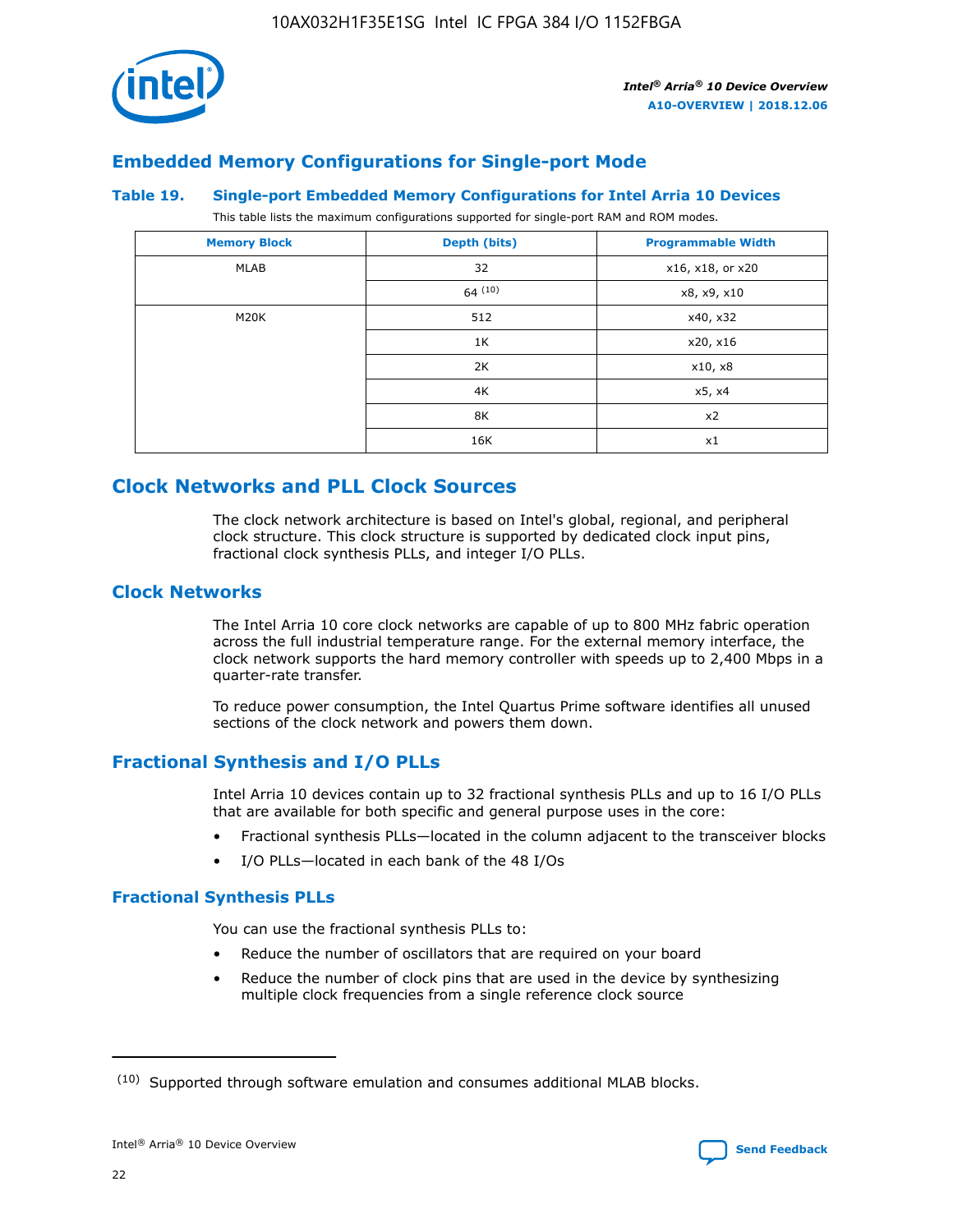

The fractional synthesis PLLs support the following features:

- Reference clock frequency synthesis for transceiver CMU and Advanced Transmit (ATX) PLLs
- Clock network delay compensation
- Zero-delay buffering
- Direct transmit clocking for transceivers
- Independently configurable into two modes:
	- Conventional integer mode equivalent to the general purpose PLL
	- Enhanced fractional mode with third order delta-sigma modulation
- PLL cascading

## **I/O PLLs**

The integer mode I/O PLLs are located in each bank of 48 I/Os. You can use the I/O PLLs to simplify the design of external memory and high-speed LVDS interfaces.

In each I/O bank, the I/O PLLs are adjacent to the hard memory controllers and LVDS SERDES. Because these PLLs are tightly coupled with the I/Os that need to use them, it makes it easier to close timing.

You can use the I/O PLLs for general purpose applications in the core such as clock network delay compensation and zero-delay buffering.

Intel Arria 10 devices support PLL-to-PLL cascading.

## **FPGA General Purpose I/O**

Intel Arria 10 devices offer highly configurable GPIOs. Each I/O bank contains 48 general purpose I/Os and a high-efficiency hard memory controller.

The following list describes the features of the GPIOs:

- Consist of 3 V I/Os for high-voltage application and LVDS I/Os for differential signaling
	- Up to two 3 V I/O banks, available in some devices, that support up to 3 V I/O standards
	- LVDS I/O banks that support up to 1.8 V I/O standards
- Support a wide range of single-ended and differential I/O interfaces
- LVDS speeds up to 1.6 Gbps
- Each LVDS pair of pins has differential input and output buffers, allowing you to configure the LVDS direction for each pair.
- Programmable bus hold and weak pull-up
- Programmable differential output voltage  $(V_{OD})$  and programmable pre-emphasis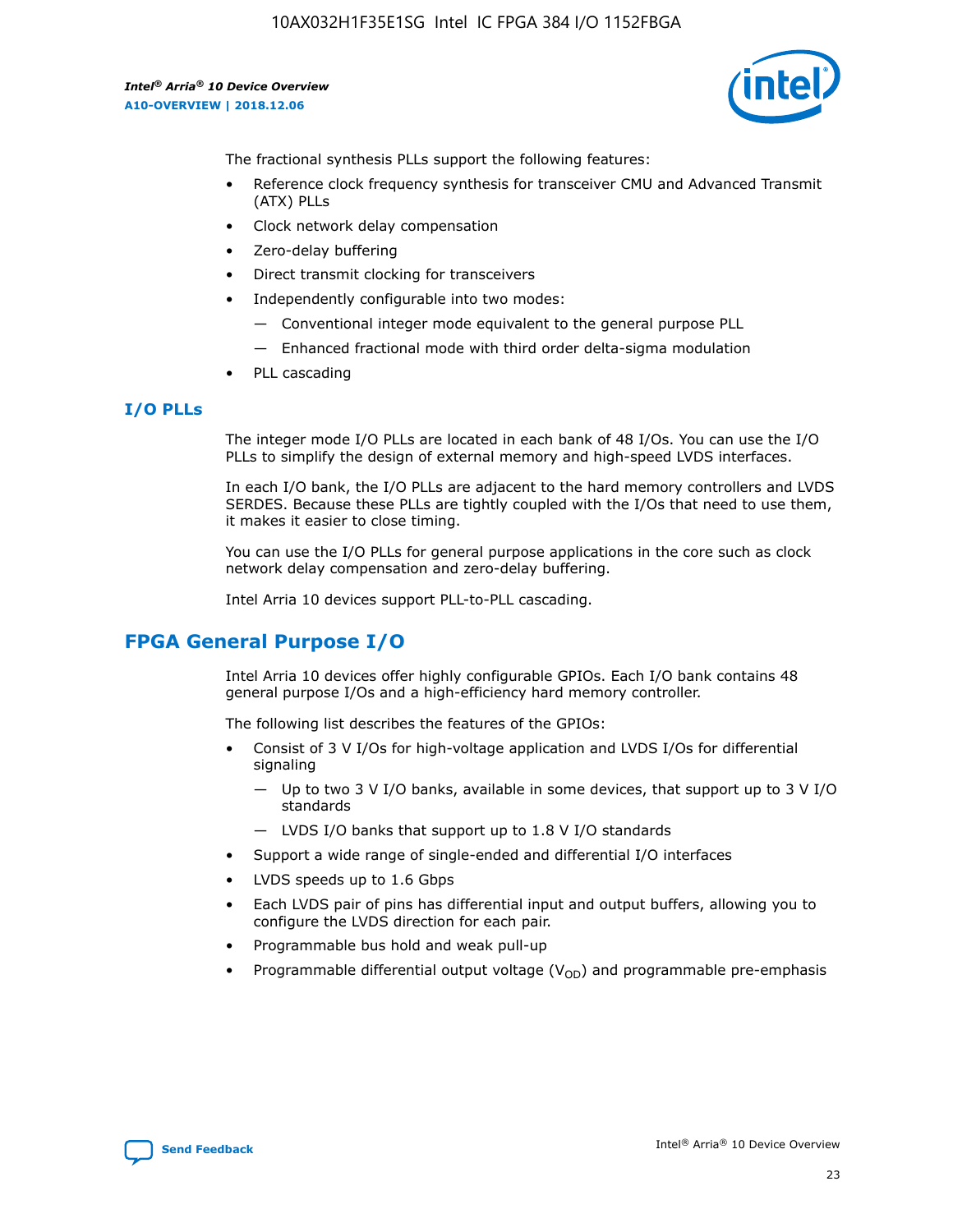

- Series (R<sub>S</sub>) and parallel (R<sub>T</sub>) on-chip termination (OCT) for all I/O banks with OCT calibration to limit the termination impedance variation
- On-chip dynamic termination that has the ability to swap between series and parallel termination, depending on whether there is read or write on a common bus for signal integrity
- Easy timing closure support using the hard read FIFO in the input register path, and delay-locked loop (DLL) delay chain with fine and coarse architecture

## **External Memory Interface**

Intel Arria 10 devices offer massive external memory bandwidth, with up to seven 32 bit DDR4 memory interfaces running at up to 2,400 Mbps. This bandwidth provides additional ease of design, lower power, and resource efficiencies of hardened highperformance memory controllers.

The memory interface within Intel Arria 10 FPGAs and SoCs delivers the highest performance and ease of use. You can configure up to a maximum width of 144 bits when using the hard or soft memory controllers. If required, you can bypass the hard memory controller and use a soft controller implemented in the user logic.

Each I/O contains a hardened DDR read/write path (PHY) capable of performing key memory interface functionality such as read/write leveling, FIFO buffering to lower latency and improve margin, timing calibration, and on-chip termination.

The timing calibration is aided by the inclusion of hard microcontrollers based on Intel's Nios® II technology, specifically tailored to control the calibration of multiple memory interfaces. This calibration allows the Intel Arria 10 device to compensate for any changes in process, voltage, or temperature either within the Intel Arria 10 device itself, or within the external memory device. The advanced calibration algorithms ensure maximum bandwidth and robust timing margin across all operating conditions.

In addition to parallel memory interfaces, Intel Arria 10 devices support serial memory technologies such as the Hybrid Memory Cube (HMC). The HMC is supported by the Intel Arria 10 high-speed serial transceivers which connect up to four HMC links, with each link running at data rates up to 15 Gbps.

## **Related Information**

#### [External Memory Interface Spec Estimator](http://www.altera.com/technology/memory/estimator/mem-emif-index.html)

Provides a parametric tool that allows you to find and compare the performance of the supported external memory interfaces in IntelFPGAs.

## **Memory Standards Supported by Intel Arria 10 Devices**

The I/Os are designed to provide high performance support for existing and emerging external memory standards.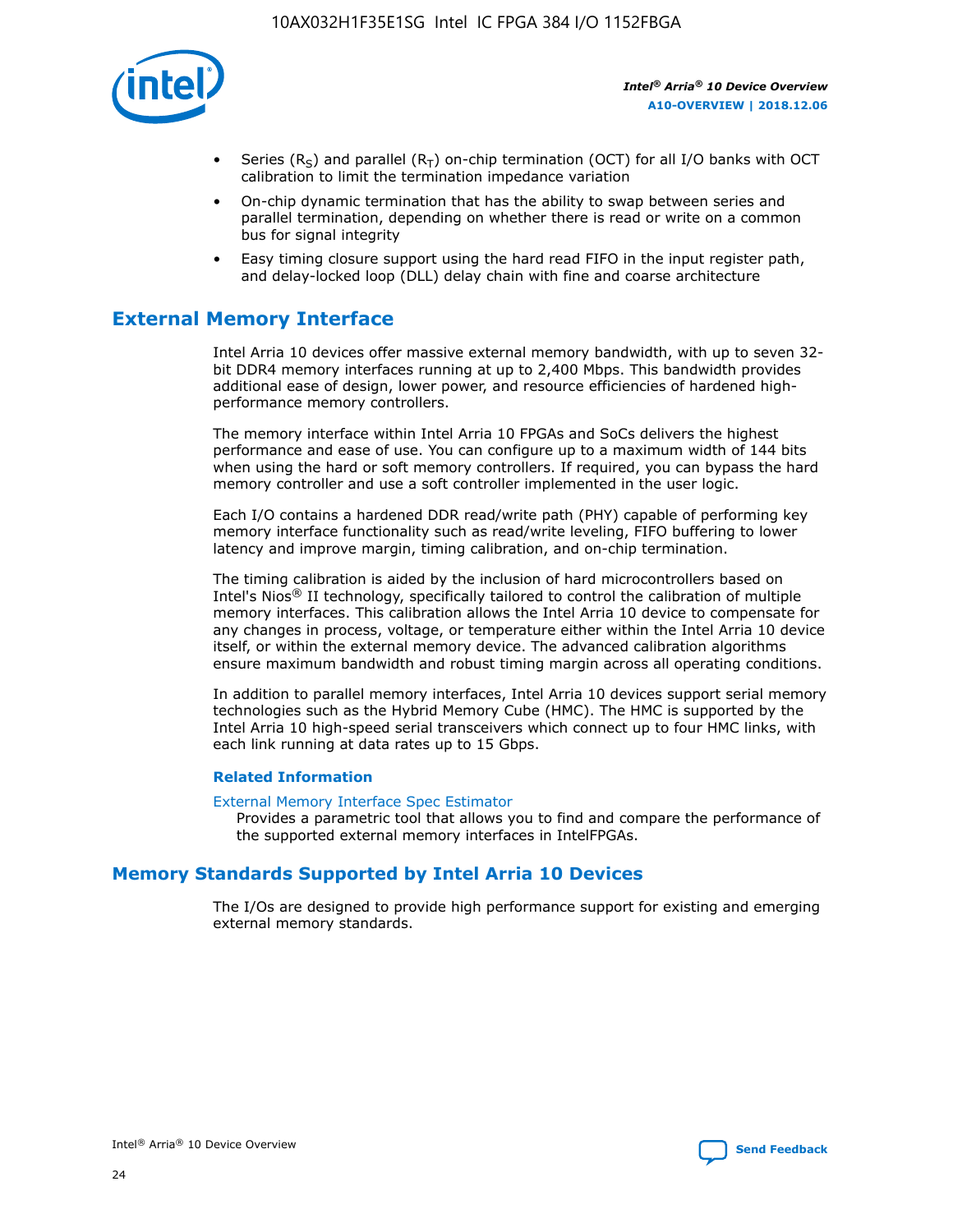

#### **Table 20. Memory Standards Supported by the Hard Memory Controller**

This table lists the overall capability of the hard memory controller. For specific details, refer to the External Memory Interface Spec Estimator and Intel Arria 10 Device Datasheet.

| <b>Memory Standard</b> | <b>Rate Support</b> | <b>Ping Pong PHY Support</b> | <b>Maximum Frequency</b><br>(MHz) |
|------------------------|---------------------|------------------------------|-----------------------------------|
| <b>DDR4 SDRAM</b>      | Quarter rate        | Yes                          | 1,067                             |
|                        |                     |                              | 1,200                             |
| <b>DDR3 SDRAM</b>      | Half rate           | Yes                          | 533                               |
|                        |                     |                              | 667                               |
|                        | Quarter rate        | Yes                          | 1,067                             |
|                        |                     |                              | 1,067                             |
| <b>DDR3L SDRAM</b>     | Half rate           | Yes                          | 533                               |
|                        |                     |                              | 667                               |
|                        | Quarter rate        | Yes                          | 933                               |
|                        |                     |                              | 933                               |
| LPDDR3 SDRAM           | Half rate           |                              | 533                               |
|                        | Quarter rate        |                              | 800                               |

## **Table 21. Memory Standards Supported by the Soft Memory Controller**

| <b>Memory Standard</b>      | <b>Rate Support</b> | <b>Maximum Frequency</b><br>(MHz) |
|-----------------------------|---------------------|-----------------------------------|
| <b>RLDRAM 3 (11)</b>        | Quarter rate        | 1,200                             |
| ODR IV SRAM <sup>(11)</sup> | Quarter rate        | 1,067                             |
| <b>ODR II SRAM</b>          | Full rate           | 333                               |
|                             | Half rate           | 633                               |
| <b>ODR II+ SRAM</b>         | Full rate           | 333                               |
|                             | Half rate           | 633                               |
| <b>ODR II+ Xtreme SRAM</b>  | Full rate           | 333                               |
|                             | Half rate           | 633                               |

#### **Table 22. Memory Standards Supported by the HPS Hard Memory Controller**

The hard processor system (HPS) is available in Intel Arria 10 SoC devices only.

| <b>Memory Standard</b> | <b>Rate Support</b> | <b>Maximum Frequency</b><br>(MHz) |
|------------------------|---------------------|-----------------------------------|
| <b>DDR4 SDRAM</b>      | Half rate           | 1,200                             |
| <b>DDR3 SDRAM</b>      | Half rate           | 1,067                             |
| <b>DDR3L SDRAM</b>     | Half rate           | 933                               |

<sup>(11)</sup> Intel Arria 10 devices support this external memory interface using hard PHY with soft memory controller.

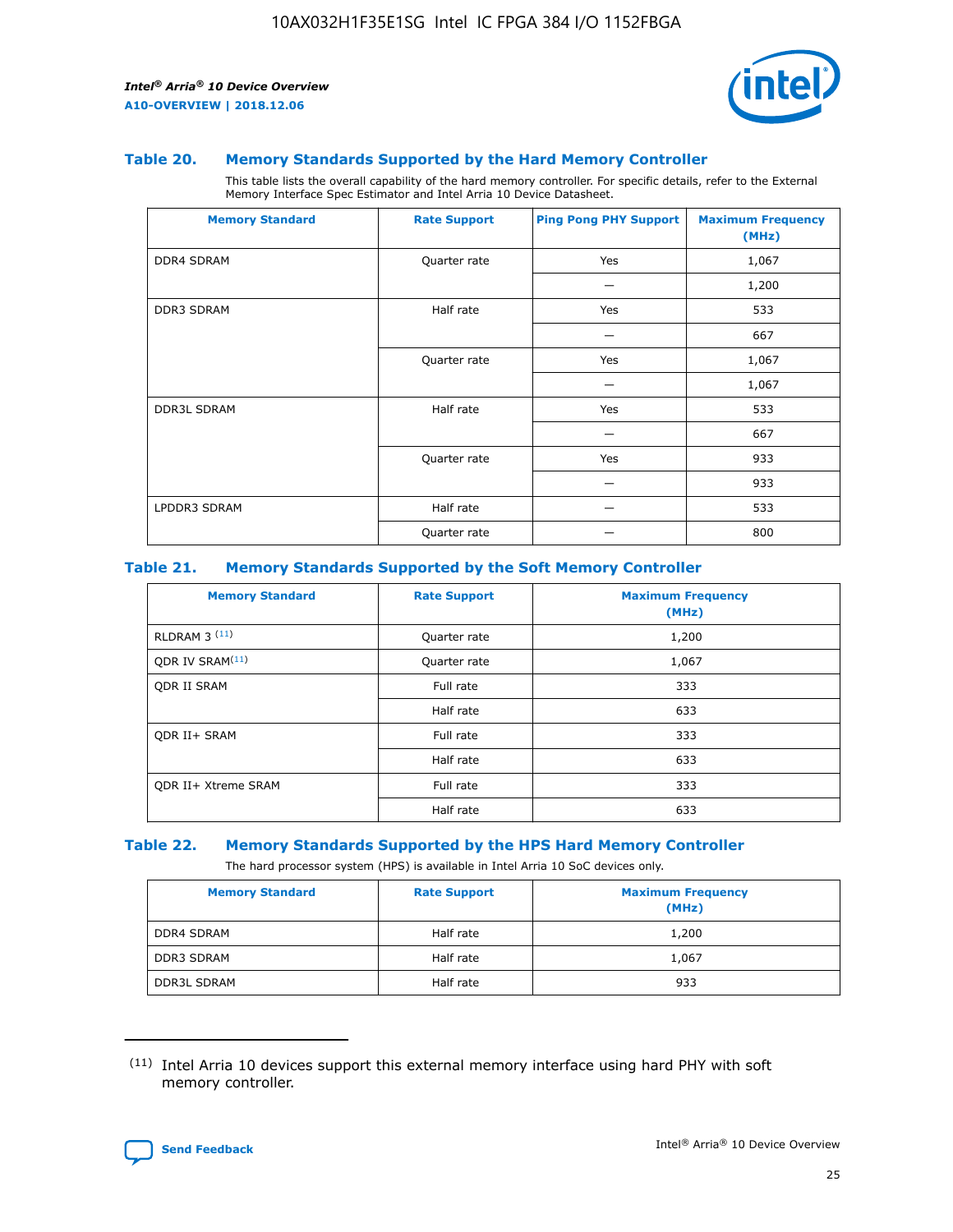

## **Related Information**

#### [Intel Arria 10 Device Datasheet](https://www.intel.com/content/www/us/en/programmable/documentation/mcn1413182292568.html#mcn1413182153340)

Lists the memory interface performance according to memory interface standards, rank or chip select configurations, and Intel Arria 10 device speed grades.

# **PCIe Gen1, Gen2, and Gen3 Hard IP**

Intel Arria 10 devices contain PCIe hard IP that is designed for performance and ease-of-use:

- Includes all layers of the PCIe stack—transaction, data link and physical layers.
- Supports PCIe Gen3, Gen2, and Gen1 Endpoint and Root Port in x1, x2, x4, or x8 lane configuration.
- Operates independently from the core logic—optional configuration via protocol (CvP) allows the PCIe link to power up and complete link training in less than 100 ms while the Intel Arria 10 device completes loading the programming file for the rest of the FPGA.
- Provides added functionality that makes it easier to support emerging features such as Single Root I/O Virtualization (SR-IOV) and optional protocol extensions.
- Provides improved end-to-end datapath protection using ECC.
- Supports FPGA configuration via protocol (CvP) using PCIe at Gen3, Gen2, or Gen1 speed.

#### **Related Information**

PCS Features on page 30

## **Enhanced PCS Hard IP for Interlaken and 10 Gbps Ethernet**

## **Interlaken Support**

The Intel Arria 10 enhanced PCS hard IP provides integrated Interlaken PCS supporting rates up to 25.8 Gbps per lane.

The Interlaken PCS is based on the proven functionality of the PCS developed for Intel's previous generation FPGAs, which demonstrated interoperability with Interlaken ASSP vendors and third-party IP suppliers. The Interlaken PCS is present in every transceiver channel in Intel Arria 10 devices.

## **Related Information**

PCS Features on page 30

## **10 Gbps Ethernet Support**

The Intel Arria 10 enhanced PCS hard IP supports 10GBASE-R PCS compliant with IEEE 802.3 10 Gbps Ethernet (10GbE). The integrated hard IP support for 10GbE and the 10 Gbps transceivers save external PHY cost, board space, and system power.

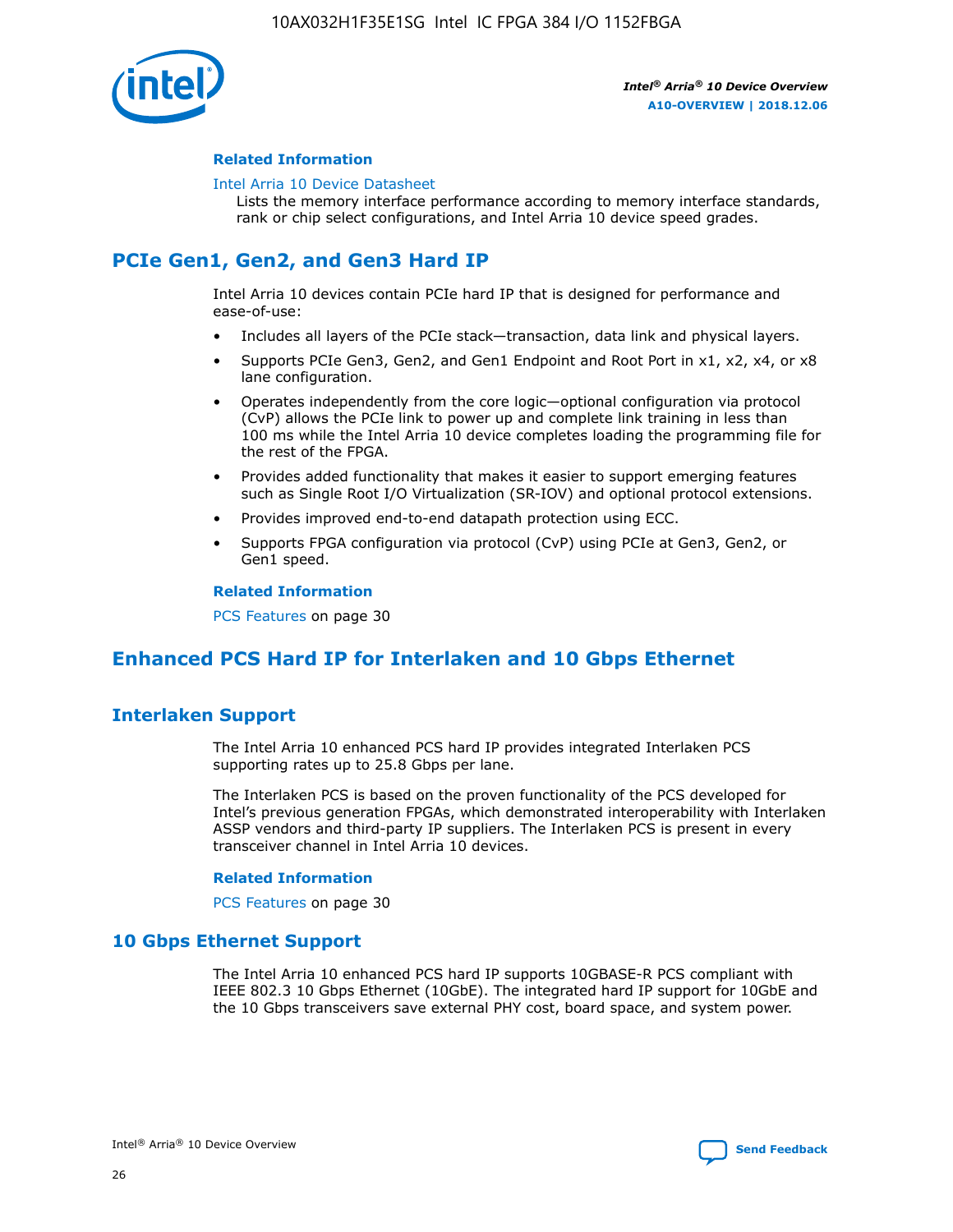

The scalable hard IP supports multiple independent 10GbE ports while using a single PLL for all the 10GBASE-R PCS instantiations, which saves on core logic resources and clock networks:

- Simplifies multiport 10GbE systems compared to XAUI interfaces that require an external XAUI-to-10G PHY.
- Incorporates Electronic Dispersion Compensation (EDC), which enables direct connection to standard 10 Gbps XFP and SFP+ pluggable optical modules.
- Supports backplane Ethernet applications and includes a hard 10GBASE-KR Forward Error Correction (FEC) circuit that you can use for 10 Gbps and 40 Gbps applications.

The 10 Gbps Ethernet PCS hard IP and 10GBASE-KR FEC are present in every transceiver channel.

#### **Related Information**

PCS Features on page 30

## **Low Power Serial Transceivers**

Intel Arria 10 FPGAs and SoCs include lowest power transceivers that deliver high bandwidth, throughput and low latency.

Intel Arria 10 devices deliver the industry's lowest power consumption per transceiver channel:

- 12.5 Gbps transceivers at as low as 242 mW
- 10 Gbps transceivers at as low as 168 mW
- 6 Gbps transceivers at as low as 117 mW

Intel Arria 10 transceivers support various data rates according to application:

- Chip-to-chip and chip-to-module applications—from 1 Gbps up to 25.8 Gbps
- Long reach and backplane applications—from 1 Gbps up to 12.5 with advanced adaptive equalization
- Critical power sensitive applications—from 1 Gbps up to 11.3 Gbps using lower power modes

The combination of 20 nm process technology and architectural advances provide the following benefits:

- Significant reduction in die area and power consumption
- Increase of up to two times in transceiver I/O density compared to previous generation devices while maintaining optimal signal integrity
- Up to 72 total transceiver channels—you can configure up to 6 of these channels to run as fast as 25.8 Gbps
- All channels feature continuous data rate support up to the maximum rated speed

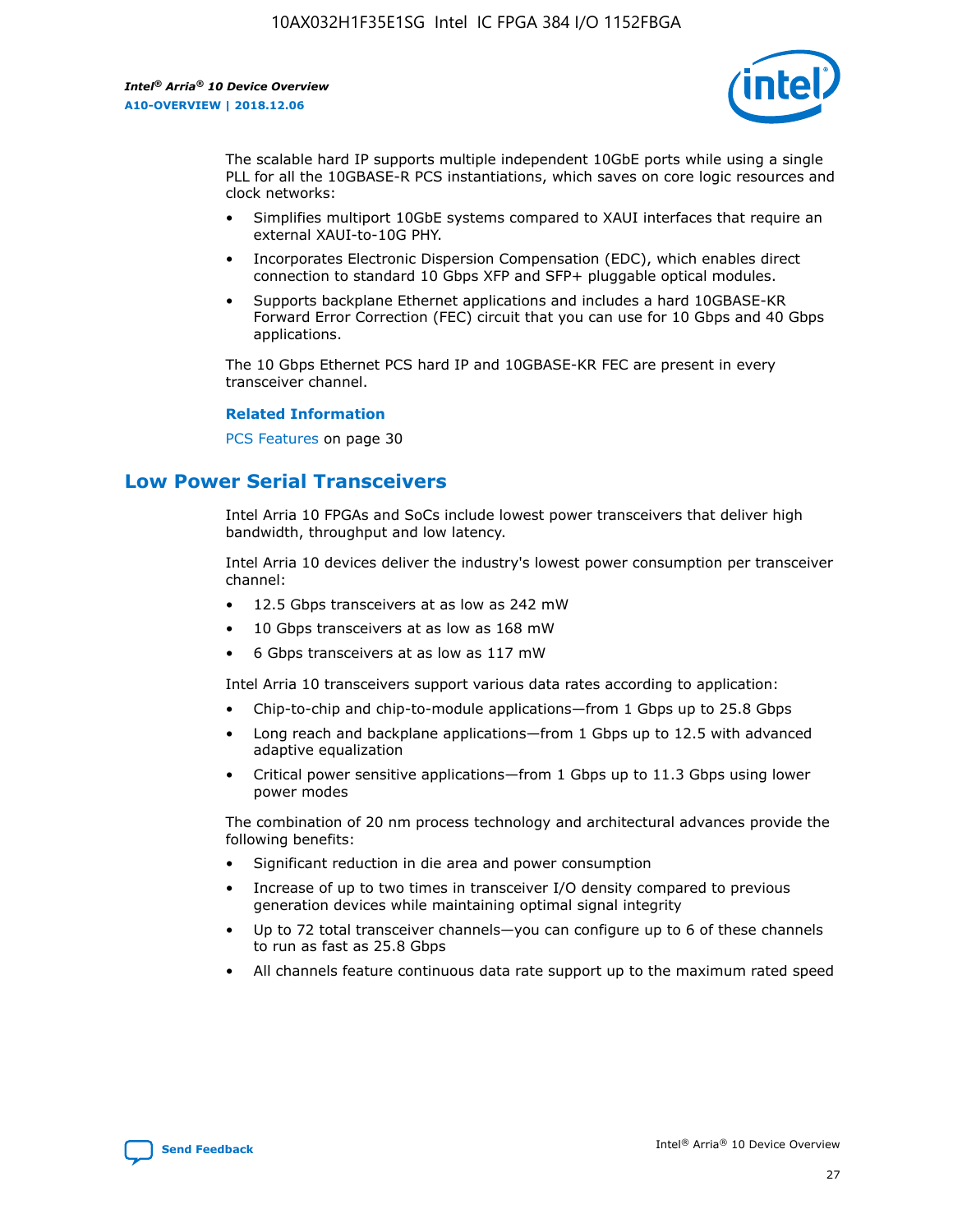



## **Figure 6. Intel Arria 10 Transceiver Block Architecture**

## **Transceiver Channels**

All transceiver channels feature a dedicated Physical Medium Attachment (PMA) and a hardened Physical Coding Sublayer (PCS).

- The PMA provides primary interfacing capabilities to physical channels.
- The PCS typically handles encoding/decoding, word alignment, and other preprocessing functions before transferring data to the FPGA core fabric.

A transceiver channel consists of a PMA and a PCS block. Most transceiver banks have 6 channels. There are some transceiver banks that contain only 3 channels.

A wide variety of bonded and non-bonded data rate configurations is possible using a highly configurable clock distribution network. Up to 80 independent transceiver data rates can be configured.

The following figures are graphical representations of top views of the silicon die, which correspond to reverse views for flip chip packages. Different Intel Arria 10 devices may have different floorplans than the ones shown in the figures.

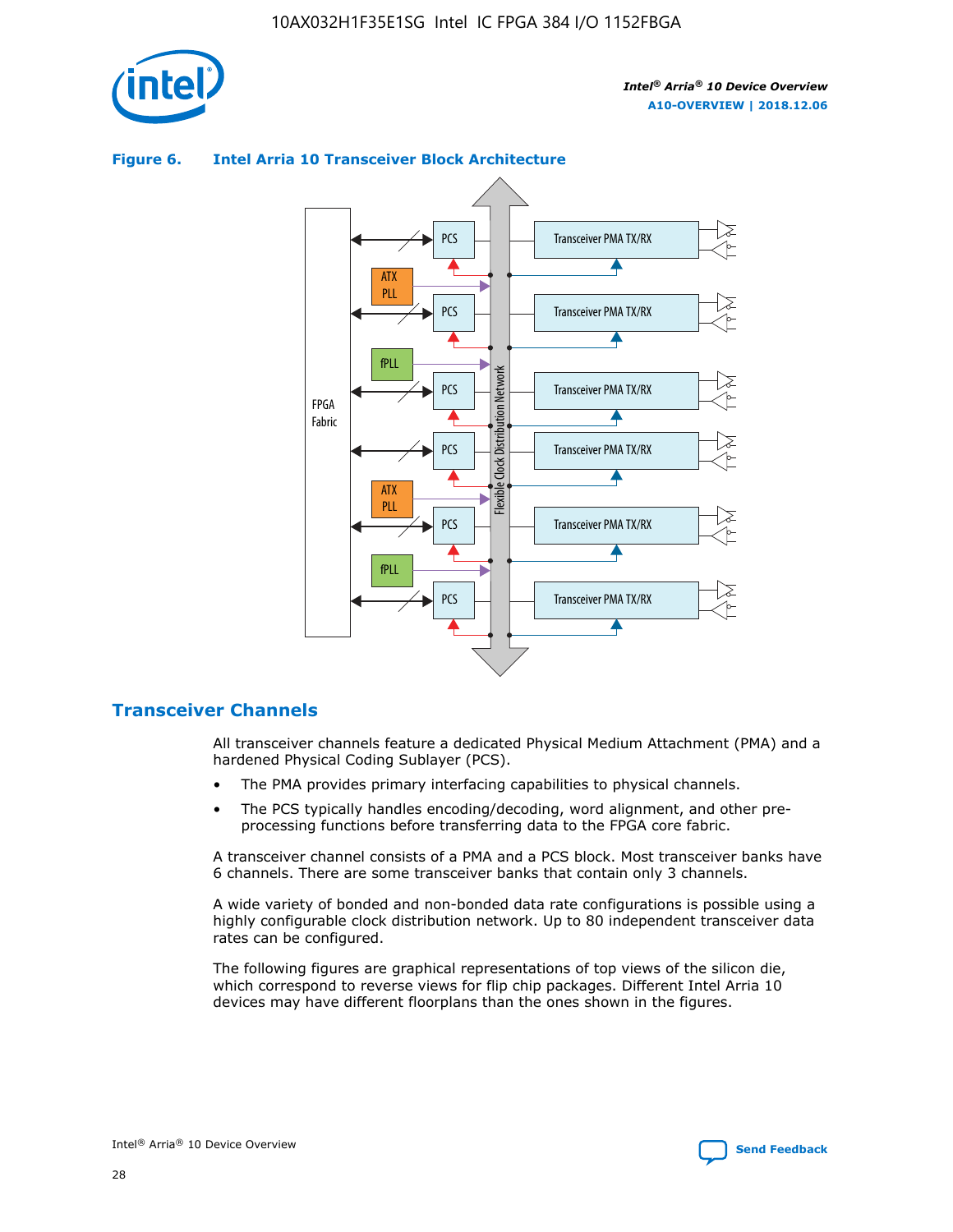

## **Figure 7. Device Chip Overview for Intel Arria 10 GX and GT Devices**



M20K Internal Memory Blocks Core Logic Fabric Transceiver Channels Hard IP Per Transceiver: Standard PCS and Enhanced PCS Hard IPs PCI Express Gen3 Hard IP Fractional PLLs M20K Internal Memory Blocks PCI Express Gen3 Hard IP Variable Precision DSP Blocks I/O PLLs Hard Memory Controllers, General-Purpose I/O Cells, LVDS Hard Processor Subsystem, Dual-Core ARM Cortex A9 M20K Internal Memory Blocks Variable Precision DSP Blocks M20K Internal Memory Blocks Core Logic Fabric I/O PLLs Hard Memory Controllers, General-Purpose I/O Cells, LVDS M20K Internal Memory Blocks Variable Precision DSP Blocks M20K Internal Memory Blocks Transceiver Channels Hard IP Per Transceiver: Standard PCS and Enhanced PCS Hard IPs PCI Express Gen3 Hard IP Fractional PLLs PCI Express Gen3 Hard IP Hard PCS Hard PCS Hard PCS Hard PCS Hard PCS Hard PCS Hard PCS Hard PCS Hard PCS Transceiver PMA Transceiver PMA Transceiver PMA Transceiver PMA Transceiver PMA Transceiver PMA Transceiver PMA Unused transceiver chann can be used as additional transceiver transmit PLLs Transceiver PMA Transceiver PMA Transceiver Clock Networks ATX (LC) **Transmit** PLL fPLL ATX (LC) Transmi PLL fPLL ATX (LC) **Transmit** PLL

## **PMA Features**

Intel Arria 10 transceivers provide exceptional signal integrity at data rates up to 25.8 Gbps. Clocking options include ultra-low jitter ATX PLLs (LC tank based), clock multiplier unit (CMU) PLLs, and fractional PLLs.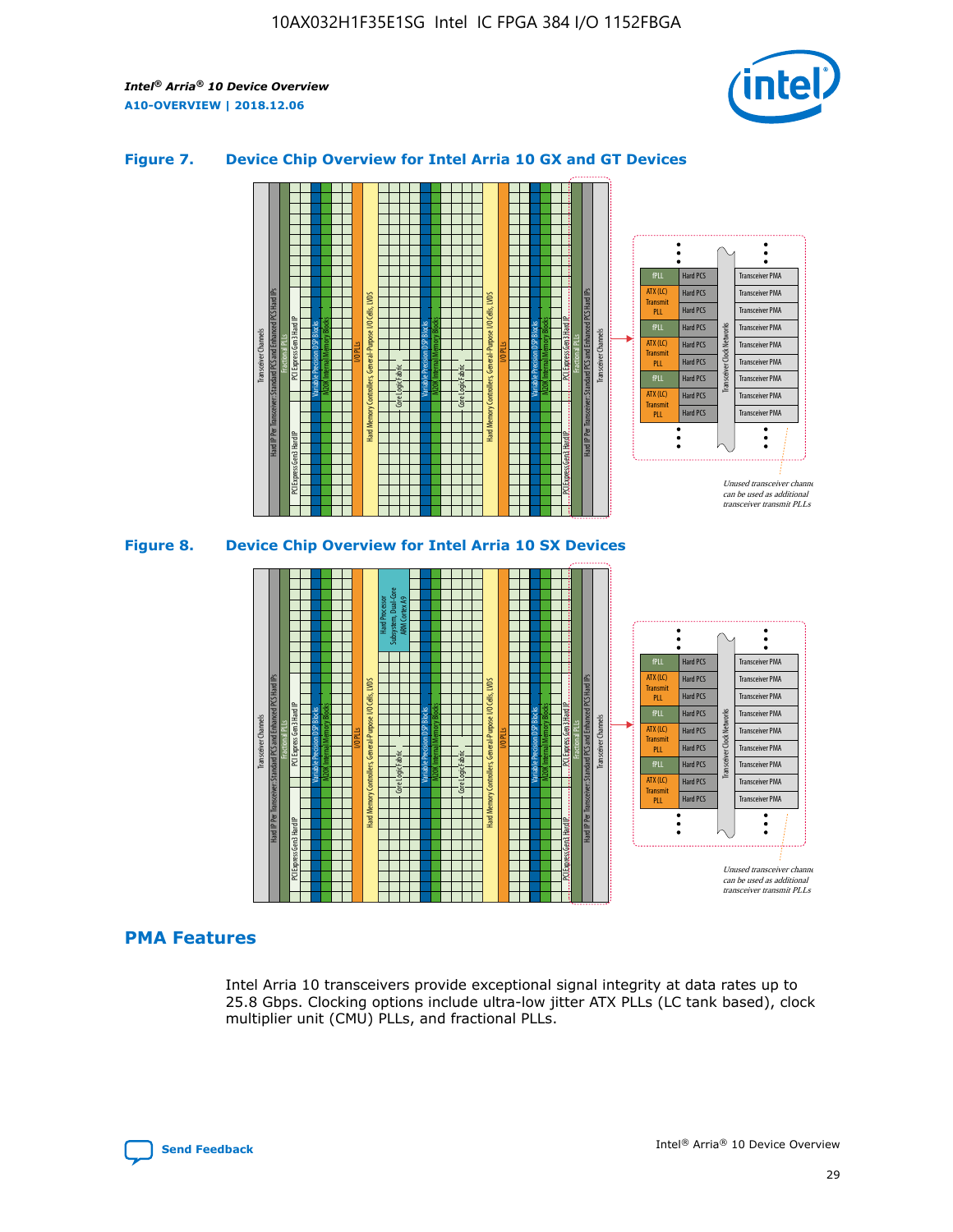

Each transceiver channel contains a channel PLL that can be used as the CMU PLL or clock data recovery (CDR) PLL. In CDR mode, the channel PLL recovers the receiver clock and data in the transceiver channel. Up to 80 independent data rates can be configured on a single Intel Arria 10 device.

## **Table 23. PMA Features of the Transceivers in Intel Arria 10 Devices**

| <b>Feature</b>                                             | <b>Capability</b>                                                                                                                                                                                                             |
|------------------------------------------------------------|-------------------------------------------------------------------------------------------------------------------------------------------------------------------------------------------------------------------------------|
| Chip-to-Chip Data Rates                                    | 1 Gbps to 17.4 Gbps (Intel Arria 10 GX devices)<br>1 Gbps to 25.8 Gbps (Intel Arria 10 GT devices)                                                                                                                            |
| <b>Backplane Support</b>                                   | Drive backplanes at data rates up to 12.5 Gbps                                                                                                                                                                                |
| <b>Optical Module Support</b>                              | SFP+/SFP, XFP, CXP, QSFP/QSFP28, CFP/CFP2/CFP4                                                                                                                                                                                |
| Cable Driving Support                                      | SFP+ Direct Attach, PCI Express over cable, eSATA                                                                                                                                                                             |
| Transmit Pre-Emphasis                                      | 4-tap transmit pre-emphasis and de-emphasis to compensate for system channel loss                                                                                                                                             |
| Continuous Time Linear<br>Equalizer (CTLE)                 | Dual mode, high-gain, and high-data rate, linear receive equalization to compensate for<br>system channel loss                                                                                                                |
| Decision Feedback Equalizer<br>(DFE)                       | 7-fixed and 4-floating tap DFE to equalize backplane channel loss in the presence of<br>crosstalk and noisy environments                                                                                                      |
| Variable Gain Amplifier                                    | Optimizes the signal amplitude prior to the CDR sampling and operates in fixed and<br>adaptive modes                                                                                                                          |
| Altera Digital Adaptive<br>Parametric Tuning (ADAPT)       | Fully digital adaptation engine to automatically adjust all link equalization parameters-<br>including CTLE, DFE, and variable gain amplifier blocks—that provide optimal link margin<br>without intervention from user logic |
| Precision Signal Integrity<br>Calibration Engine (PreSICE) | Hardened calibration controller to quickly calibrate all transceiver control parameters on<br>power-up, which provides the optimal signal integrity and jitter performance                                                    |
| Advanced Transmit (ATX)<br>PLL                             | Low jitter ATX (LC tank based) PLLs with continuous tuning range to cover a wide range of<br>standard and proprietary protocols                                                                                               |
| <b>Fractional PLLs</b>                                     | On-chip fractional frequency synthesizers to replace on-board crystal oscillators and reduce<br>system cost                                                                                                                   |
| Digitally Assisted Analog<br><b>CDR</b>                    | Superior jitter tolerance with fast lock time                                                                                                                                                                                 |
| Dynamic Partial<br>Reconfiguration                         | Allows independent control of the Avalon memory-mapped interface of each transceiver<br>channel for the highest transceiver flexibility                                                                                       |
| Multiple PCS-PMA and PCS-<br>PLD interface widths          | 8-, 10-, 16-, 20-, 32-, 40-, or 64-bit interface widths for flexibility of deserialization width,<br>encoding, and reduced latency                                                                                            |

## **PCS Features**

This table summarizes the Intel Arria 10 transceiver PCS features. You can use the transceiver PCS to support a wide range of protocols ranging from 1 Gbps to 25.8 Gbps.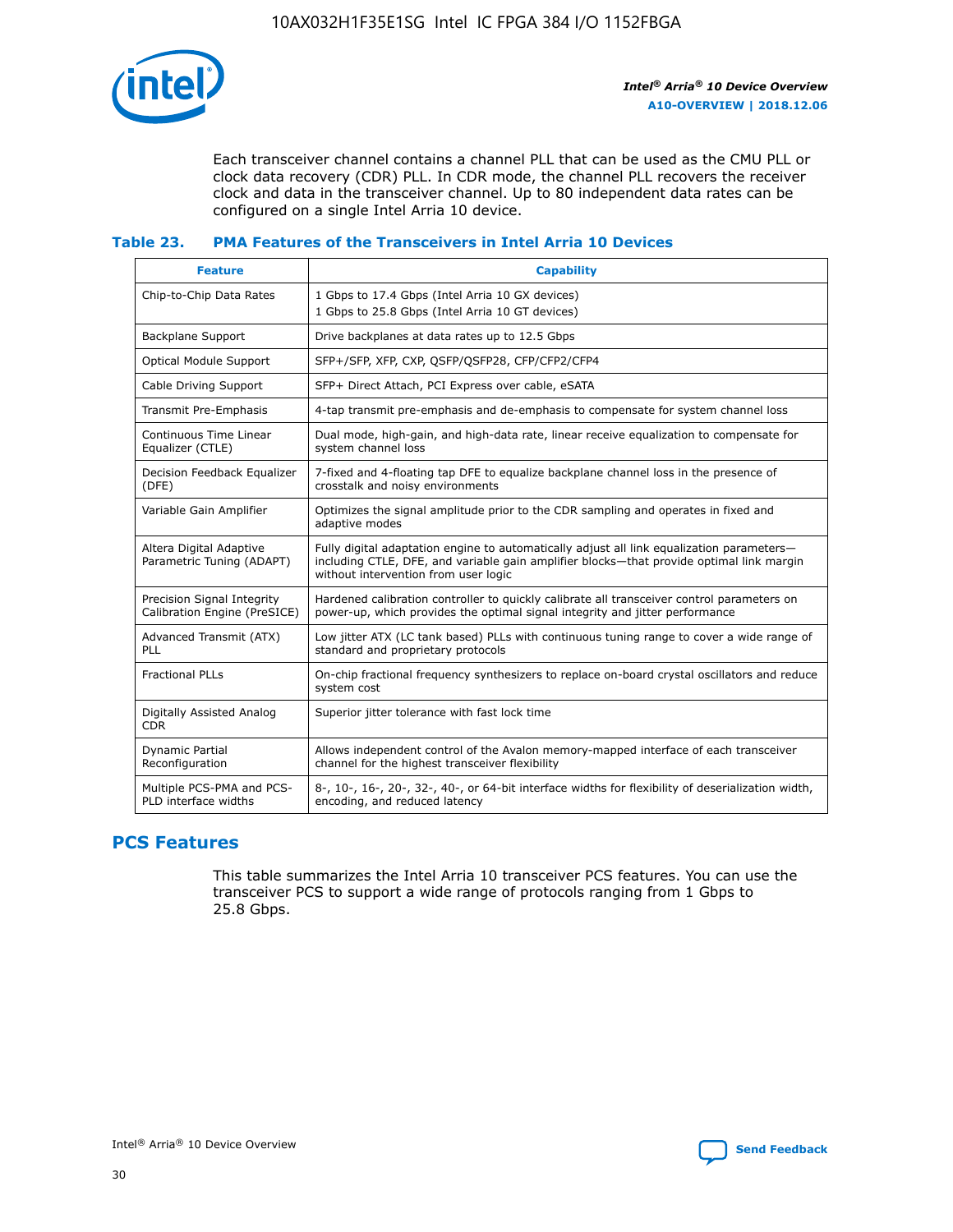

| <b>PCS</b>          | <b>Description</b>                                                                                                                                                                                                                                                                                                                                                                                             |
|---------------------|----------------------------------------------------------------------------------------------------------------------------------------------------------------------------------------------------------------------------------------------------------------------------------------------------------------------------------------------------------------------------------------------------------------|
| Standard PCS        | Operates at a data rate up to 12 Gbps<br>Supports protocols such as PCI-Express, CPRI 4.2+, GigE, IEEE 1588 in Hard PCS<br>Implements other protocols using Basic/Custom (Standard PCS) transceiver<br>configuration rules.                                                                                                                                                                                    |
| <b>Enhanced PCS</b> | Performs functions common to most serial data industry standards, such as word<br>alignment, encoding/decoding, and framing, before data is sent or received off-chip<br>through the PMA<br>• Handles data transfer to and from the FPGA fabric<br>Handles data transfer internally to and from the PMA<br>Provides frequency compensation<br>Performs channel bonding for multi-channel low skew applications |
| PCIe Gen3 PCS       | Supports the seamless switching of Data and Clock between the Gen1, Gen2, and Gen3<br>data rates<br>Provides support for PIPE 3.0 features<br>Supports the PIPE interface with the Hard IP enabled, as well as with the Hard IP<br>bypassed                                                                                                                                                                    |

#### **Related Information**

- PCIe Gen1, Gen2, and Gen3 Hard IP on page 26
- Interlaken Support on page 26
- 10 Gbps Ethernet Support on page 26

## **PCS Protocol Support**

This table lists some of the protocols supported by the Intel Arria 10 transceiver PCS. For more information about the blocks in the transmitter and receiver data paths, refer to the related information.

| <b>Protocol</b>                                 | <b>Data Rate</b><br>(Gbps) | <b>Transceiver IP</b>       | <b>PCS Support</b>                      |
|-------------------------------------------------|----------------------------|-----------------------------|-----------------------------------------|
| PCIe Gen3 x1, x2, x4, x8                        | 8.0                        | Native PHY (PIPE)           | Standard PCS and PCIe<br>Gen3 PCS       |
| PCIe Gen2 x1, x2, x4, x8                        | 5.0                        | Native PHY (PIPE)           | <b>Standard PCS</b>                     |
| PCIe Gen1 x1, x2, x4, x8                        | 2.5                        | Native PHY (PIPE)           | Standard PCS                            |
| 1000BASE-X Gigabit Ethernet                     | 1.25                       | Native PHY                  | <b>Standard PCS</b>                     |
| 1000BASE-X Gigabit Ethernet with<br>IEEE 1588v2 | 1.25                       | Native PHY                  | Standard PCS                            |
| 10GBASE-R                                       | 10.3125                    | Native PHY                  | <b>Enhanced PCS</b>                     |
| 10GBASE-R with IEEE 1588v2                      | 10.3125                    | Native PHY                  | <b>Enhanced PCS</b>                     |
| 10GBASE-R with KR FEC                           | 10.3125                    | Native PHY                  | <b>Enhanced PCS</b>                     |
| 10GBASE-KR and 1000BASE-X                       | 10.3125                    | 1G/10GbE and 10GBASE-KR PHY | Standard PCS and<br><b>Enhanced PCS</b> |
| Interlaken (CEI-6G/11G)                         | 3.125 to 17.4              | Native PHY                  | <b>Enhanced PCS</b>                     |
| SFI-S/SFI-5.2                                   | 11.2                       | Native PHY                  | <b>Enhanced PCS</b>                     |
| $10G$ SDI                                       | 10.692                     | Native PHY                  | <b>Enhanced PCS</b>                     |
|                                                 |                            |                             | continued                               |

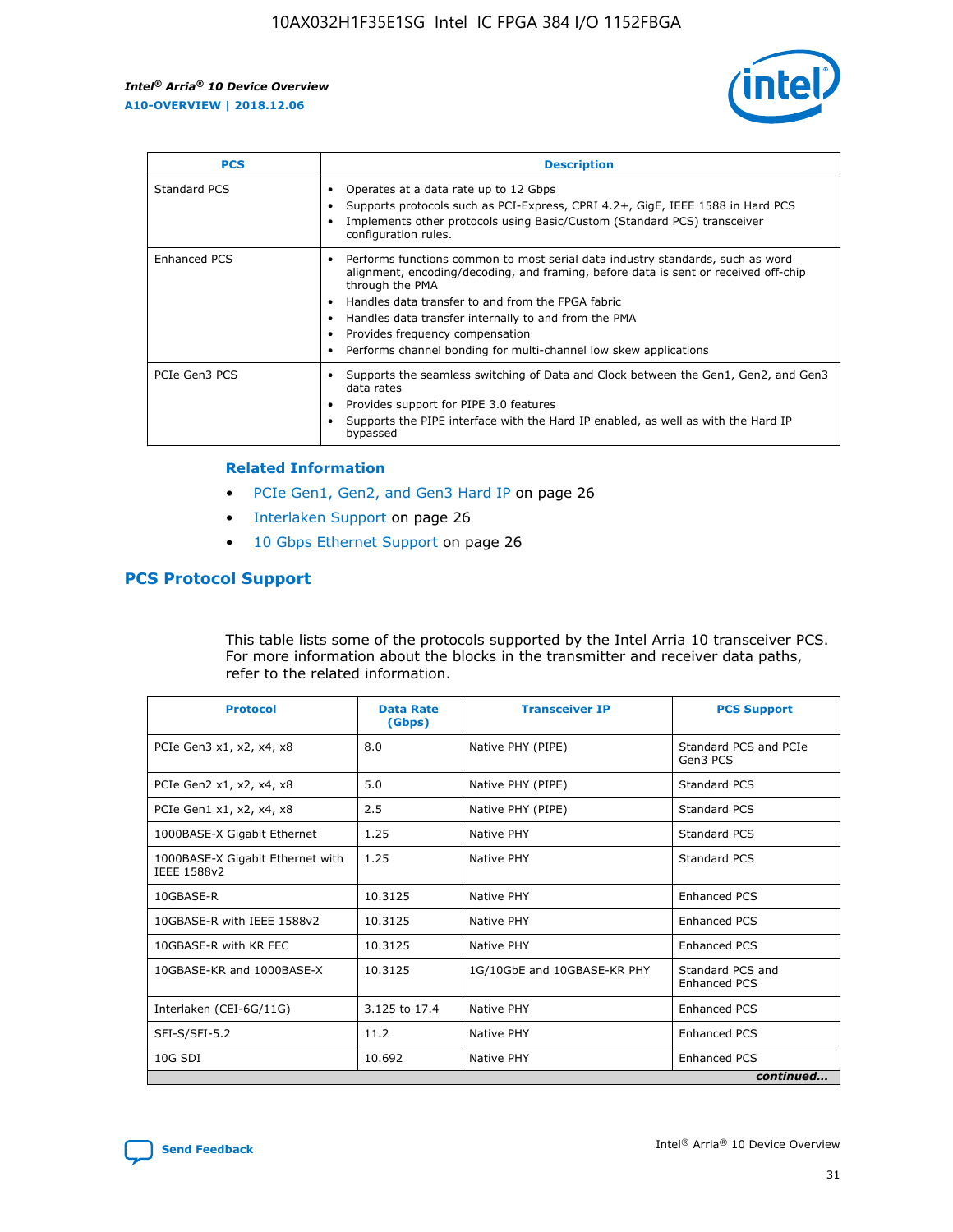

| <b>Protocol</b>      | <b>Data Rate</b><br>(Gbps) | <b>Transceiver IP</b> | <b>PCS Support</b> |
|----------------------|----------------------------|-----------------------|--------------------|
| CPRI 6.0 (64B/66B)   | 0.6144 to<br>10.1376       | Native PHY            | Enhanced PCS       |
| CPRI 4.2 (8B/10B)    | 0.6144 to<br>9.8304        | Native PHY            | Standard PCS       |
| OBSAI RP3 v4.2       | 0.6144 to 6.144            | Native PHY            | Standard PCS       |
| SD-SDI/HD-SDI/3G-SDI | $0.143(12)$ to<br>2.97     | Native PHY            | Standard PCS       |

## **Related Information**

#### [Intel Arria 10 Transceiver PHY User Guide](https://www.intel.com/content/www/us/en/programmable/documentation/nik1398707230472.html#nik1398707091164)

Provides more information about the supported transceiver protocols and PHY IP, the PMA architecture, and the standard, enhanced, and PCIe Gen3 PCS architecture.

## **SoC with Hard Processor System**

Each SoC device combines an FPGA fabric and a hard processor system (HPS) in a single device. This combination delivers the flexibility of programmable logic with the power and cost savings of hard IP in these ways:

- Reduces board space, system power, and bill of materials cost by eliminating a discrete embedded processor
- Allows you to differentiate the end product in both hardware and software, and to support virtually any interface standard
- Extends the product life and revenue through in-field hardware and software updates

 $(12)$  The 0.143 Gbps data rate is supported using oversampling of user logic that you must implement in the FPGA fabric.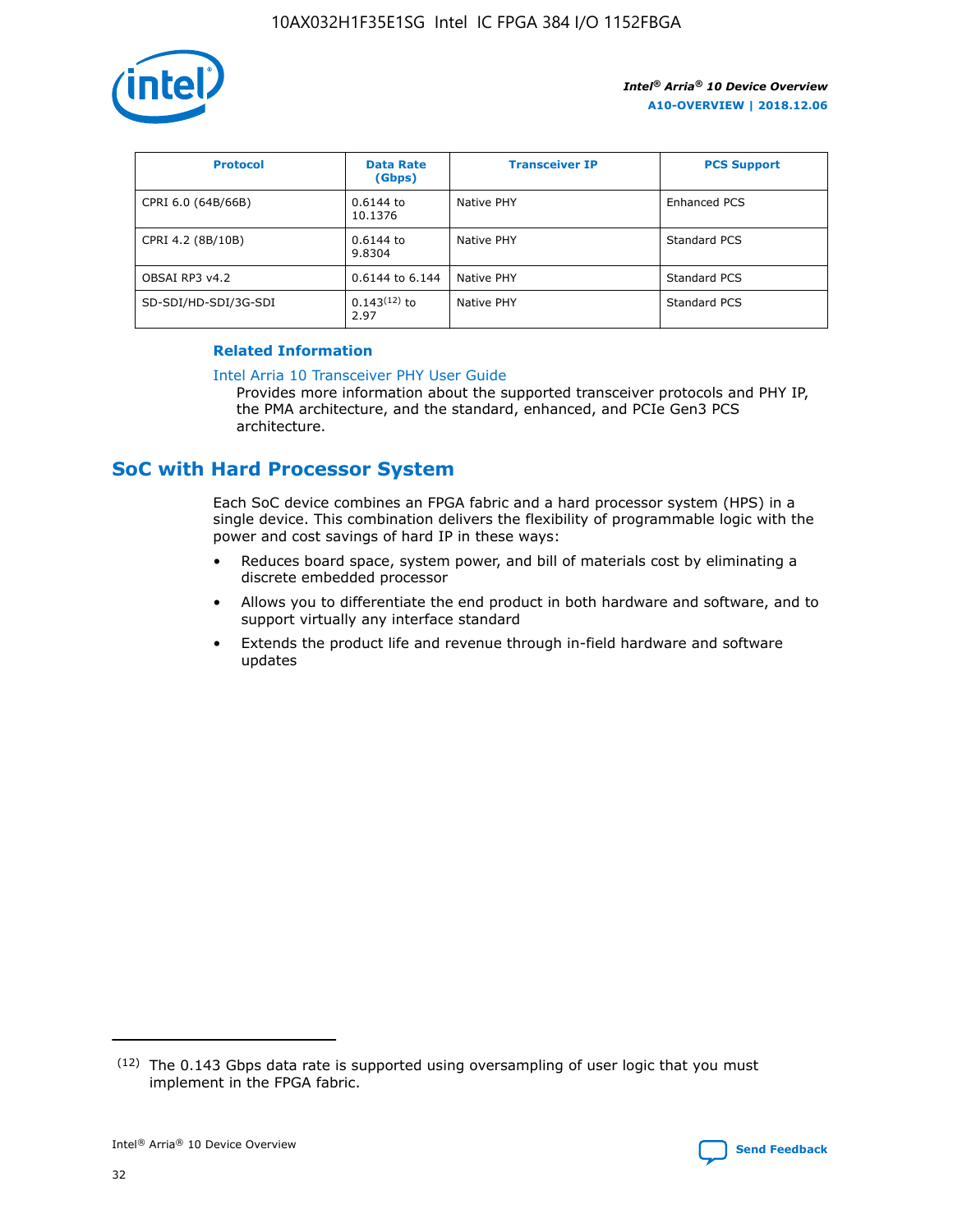

#### **Figure 9. HPS Block Diagram**

This figure shows a block diagram of the HPS with the dual ARM Cortex-A9 MPCore processor.



## **Key Advantages of 20-nm HPS**

The 20-nm HPS strikes a balance between enabling maximum software compatibility with 28-nm SoCs while still improving upon the 28-nm HPS architecture. These improvements address the requirements of the next generation target markets such as wireless and wireline communications, compute and storage equipment, broadcast and military in terms of performance, memory bandwidth, connectivity via backplane and security.

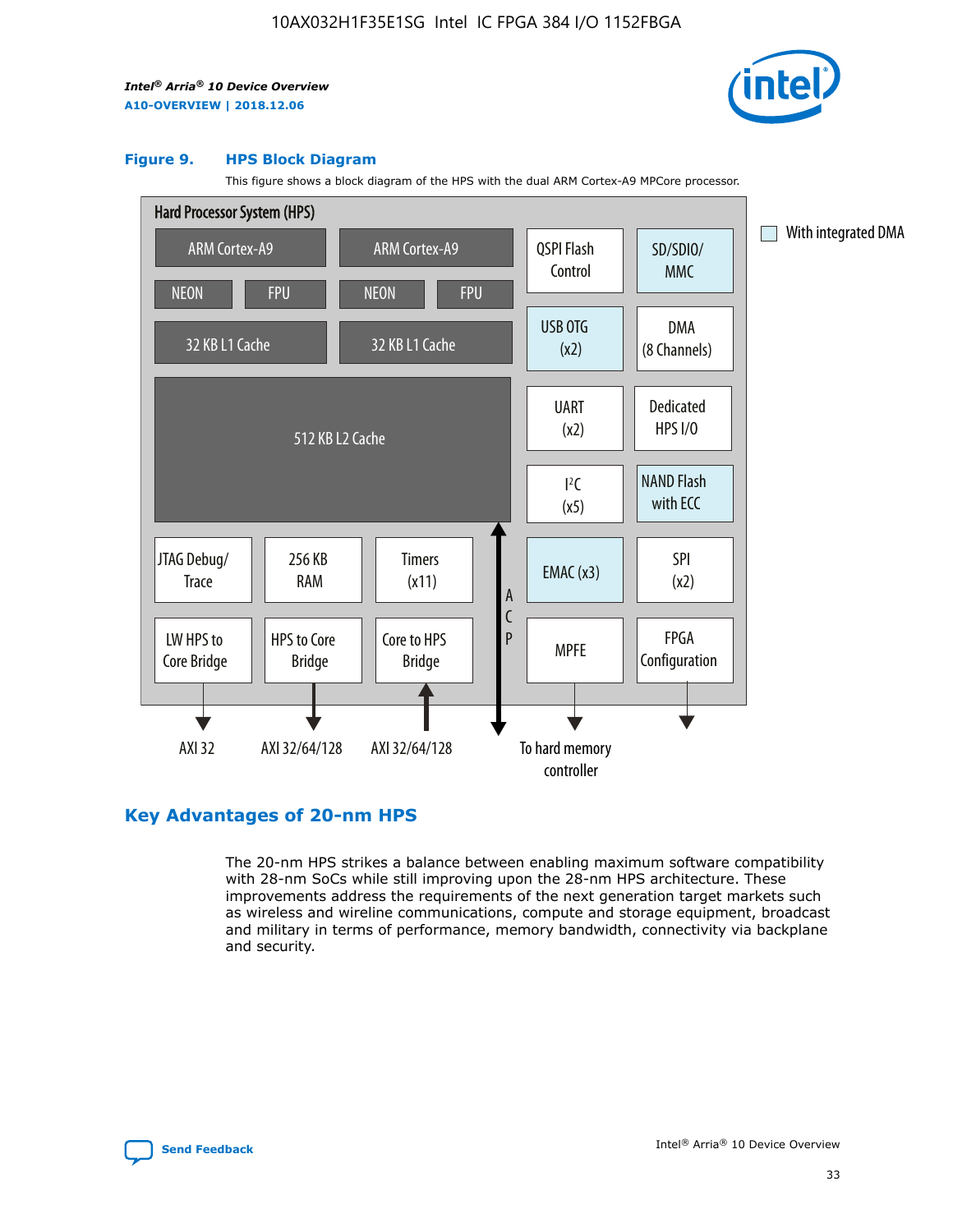

## **Table 24. Improvements in 20 nm HPS**

This table lists the key improvements of the 20 nm HPS compared to the 28 nm HPS.

| Advantages/<br><b>Improvements</b>                          | <b>Description</b>                                                                                                                                                                                                                                                                                                                                                                                                                                                                                                                                                                                                                                                                                                                                                                                                                                                                                                      |
|-------------------------------------------------------------|-------------------------------------------------------------------------------------------------------------------------------------------------------------------------------------------------------------------------------------------------------------------------------------------------------------------------------------------------------------------------------------------------------------------------------------------------------------------------------------------------------------------------------------------------------------------------------------------------------------------------------------------------------------------------------------------------------------------------------------------------------------------------------------------------------------------------------------------------------------------------------------------------------------------------|
| Increased performance and<br>overdrive capability           | While the nominal processor frequency is 1.2 GHz, the 20 nm HPS offers an "overdrive"<br>feature which enables a higher processor operating frequency. This requires a higher supply<br>voltage value that is unique to the HPS and may require a separate requlator.                                                                                                                                                                                                                                                                                                                                                                                                                                                                                                                                                                                                                                                   |
| Increased processor memory<br>bandwidth and DDR4<br>support | Up to 64-bit DDR4 memory at 2,400 Mbps support is available for the processor. The hard<br>memory controller for the HPS comprises a multi-port front end that manages connections<br>to a single port memory controller. The multi-port front end allows logic core and the HPS<br>to share ports and thereby the available bandwidth of the memory controller.                                                                                                                                                                                                                                                                                                                                                                                                                                                                                                                                                        |
| Flexible I/O sharing                                        | An advanced I/O pin muxing scheme allows improved sharing of I/O between the HPS and<br>the core logic. The following types of I/O are available for SoC:<br>17 dedicated I/Os-physically located inside the HPS block and are not accessible to<br>logic within the core. The 17 dedicated I/Os are used for HPS clock, resets, and<br>interfacing with boot devices, QSPI, and SD/MMC.<br>48 direct shared I/O-located closest to the HPS block and are ideal for high speed HPS<br>peripherals such as EMAC, USB, and others. There is one bank of 48 I/Os that supports<br>direct sharing where the 48 I/Os can be shared 12 I/Os at a time.<br>Standard (shared) I/O-all standard I/Os can be shared by the HPS peripherals and any<br>logic within the core. For designs where more than 48 I/Os are required to fully use all<br>the peripherals in the HPS, these I/Os can be connected through the core logic. |
| <b>EMAC</b> core                                            | Three EMAC cores are available in the HPS. The EMAC cores enable an application to<br>support two redundant Ethernet connections; for example, backplane, or two EMAC cores<br>for managing IEEE 1588 time stamp information while allowing a third EMAC core for debug<br>and configuration. All three EMACs can potentially share the same time stamps, simplifying<br>the 1588 time stamping implementation. A new serial time stamp interface allows core<br>logic to access and read the time stamp values. The integrated EMAC controllers can be<br>connected to external Ethernet PHY through the provided MDIO or I <sup>2</sup> C interface.                                                                                                                                                                                                                                                                  |
| On-chip memory                                              | The on-chip memory is updated to 256 KB support and can support larger data sets and<br>real time algorithms.                                                                                                                                                                                                                                                                                                                                                                                                                                                                                                                                                                                                                                                                                                                                                                                                           |
| <b>ECC</b> enhancements                                     | Improvements in L2 Cache ECC management allow identification of errors down to the<br>address level. ECC enhancements also enable improved error injection and status reporting<br>via the introduction of new memory mapped access to syndrome and data signals.                                                                                                                                                                                                                                                                                                                                                                                                                                                                                                                                                                                                                                                       |
| HPS to FPGA Interconnect<br>Backbone                        | Although the HPS and the Logic Core can operate independently, they are tightly coupled<br>via a high-bandwidth system interconnect built from high-performance ARM AMBA AXI bus<br>bridges. IP bus masters in the FPGA fabric have access to HPS bus slaves via the FPGA-to-<br>HPS interconnect. Similarly, HPS bus masters have access to bus slaves in the core fabric<br>via the HPS-to-FPGA bridge. Both bridges are AMBA AXI-3 compliant and support<br>simultaneous read and write transactions. Up to three masters within the core fabric can<br>share the HPS SDRAM controller with the processor. Additionally, the processor can be used<br>to configure the core fabric under program control via a dedicated 32-bit configuration port.                                                                                                                                                                  |
| FPGA configuration and HPS<br>booting                       | The FPGA fabric and HPS in the SoCs are powered independently. You can reduce the clock<br>frequencies or gate the clocks to reduce dynamic power.<br>You can configure the FPGA fabric and boot the HPS independently, in any order, providing<br>you with more design flexibility.                                                                                                                                                                                                                                                                                                                                                                                                                                                                                                                                                                                                                                    |
| Security                                                    | New security features have been introduced for anti-tamper management, secure boot,<br>encryption (AES), and authentication (SHA).                                                                                                                                                                                                                                                                                                                                                                                                                                                                                                                                                                                                                                                                                                                                                                                      |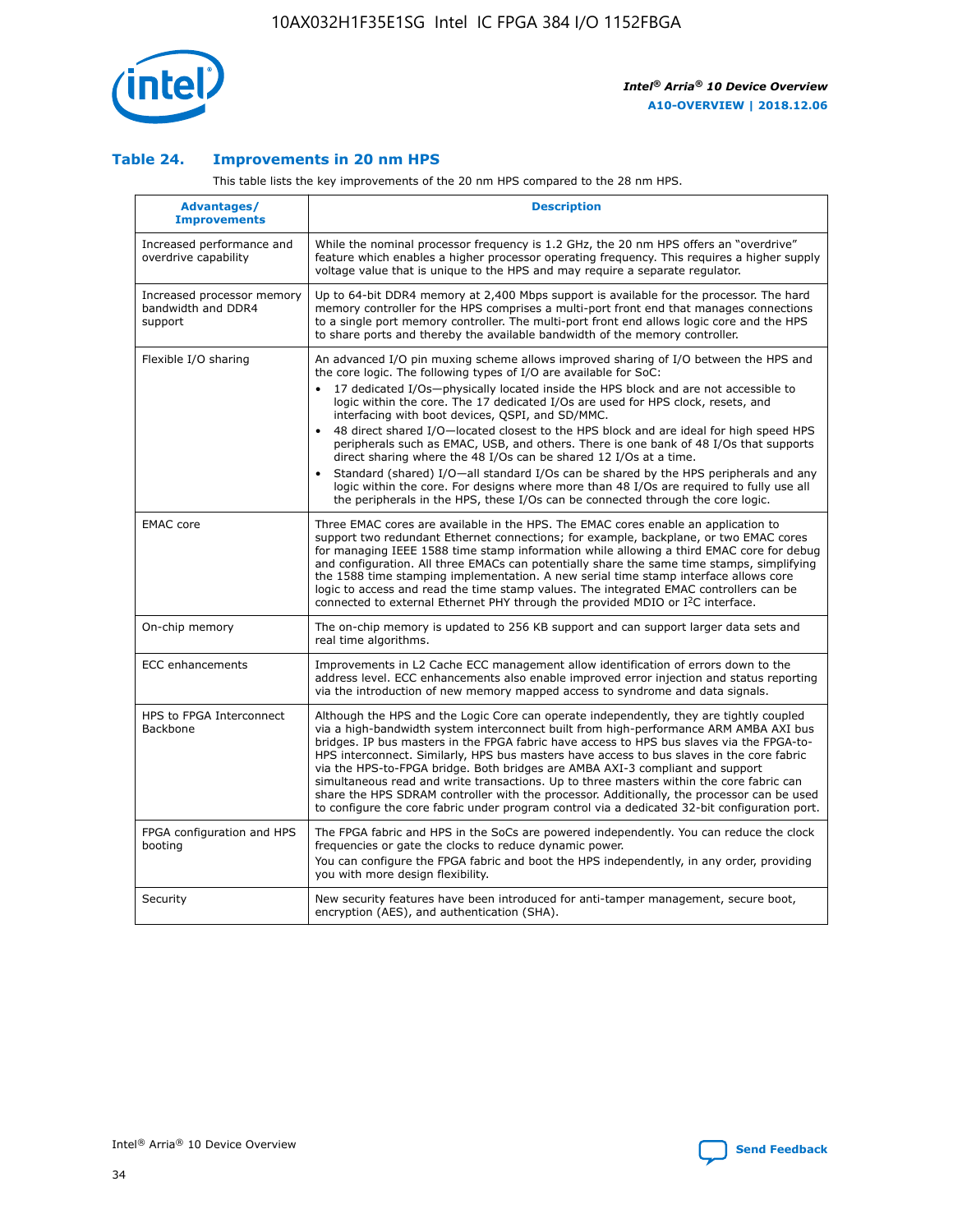

## **Features of the HPS**

The HPS has the following features:

- 1.2-GHz, dual-core ARM Cortex-A9 MPCore processor with up to 1.5-GHz via overdrive
	- ARMv7-A architecture that runs 32-bit ARM instructions, 16-bit and 32-bit Thumb instructions, and 8-bit Java byte codes in Jazelle style
	- Superscalar, variable length, out-of-order pipeline with dynamic branch prediction
	- Instruction Efficiency 2.5 MIPS/MHz, which provides total performance of 7500 MIPS at 1.5 GHz
- Each processor core includes:
	- 32 KB of L1 instruction cache, 32 KB of L1 data cache
	- Single- and double-precision floating-point unit and NEON media engine
	- CoreSight debug and trace technology
	- Snoop Control Unit (SCU) and Acceleration Coherency Port (ACP)
- 512 KB of shared L2 cache
- 256 KB of scratch RAM
- Hard memory controller with support for DDR3, DDR4 and optional error correction code (ECC) support
- Multiport Front End (MPFE) Scheduler interface to the hard memory controller
- 8-channel direct memory access (DMA) controller
- QSPI flash controller with SIO, DIO, QIO SPI Flash support
- NAND flash controller (ONFI 1.0 or later) with DMA and ECC support, updated to support 8 and 16-bit Flash devices and new command DMA to offload CPU for fast power down recovery
- Updated SD/SDIO/MMC controller to eMMC 4.5 with DMA with CE-ATA digital command support
- 3 10/100/1000 Ethernet media access control (MAC) with DMA
- 2 USB On-the-Go (OTG) controllers with DMA
- $\bullet$  5 I<sup>2</sup>C controllers (3 can be used by EMAC for MIO to external PHY)
- 2 UART 16550 Compatible controllers
- 4 serial peripheral interfaces (SPI) (2 Master, 2 Slaves)
- 62 programmable general-purpose I/Os, which includes 48 direct share I/Os that allows the HPS peripherals to connect directly to the FPGA I/Os
- 7 general-purpose timers
- 4 watchdog timers
- Anti-tamper, Secure Boot, Encryption (AES) and Authentication (SHA)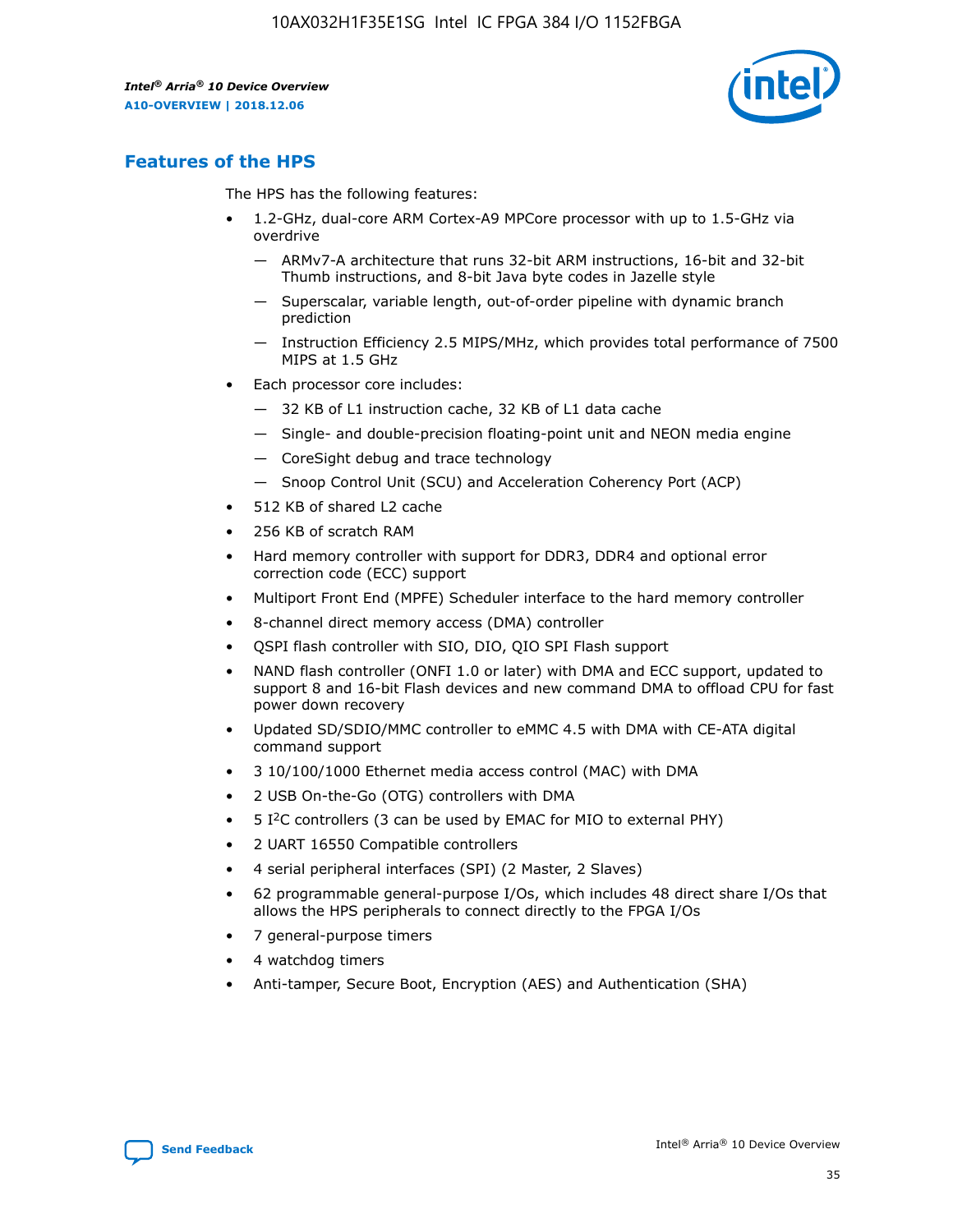

## **System Peripherals and Debug Access Port**

Each Ethernet MAC, USB OTG, NAND flash controller, and SD/MMC controller module has an integrated DMA controller. For modules without an integrated DMA controller, an additional DMA controller module provides up to eight channels of high-bandwidth data transfers. Peripherals that communicate off-chip are multiplexed with other peripherals at the HPS pin level. This allows you to choose which peripherals interface with other devices on your PCB.

The debug access port provides interfaces to industry standard JTAG debug probes and supports ARM CoreSight debug and core traces to facilitate software development.

## **HPS–FPGA AXI Bridges**

The HPS–FPGA bridges, which support the Advanced Microcontroller Bus Architecture (AMBA) Advanced eXtensible Interface (AXI™) specifications, consist of the following bridges:

- FPGA-to-HPS AMBA AXI bridge—a high-performance bus supporting 32, 64, and 128 bit data widths that allows the FPGA fabric to issue transactions to slaves in the HPS.
- HPS-to-FPGA Avalon/AMBA AXI bridge—a high-performance bus supporting 32, 64, and 128 bit data widths that allows the HPS to issue transactions to slaves in the FPGA fabric.
- Lightweight HPS-to-FPGA AXI bridge—a lower latency 32 bit width bus that allows the HPS to issue transactions to soft peripherals in the FPGA fabric. This bridge is primarily used for control and status register (CSR) accesses to peripherals in the FPGA fabric.

The HPS–FPGA AXI bridges allow masters in the FPGA fabric to communicate with slaves in the HPS logic, and vice versa. For example, the HPS-to-FPGA AXI bridge allows you to share memories instantiated in the FPGA fabric with one or both microprocessors in the HPS, while the FPGA-to-HPS AXI bridge allows logic in the FPGA fabric to access the memory and peripherals in the HPS.

Each HPS–FPGA bridge also provides asynchronous clock crossing for data transferred between the FPGA fabric and the HPS.

## **HPS SDRAM Controller Subsystem**

The HPS SDRAM controller subsystem contains a multiport SDRAM controller and DDR PHY that are shared between the FPGA fabric (through the FPGA-to-HPS SDRAM interface), the level 2 (L2) cache, and the level 3 (L3) system interconnect. The FPGA-to-HPS SDRAM interface supports AMBA AXI and Avalon® Memory-Mapped (Avalon-MM) interface standards, and provides up to six individual ports for access by masters implemented in the FPGA fabric.

The HPS SDRAM controller supports up to 3 masters (command ports), 3x 64-bit read data ports and 3x 64-bit write data ports.

To maximize memory performance, the SDRAM controller subsystem supports command and data reordering, deficit round-robin arbitration with aging, and high-priority bypass features.

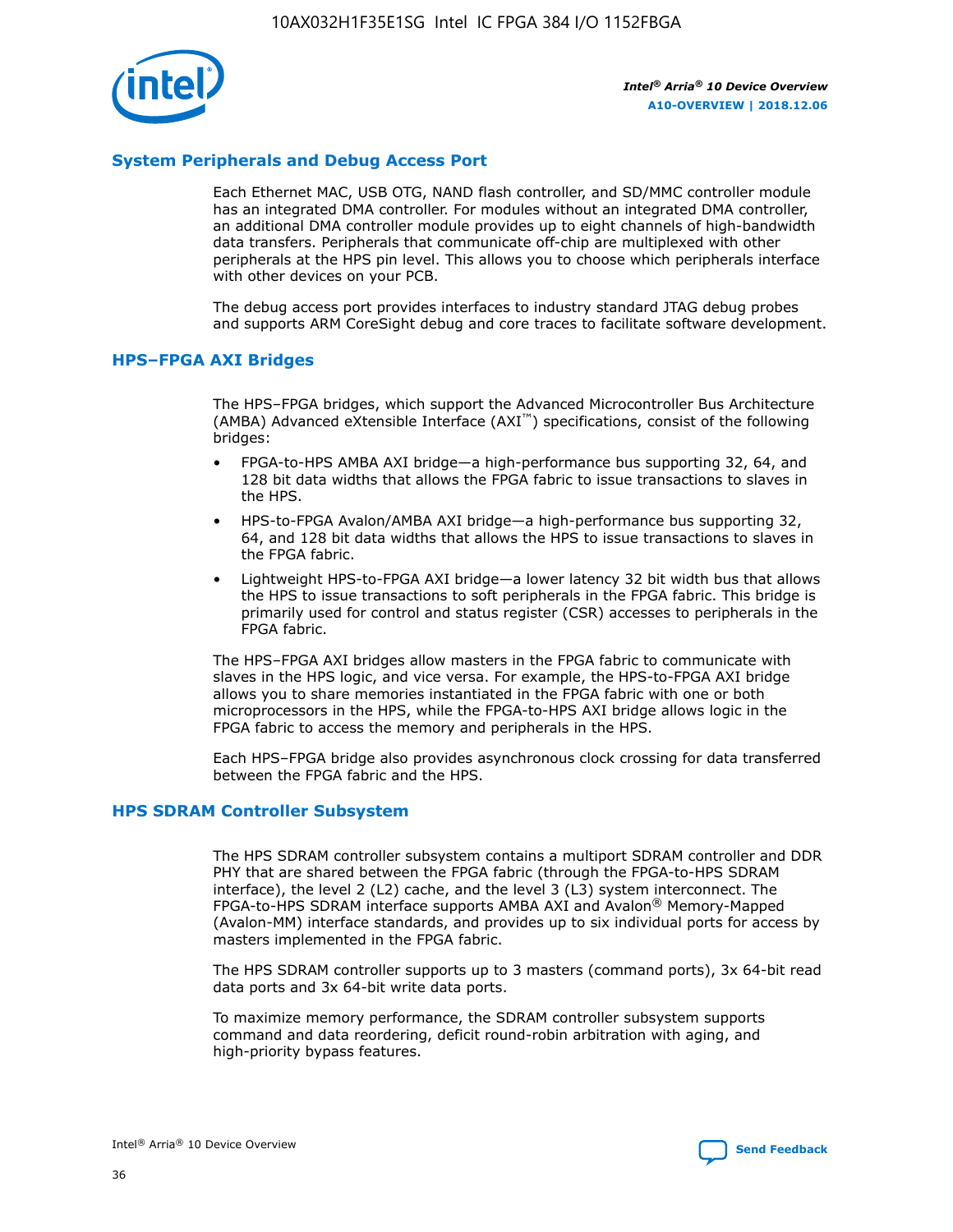

## **FPGA Configuration and HPS Booting**

The FPGA fabric and HPS in the SoC FPGA must be powered at the same time. You can reduce the clock frequencies or gate the clocks to reduce dynamic power.

Once powered, the FPGA fabric and HPS can be configured independently thus providing you with more design flexibility:

- You can boot the HPS independently. After the HPS is running, the HPS can fully or partially reconfigure the FPGA fabric at any time under software control. The HPS can also configure other FPGAs on the board through the FPGA configuration controller.
- Configure the FPGA fabric first, and then boot the HPS from memory accessible to the FPGA fabric.

## **Hardware and Software Development**

For hardware development, you can configure the HPS and connect your soft logic in the FPGA fabric to the HPS interfaces using the Platform Designer system integration tool in the Intel Quartus Prime software.

For software development, the ARM-based SoC FPGA devices inherit the rich software development ecosystem available for the ARM Cortex-A9 MPCore processor. The software development process for Intel SoC FPGAs follows the same steps as those for other SoC devices from other manufacturers. Support for Linux\*, VxWorks\*, and other operating systems are available for the SoC FPGAs. For more information on the operating systems support availability, contact the Intel FPGA sales team.

You can begin device-specific firmware and software development on the Intel SoC FPGA Virtual Target. The Virtual Target is a fast PC-based functional simulation of a target development system—a model of a complete development board. The Virtual Target enables the development of device-specific production software that can run unmodified on actual hardware.

## **Dynamic and Partial Reconfiguration**

The Intel Arria 10 devices support dynamic and partial reconfiguration. You can use dynamic and partial reconfiguration simultaneously to enable seamless reconfiguration of both the device core and transceivers.

## **Dynamic Reconfiguration**

You can reconfigure the PMA and PCS blocks while the device continues to operate. This feature allows you to change the data rates, protocol, and analog settings of a channel in a transceiver bank without affecting on-going data transfer in other transceiver banks. This feature is ideal for applications that require dynamic multiprotocol or multirate support.

## **Partial Reconfiguration**

Using partial reconfiguration, you can reconfigure some parts of the device while keeping the device in operation.

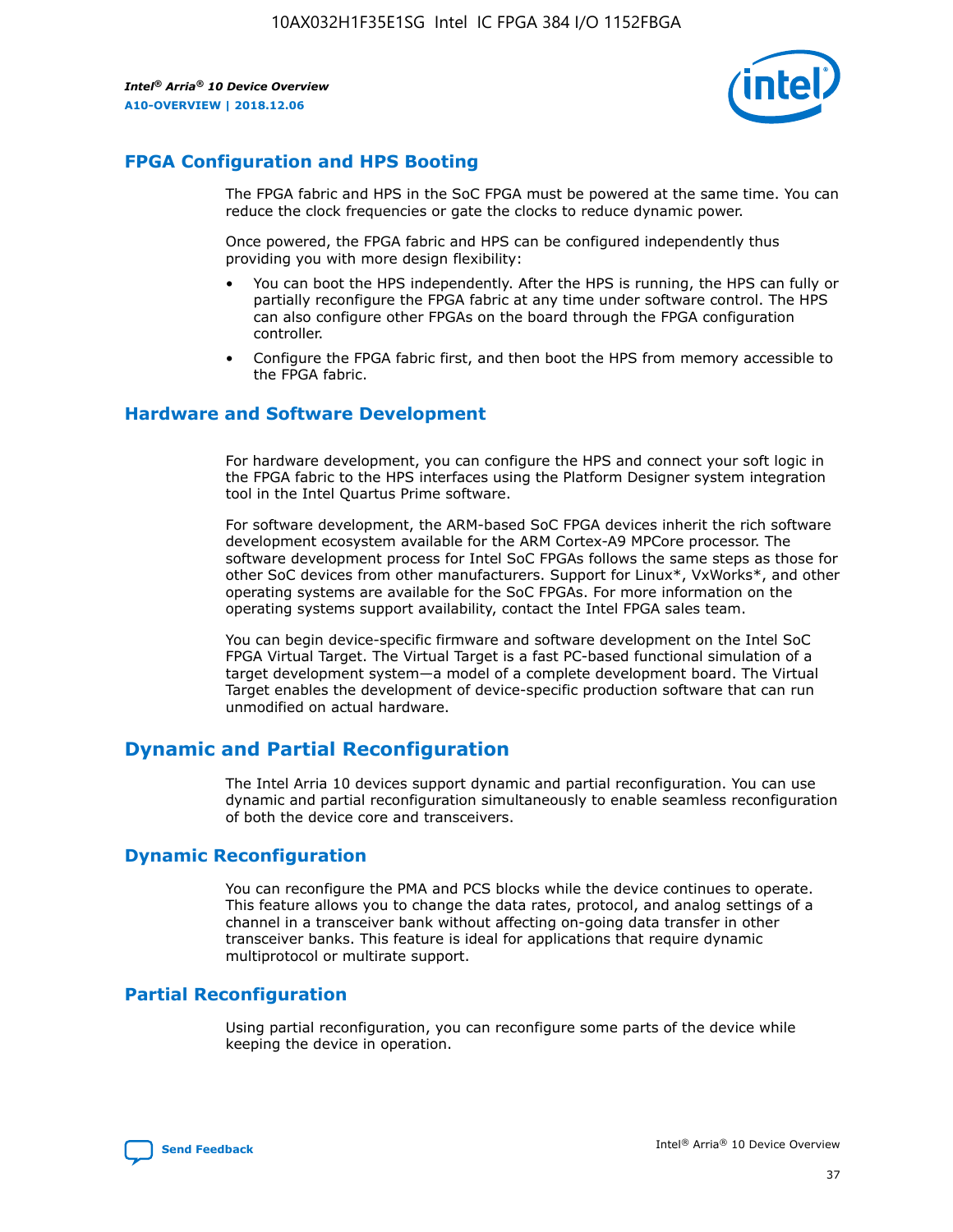

Instead of placing all device functions in the FPGA fabric, you can store some functions that do not run simultaneously in external memory and load them only when required. This capability increases the effective logic density of the device, and lowers cost and power consumption.

In the Intel solution, you do not have to worry about intricate device architecture to perform a partial reconfiguration. The partial reconfiguration capability is built into the Intel Quartus Prime design software, making such time-intensive task simple.

Intel Arria 10 devices support partial reconfiguration in the following configuration options:

- Using an internal host:
	- All supported configuration modes where the FPGA has access to external memory devices such as serial and parallel flash memory.
	- Configuration via Protocol [CvP (PCIe)]
- Using an external host—passive serial (PS), fast passive parallel (FPP) x8, FPP x16, and FPP x32 I/O interface.

# **Enhanced Configuration and Configuration via Protocol**

## **Table 25. Configuration Schemes and Features of Intel Arria 10 Devices**

Intel Arria 10 devices support 1.8 V programming voltage and several configuration schemes.

| <b>Scheme</b>                                                          | <b>Data</b><br><b>Width</b> | <b>Max Clock</b><br>Rate<br>(MHz) | <b>Max Data</b><br>Rate<br>(Mbps)<br>(13) | <b>Decompression</b> | <b>Design</b><br>Security <sup>(1</sup><br>4) | <b>Partial</b><br>Reconfiguration<br>(15) | <b>Remote</b><br><b>System</b><br><b>Update</b> |
|------------------------------------------------------------------------|-----------------------------|-----------------------------------|-------------------------------------------|----------------------|-----------------------------------------------|-------------------------------------------|-------------------------------------------------|
| <b>JTAG</b>                                                            | 1 bit                       | 33                                | 33                                        |                      |                                               | Yes(16)                                   |                                                 |
| Active Serial (AS)<br>through the<br>EPCO-L<br>configuration<br>device | 1 bit,<br>4 bits            | 100                               | 400                                       | Yes                  | Yes                                           | Yes(16)                                   | Yes                                             |
| Passive serial (PS)<br>through CPLD or<br>external<br>microcontroller  | 1 bit                       | 100                               | 100                                       | Yes                  | Yes                                           | Yes <sup>(16)</sup>                       | Parallel<br>Flash<br>Loader<br>(PFL) IP<br>core |
|                                                                        |                             |                                   |                                           |                      |                                               |                                           | continued                                       |

<sup>(13)</sup> Enabling either compression or design security features affects the maximum data rate. Refer to the Intel Arria 10 Device Datasheet for more information.

<sup>(14)</sup> Encryption and compression cannot be used simultaneously.

 $(15)$  Partial reconfiguration is an advanced feature of the device family. If you are interested in using partial reconfiguration, contact Intel for support.

 $(16)$  Partial configuration can be performed only when it is configured as internal host.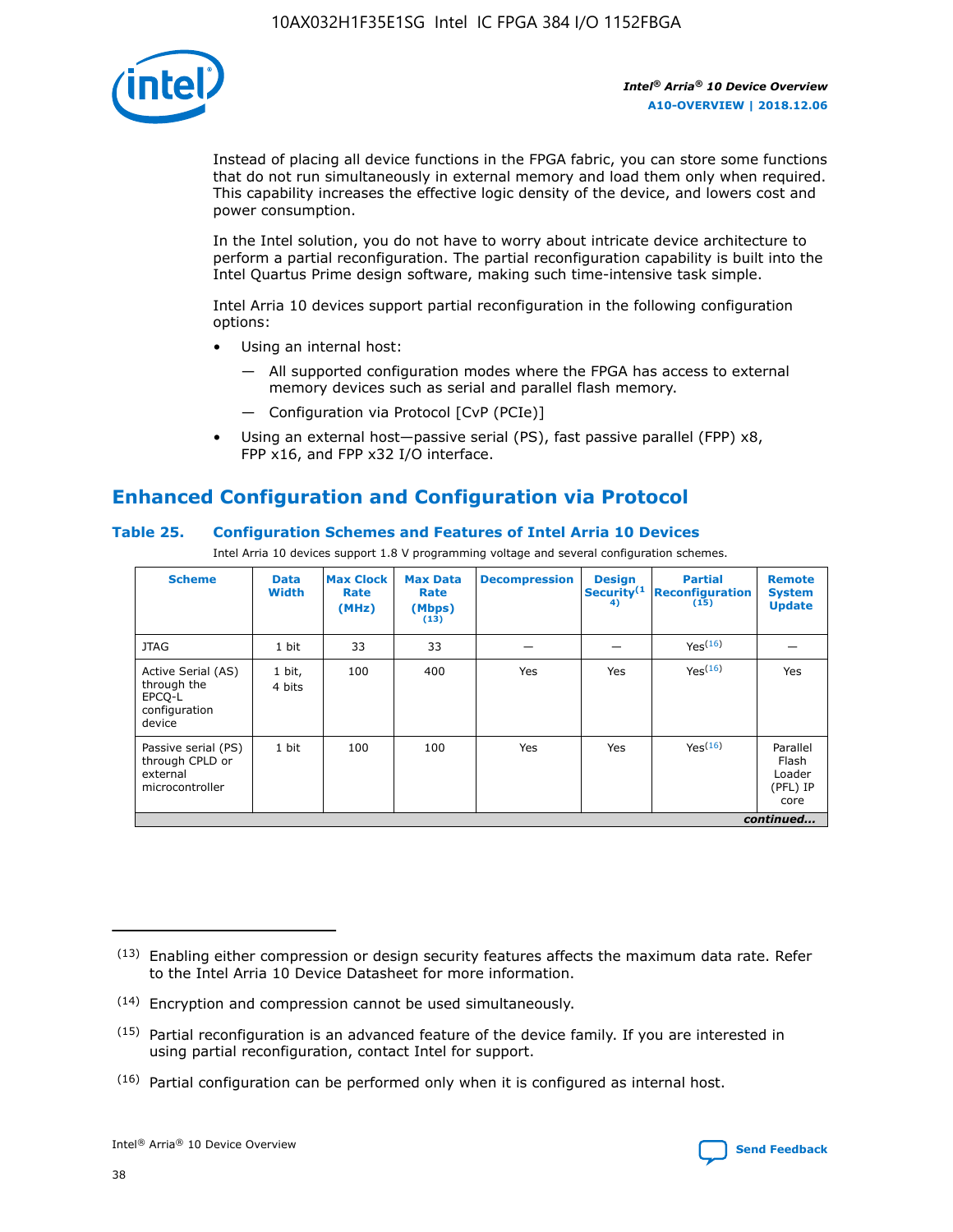

| <b>Scheme</b>                                   | <b>Data</b><br><b>Width</b> | <b>Max Clock</b><br>Rate<br>(MHz) | <b>Max Data</b><br>Rate<br>(Mbps)<br>(13) | <b>Decompression</b> | <b>Design</b><br>Security <sup>(1</sup><br>4) | <b>Partial</b><br><b>Reconfiguration</b><br>(15) | <b>Remote</b><br><b>System</b><br><b>Update</b> |
|-------------------------------------------------|-----------------------------|-----------------------------------|-------------------------------------------|----------------------|-----------------------------------------------|--------------------------------------------------|-------------------------------------------------|
| Fast passive                                    | 8 bits                      | 100                               | 3200                                      | Yes                  | Yes                                           | Yes(17)                                          | PFL IP                                          |
| parallel (FPP)<br>through CPLD or               | 16 bits                     |                                   |                                           | Yes                  | Yes                                           |                                                  | core                                            |
| external<br>microcontroller                     | 32 bits                     |                                   |                                           | Yes                  | Yes                                           |                                                  |                                                 |
| Configuration via                               | 16 bits                     | 100                               | 3200                                      | Yes                  | Yes                                           | Yes <sup>(17)</sup>                              |                                                 |
| <b>HPS</b>                                      | 32 bits                     |                                   |                                           | Yes                  | Yes                                           |                                                  |                                                 |
| Configuration via<br>Protocol [CvP<br>$(PCIe*)$ | x1, x2,<br>x4, x8<br>lanes  |                                   | 8000                                      | Yes                  | Yes                                           | Yes(16)                                          |                                                 |

You can configure Intel Arria 10 devices through PCIe using Configuration via Protocol (CvP). The Intel Arria 10 CvP implementation conforms to the PCIe 100 ms power-up-to-active time requirement.

#### **Related Information**

[Configuration via Protocol \(CvP\) Implementation in Intel FPGAs User Guide](https://www.intel.com/content/www/us/en/programmable/documentation/dsu1441819344145.html#dsu1442269728522) Provides more information about the CvP configuration scheme.

## **SEU Error Detection and Correction**

Intel Arria 10 devices offer robust and easy-to-use single-event upset (SEU) error detection and correction circuitry.

The detection and correction circuitry includes protection for Configuration RAM (CRAM) programming bits and user memories. The CRAM is protected by a continuously running CRC error detection circuit with integrated ECC that automatically corrects one or two errors and detects higher order multi-bit errors. When more than two errors occur, correction is available through reloading of the core programming file, providing a complete design refresh while the FPGA continues to operate.

The physical layout of the Intel Arria 10 CRAM array is optimized to make the majority of multi-bit upsets appear as independent single-bit or double-bit errors which are automatically corrected by the integrated CRAM ECC circuitry. In addition to the CRAM protection, the M20K memory blocks also include integrated ECC circuitry and are layout-optimized for error detection and correction. The MLAB does not have ECC.

(14) Encryption and compression cannot be used simultaneously.

<sup>(17)</sup> Supported at a maximum clock rate of 100 MHz.



 $(13)$  Enabling either compression or design security features affects the maximum data rate. Refer to the Intel Arria 10 Device Datasheet for more information.

 $(15)$  Partial reconfiguration is an advanced feature of the device family. If you are interested in using partial reconfiguration, contact Intel for support.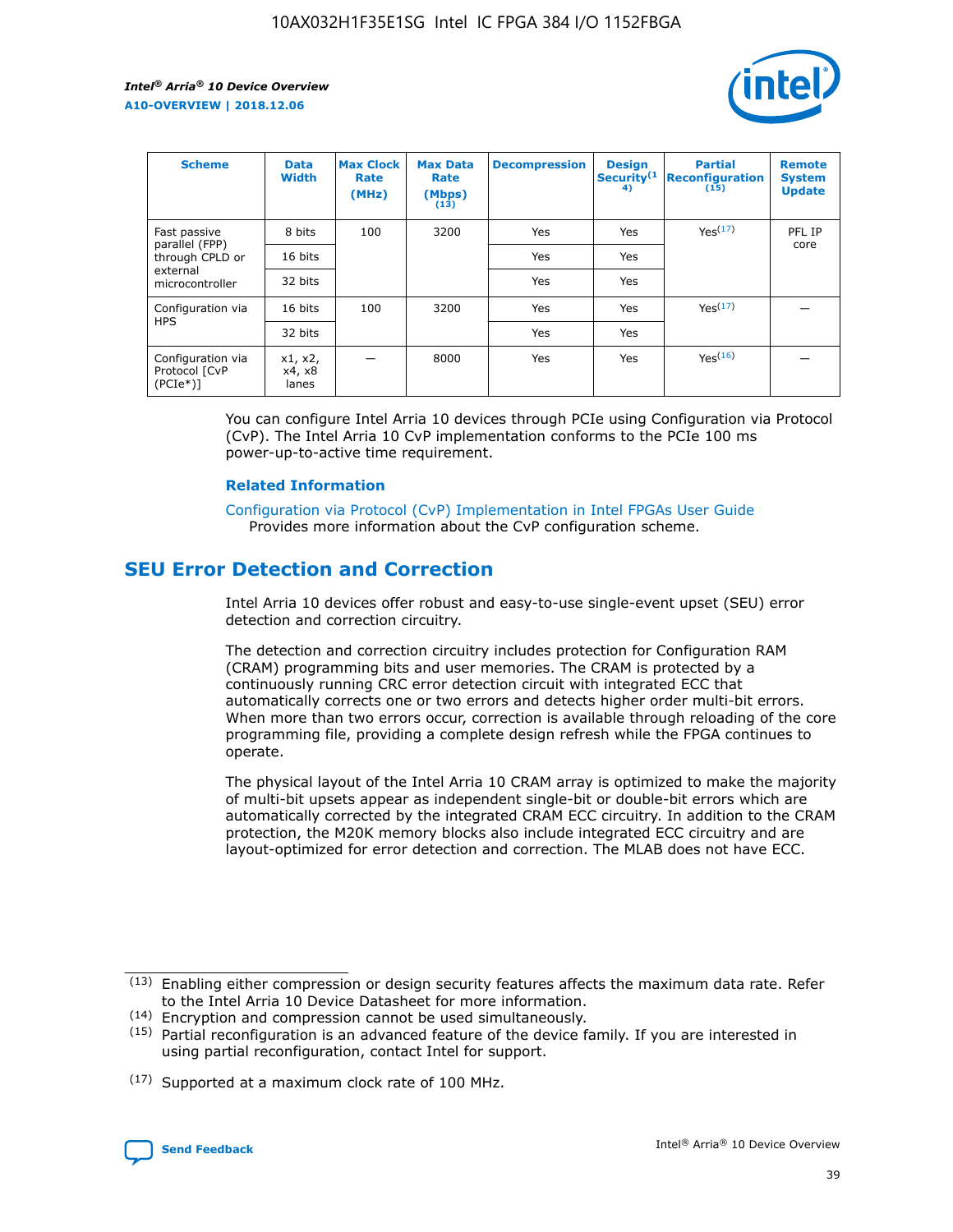

## **Power Management**

Intel Arria 10 devices leverage the advanced 20 nm process technology, a low 0.9 V core power supply, an enhanced core architecture, and several optional power reduction techniques to reduce total power consumption by as much as 40% compared to Arria V devices and as much as 60% compared to Stratix V devices.

The optional power reduction techniques in Intel Arria 10 devices include:

- **SmartVID**—a code is programmed into each device during manufacturing that allows a smart regulator to operate the device at lower core  $V_{CC}$  while maintaining performance
- **Programmable Power Technology**—non-critical timing paths are identified by the Intel Quartus Prime software and the logic in these paths is biased for low power instead of high performance
- **Low Static Power Options**—devices are available with either standard static power or low static power while maintaining performance

Furthermore, Intel Arria 10 devices feature Intel's industry-leading low power transceivers and include a number of hard IP blocks that not only reduce logic resources but also deliver substantial power savings compared to soft implementations. In general, hard IP blocks consume up to 90% less power than the equivalent soft logic implementations.

## **Incremental Compilation**

The Intel Quartus Prime software incremental compilation feature reduces compilation time and helps preserve performance to ease timing closure. The incremental compilation feature enables the partial reconfiguration flow for Intel Arria 10 devices.

Incremental compilation supports top-down, bottom-up, and team-based design flows. This feature facilitates modular, hierarchical, and team-based design flows where different designers compile their respective design sections in parallel. Furthermore, different designers or IP providers can develop and optimize different blocks of the design independently. These blocks can then be imported into the top level project.

# **Document Revision History for Intel Arria 10 Device Overview**

| <b>Document</b><br><b>Version</b> | <b>Changes</b>                                                                                                                                                                                                                                                              |
|-----------------------------------|-----------------------------------------------------------------------------------------------------------------------------------------------------------------------------------------------------------------------------------------------------------------------------|
| 2018.12.06                        | Added links to Intel Arria 10 device errata documents.<br>Removed automotive temperature option from the Intel Arria 10 GX devices.<br>Removed -3 fabric speed grade from the Intel Arria 10 GT devices.<br>Updated power options for the Intel Arria 10 GX and GT devices. |
| 2018.04.09                        | Updated the lowest $V_{CC}$ from 0.83 V to 0.82 V in the topic listing a summary of the device features.                                                                                                                                                                    |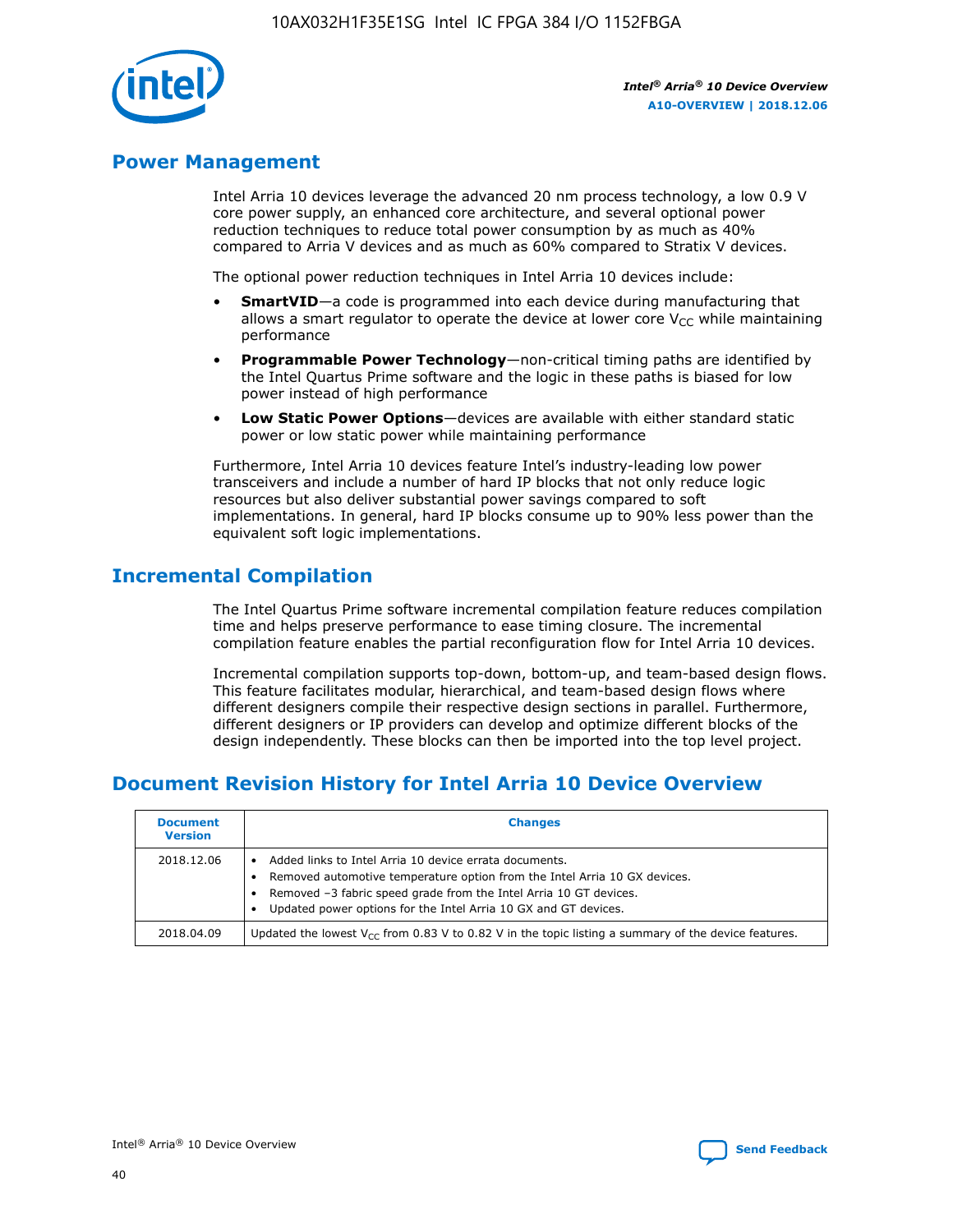

| <b>Date</b>    | <b>Version</b> | <b>Changes</b>                                                                                                                                                                                                                                                                                                                                                                                                                                                                                                                                                                                                                                                                                                                                                                                                                                                                                                                                               |
|----------------|----------------|--------------------------------------------------------------------------------------------------------------------------------------------------------------------------------------------------------------------------------------------------------------------------------------------------------------------------------------------------------------------------------------------------------------------------------------------------------------------------------------------------------------------------------------------------------------------------------------------------------------------------------------------------------------------------------------------------------------------------------------------------------------------------------------------------------------------------------------------------------------------------------------------------------------------------------------------------------------|
| January 2018   | 2018.01.17     | Updated the maximum data rate for HPS (Intel Arria 10 SX devices<br>external memory interface DDR3 controller from 2,166 Mbps to 2,133<br>Mbps.<br>Updated maximum frequency supported for half rate QDRII and QDRII<br>+ SRAM to 633 MHz in Memory Standards Supported by the Soft<br>Memory Controller table.<br>Updated transceiver backplane capability to 12.5 Gbps.<br>Removed transceiver speed grade 5 in Sample Ordering Core and<br>Available Options for Intel Arria 10 GX Devices figure.<br>Removed package code 40, low static power, SmartVID, industrial, and<br>military operating temperature support from Sample Ordering Core and<br>Available Options for Intel Arria 10 GT Devices figure.<br>Updated short reach transceiver rate for Intel Arria 10 GT devices to<br>25.8 Gbps.<br>Removed On-Die Instrumentation - EyeQ and Jitter Margin Tool<br>support from PMA Features of the Transceivers in Intel Arria 10 Devices<br>table. |
| September 2017 | 2017.09.20     | Updated the maximum speed of the DDR4 external memory interface from<br>1,333 MHz/2,666 Mbps to 1,200 MHz/2,400 Mbps.                                                                                                                                                                                                                                                                                                                                                                                                                                                                                                                                                                                                                                                                                                                                                                                                                                        |
| July 2017      | 2017.07.13     | Corrected the automotive temperature range in the figure showing the<br>available options for the Intel Arria 10 GX devices from "-40°C to 100°C"<br>to "-40°C to 125°C".                                                                                                                                                                                                                                                                                                                                                                                                                                                                                                                                                                                                                                                                                                                                                                                    |
| July 2017      | 2017.07.06     | Added automotive temperature option to Intel Arria 10 GX device family.                                                                                                                                                                                                                                                                                                                                                                                                                                                                                                                                                                                                                                                                                                                                                                                                                                                                                      |
| May 2017       | 2017.05.08     | Corrected protocol names with "1588" to "IEEE 1588v2".<br>Updated the vertical migration table to remove vertical migration<br>$\bullet$<br>between Intel Arria 10 GX and Intel Arria 10 SX device variants.<br>Removed all "Preliminary" marks.                                                                                                                                                                                                                                                                                                                                                                                                                                                                                                                                                                                                                                                                                                             |
| March 2017     | 2017.03.15     | Removed the topic about migration from Intel Arria 10 to Intel Stratix<br>10 devices.<br>Rebranded as Intel.<br>$\bullet$                                                                                                                                                                                                                                                                                                                                                                                                                                                                                                                                                                                                                                                                                                                                                                                                                                    |
| October 2016   | 2016.10.31     | Removed package F36 from Intel Arria 10 GX devices.<br>Updated Intel Arria 10 GT sample ordering code and maximum GX<br>$\bullet$<br>transceiver count. Intel Arria 10 GT devices are available only in the<br>SF45 package option with a maximum of 72 transceivers.                                                                                                                                                                                                                                                                                                                                                                                                                                                                                                                                                                                                                                                                                        |
| May 2016       | 2016.05.02     | Updated the FPGA Configuration and HPS Booting topic.<br>$\bullet$<br>Remove V <sub>CC</sub> PowerManager from the Summary of Features, Power<br>Management and Arria 10 Device Variants and packages topics. This<br>feature is no longer supported in Arria 10 devices.<br>Removed LPDDR3 from the Memory Standards Supported by the HPS<br>Hard Memory Controller table in the Memory Standards Supported by<br>Intel Arria 10 Devices topic. This standard is only supported by the<br>FPGA.<br>Removed transceiver speed grade 5 from the Device Variants and<br>Packages topic for Arria 10 GX and SX devices.                                                                                                                                                                                                                                                                                                                                         |
| February 2016  | 2016.02.11     | Changed the maximum Arria 10 GT datarate to 25.8 Gbps and the<br>minimum datarate to 1 Gbps globally.<br>Revised the state for Core clock networks in the Summary of Features<br>topic.<br>Changed the transceiver parameters in the "Summary of Features for<br>Arria 10 Devices" table.<br>Changed the transceiver parameters in the "Maximum Resource Counts"<br>for Arria 10 GT Devices" table.<br>Changed the package availability for GT devices in the "Package Plan<br>for Arria 10 GT Devices" table.<br>Changed the package configurations for GT devices in the "Migration"<br>Capability Across Arria 10 Product Lines" figure.<br>continued                                                                                                                                                                                                                                                                                                     |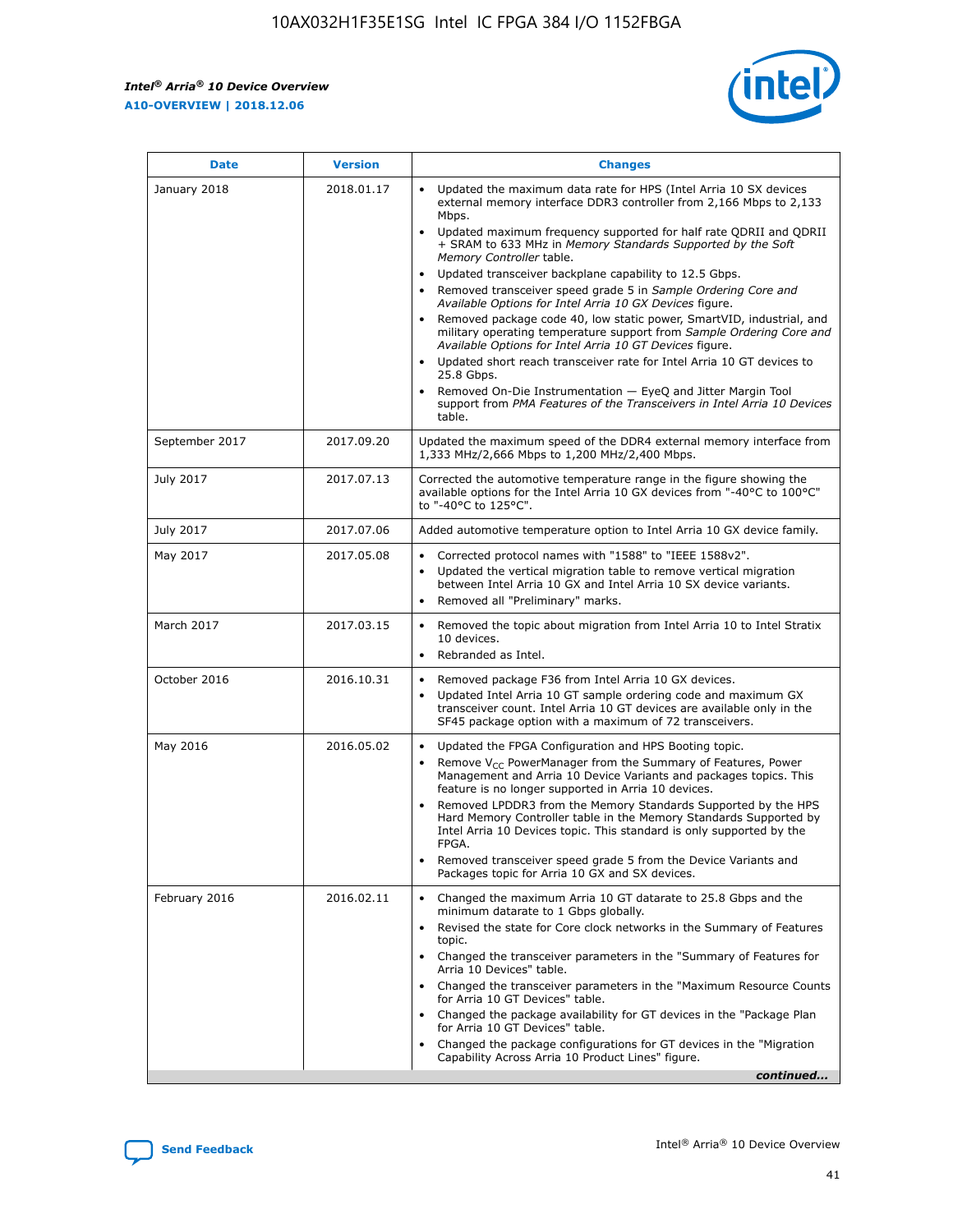

| <b>Date</b>   | <b>Version</b> | <b>Changes</b>                                                                                                                                                               |
|---------------|----------------|------------------------------------------------------------------------------------------------------------------------------------------------------------------------------|
|               |                | • Changed transceiver parameters in the "Low Power Serial Transceivers"<br>section.                                                                                          |
|               |                | • Changed the transceiver descriptions in the "Device Variants for the<br>Arria 10 Device Family" table.                                                                     |
|               |                | Changed the "Sample Ordering Code and Available Options for Arria 10<br>$\bullet$<br>GT Devices" figure.                                                                     |
|               |                | Changed the datarates for GT devices in the "PMA Features" section.                                                                                                          |
|               |                | Changed the datarates for GT devices in the "PCS Features" section.<br>$\bullet$                                                                                             |
| December 2015 | 2015.12.14     | Updated the number of M20K memory blocks for Arria 10 GX 660 from<br>2133 to 2131 and corrected the total RAM bit from 48,448 Kb to<br>48,408 Kb.                            |
|               |                | Corrected the number of DSP blocks for Arria 10 GX 660 from 1688 to<br>1687 in the table listing floating-point arithmetic resources.                                        |
| November 2015 | 2015.11.02     | Updated the maximum resources for Arria 10 GX 220, GX 320, GX 480,<br>$\bullet$<br>GX 660, SX 220, SX 320, SX 480, and SX 660.                                               |
|               |                | • Updated resource count for Arria 10 GX 320, GX 480, GX 660, SX 320,<br>SX 480, a SX 660 devices in Number of Multipliers in Intel Arria 10<br><b>Devices</b> table.        |
|               |                | Updated the available options for Arria 10 GX, GT, and SX.                                                                                                                   |
|               |                | Changed instances of Quartus II to Quartus Prime.<br>$\bullet$                                                                                                               |
| June 2015     | 2015.06.15     | Corrected label for Intel Arria 10 GT product lines in the vertical migration<br>figure.                                                                                     |
| May 2015      | 2015.05.15     | Corrected the DDR3 half rate and quarter rate maximum frequencies in the<br>table that lists the memory standards supported by the Intel Arria 10 hard<br>memory controller. |
| May 2015      | 2015.05.04     | • Added support for 13.5G JESD204b in the Summary of Features table.                                                                                                         |
|               |                | • Added a link to Arria 10 GT Channel Usage in the Arria 10 GT Package<br>Plan topic.                                                                                        |
|               |                | • Added a note to the table, Maximum Resource Counts for Arria 10 GT<br>devices.                                                                                             |
|               |                | • Updated the power requirements of the transceivers in the Low Power<br>Serial Transceivers topic.                                                                          |
| January 2015  | 2015.01.23     | • Added floating point arithmetic features in the Summary of Features<br>table.                                                                                              |
|               |                | • Updated the total embedded memory from 38.38 megabits (Mb) to<br>65.6 Mb.                                                                                                  |
|               |                | • Updated the table that lists the memory standards supported by Intel<br>Arria 10 devices.                                                                                  |
|               |                | Removed support for DDR3U, LPDDR3 SDRAM, RLDRAM 2, and DDR2.                                                                                                                 |
|               |                | Moved RLDRAM 3 support from hard memory controller to soft memory<br>controller. RLDRAM 3 support uses hard PHY with soft memory<br>controller.                              |
|               |                | Added soft memory controller support for QDR IV.<br>٠                                                                                                                        |
|               |                | Updated the maximum resource count table to include the number of<br>hard memory controllers available in each device variant.                                               |
|               |                | Updated the transceiver PCS data rate from 12.5 Gbps to 12 Gbps.<br>$\bullet$                                                                                                |
|               |                | Updated the max clock rate of PS, FPP x8, FPP x16, and Configuration<br>via HPS from 125 MHz to 100 MHz.                                                                     |
|               |                | Added a feature for fractional synthesis PLLs: PLL cascading.                                                                                                                |
|               |                | Updated the HPS programmable general-purpose I/Os from 54 to 62.<br>$\bullet$                                                                                                |
|               |                | continued                                                                                                                                                                    |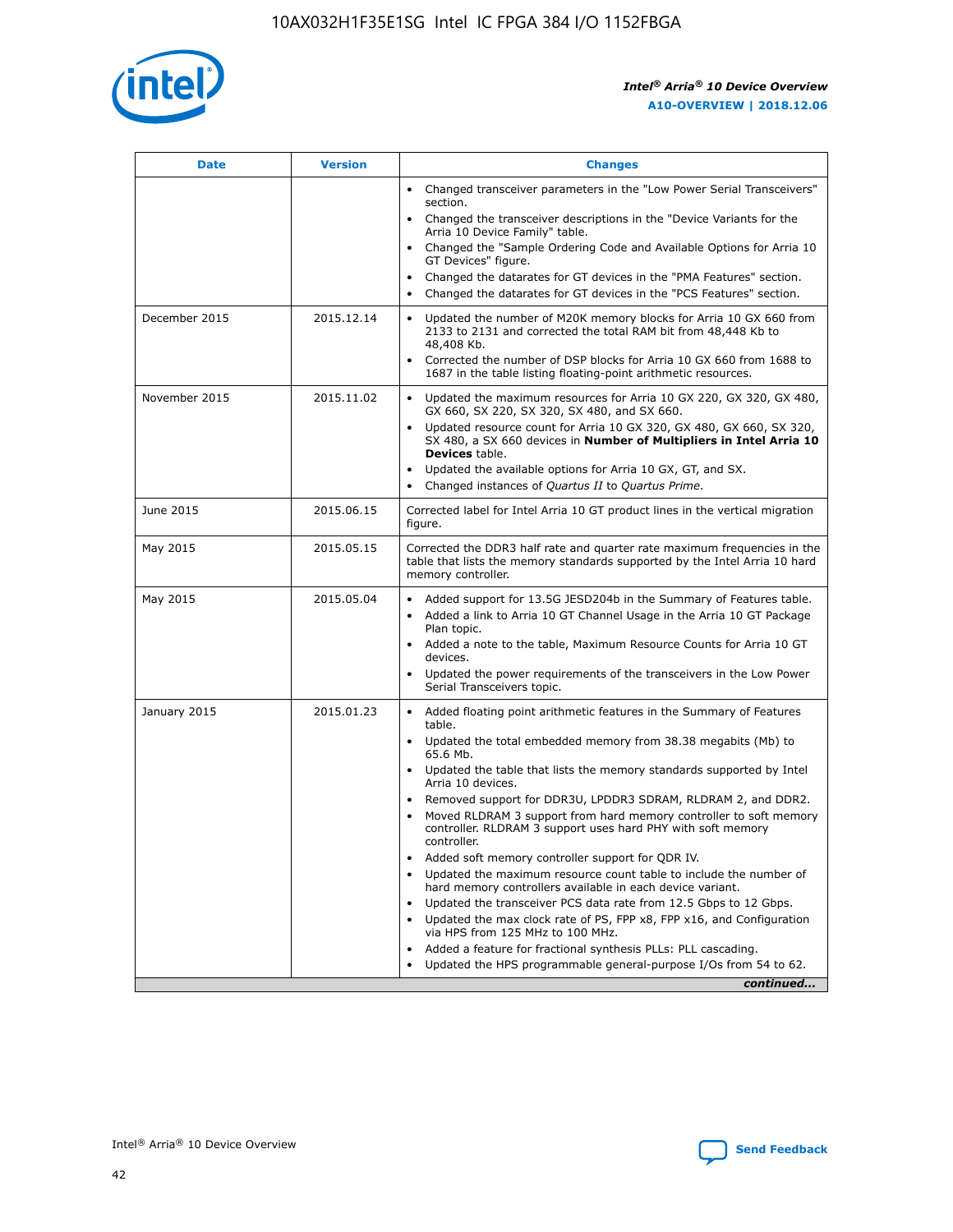r



| <b>Date</b>    | <b>Version</b> | <b>Changes</b>                                                                                                                                                                                                                                                                                                                                                                                                                                                                                                                                      |
|----------------|----------------|-----------------------------------------------------------------------------------------------------------------------------------------------------------------------------------------------------------------------------------------------------------------------------------------------------------------------------------------------------------------------------------------------------------------------------------------------------------------------------------------------------------------------------------------------------|
| September 2014 | 2014.09.30     | Corrected the 3 V I/O and LVDS I/O counts for F35 and F36 packages<br>$\bullet$<br>of Arria 10 GX.<br>Corrected the 3 V I/O, LVDS I/O, and transceiver counts for the NF40<br>$\bullet$<br>package of the Arria GX 570 and 660.<br>Removed 3 V I/O, LVDS I/O, and transceiver counts for the NF40<br>package of the Arria GX 900 and 1150. The NF40 package is not<br>available for Arria 10 GX 900 and 1150.                                                                                                                                       |
| August 2014    | 2014.08.18     | Updated Memory (Kb) M20K maximum resources for Arria 10 GX 660<br>devices from 42,660 to 42,620.<br>Added GPIO columns consisting of LVDS I/O Bank and 3V I/O Bank in<br>$\bullet$<br>the Package Plan table.<br>Added how to use memory interface clock frequency higher than 533<br>$\bullet$<br>MHz in the I/O vertical migration.<br>Added information to clarify that RLDRAM3 support uses hard PHY with<br>$\bullet$<br>soft memory controller.<br>Added variable precision DSP blocks support for floating-point<br>$\bullet$<br>arithmetic. |
| June 2014      | 2014.06.19     | Updated number of dedicated I/Os in the HPS block to 17.                                                                                                                                                                                                                                                                                                                                                                                                                                                                                            |
| February 2014  | 2014.02.21     | Updated transceiver speed grade options for GT devices in Figure 2.                                                                                                                                                                                                                                                                                                                                                                                                                                                                                 |
| February 2014  | 2014.02.06     | Updated data rate for Arria 10 GT devices from 28.1 Gbps to 28.3 Gbps.                                                                                                                                                                                                                                                                                                                                                                                                                                                                              |
| December 2013  | 2013.12.10     | Updated the HPS memory standards support from LPDDR2 to LPDDR3.<br>Updated HPS block diagram to include dedicated HPS I/O and FPGA<br>$\bullet$<br>Configuration blocks as well as repositioned SD/SDIO/MMC, DMA, SPI<br>and NAND Flash with ECC blocks.                                                                                                                                                                                                                                                                                            |
| December 2013  | 2013.12.02     | Initial release.                                                                                                                                                                                                                                                                                                                                                                                                                                                                                                                                    |